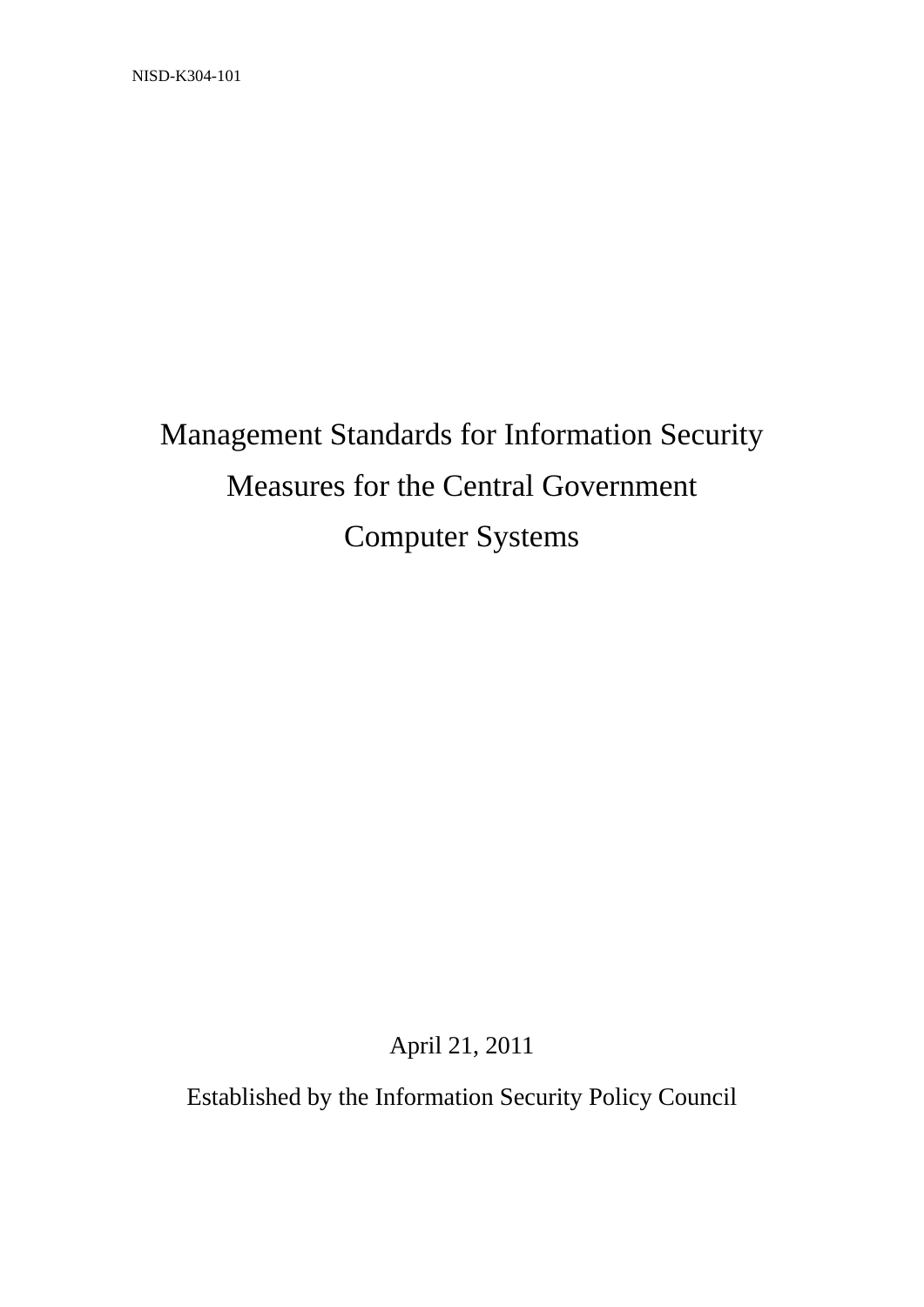NISD-K304-101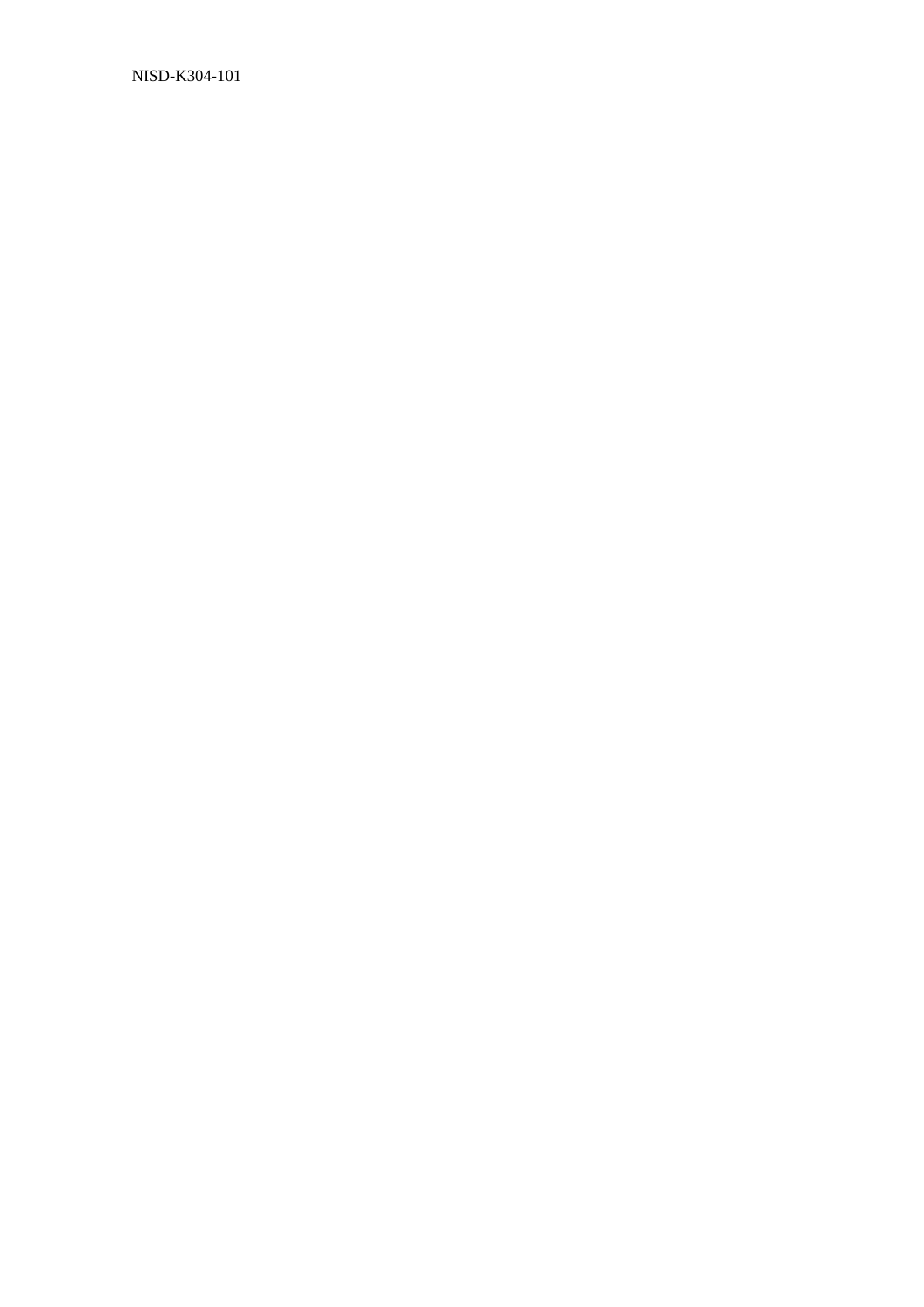# Table of Contents

| (1) Positioning of these Management Standards for Measures as an enhancement of     |  |
|-------------------------------------------------------------------------------------|--|
| Information Security Measures for the Central Government Computer Systems1          |  |
| (2) Revision of these Management Standards for Measures and the Technical Standards |  |
|                                                                                     |  |
|                                                                                     |  |
| 1.1.1.2 How to use Management Standards for Measures and Technical Standards for    |  |
|                                                                                     |  |
|                                                                                     |  |
|                                                                                     |  |
|                                                                                     |  |
|                                                                                     |  |
|                                                                                     |  |
|                                                                                     |  |
|                                                                                     |  |
|                                                                                     |  |
|                                                                                     |  |
|                                                                                     |  |
|                                                                                     |  |
|                                                                                     |  |
|                                                                                     |  |
|                                                                                     |  |
|                                                                                     |  |
|                                                                                     |  |
|                                                                                     |  |
|                                                                                     |  |
|                                                                                     |  |
|                                                                                     |  |
|                                                                                     |  |
|                                                                                     |  |
|                                                                                     |  |
| (1) Defining roles that must not be concurrently undertaken by the same person14    |  |
|                                                                                     |  |
|                                                                                     |  |
|                                                                                     |  |
|                                                                                     |  |
|                                                                                     |  |
|                                                                                     |  |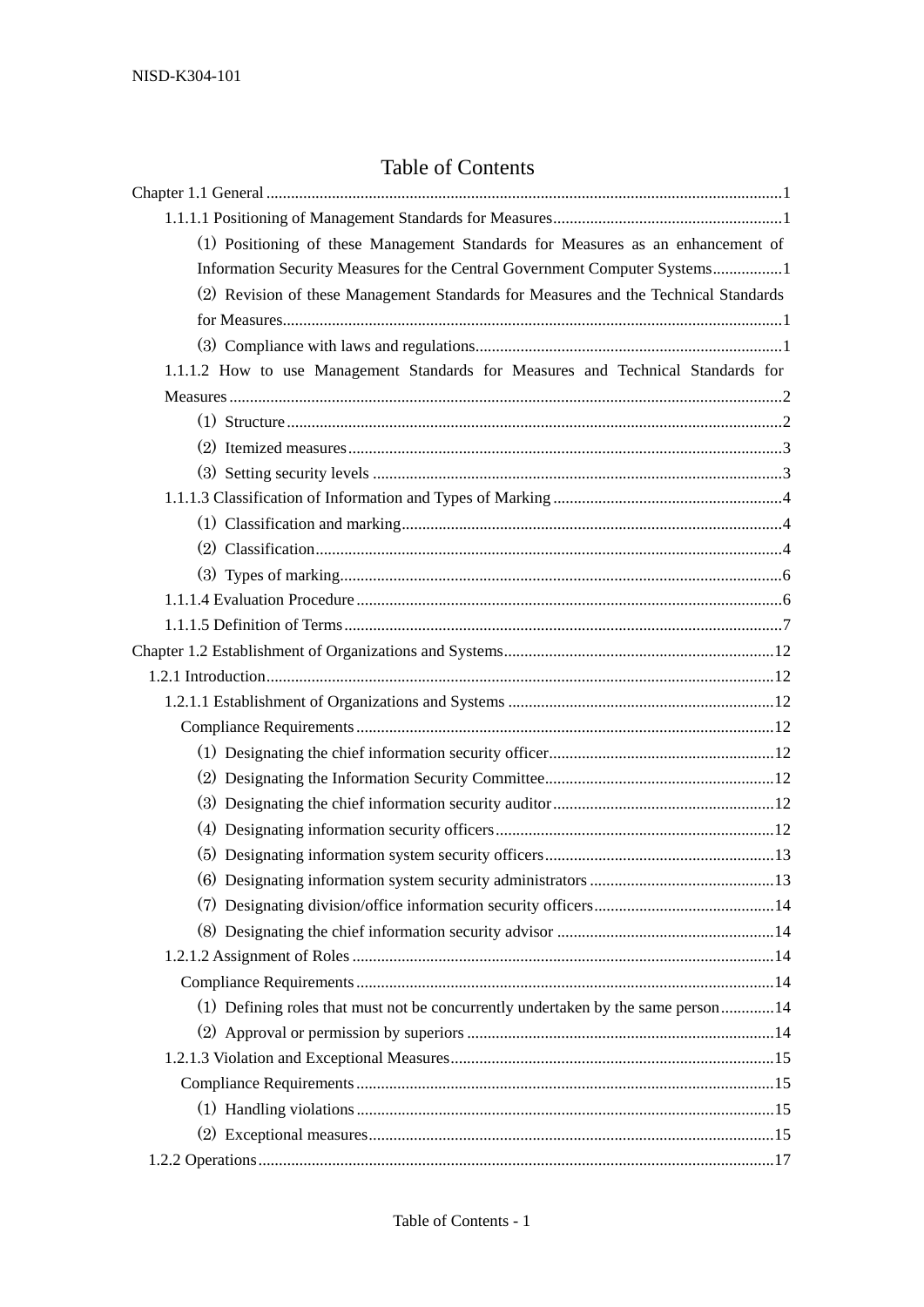| (2) Participation in Education for information security measures 17                   |  |
|---------------------------------------------------------------------------------------|--|
|                                                                                       |  |
|                                                                                       |  |
|                                                                                       |  |
| (2) Reporting and emergency measures in the event of failure, accidents, etc. 19      |  |
| (3) Investigating the cause of failure, accidents, etc. and preventing recurrence19   |  |
|                                                                                       |  |
|                                                                                       |  |
|                                                                                       |  |
|                                                                                       |  |
|                                                                                       |  |
|                                                                                       |  |
|                                                                                       |  |
|                                                                                       |  |
|                                                                                       |  |
|                                                                                       |  |
|                                                                                       |  |
|                                                                                       |  |
|                                                                                       |  |
|                                                                                       |  |
|                                                                                       |  |
|                                                                                       |  |
|                                                                                       |  |
|                                                                                       |  |
|                                                                                       |  |
|                                                                                       |  |
|                                                                                       |  |
|                                                                                       |  |
|                                                                                       |  |
|                                                                                       |  |
| (1) Establishing a common system among government agencies for information security24 |  |
|                                                                                       |  |
|                                                                                       |  |
|                                                                                       |  |
|                                                                                       |  |
|                                                                                       |  |
|                                                                                       |  |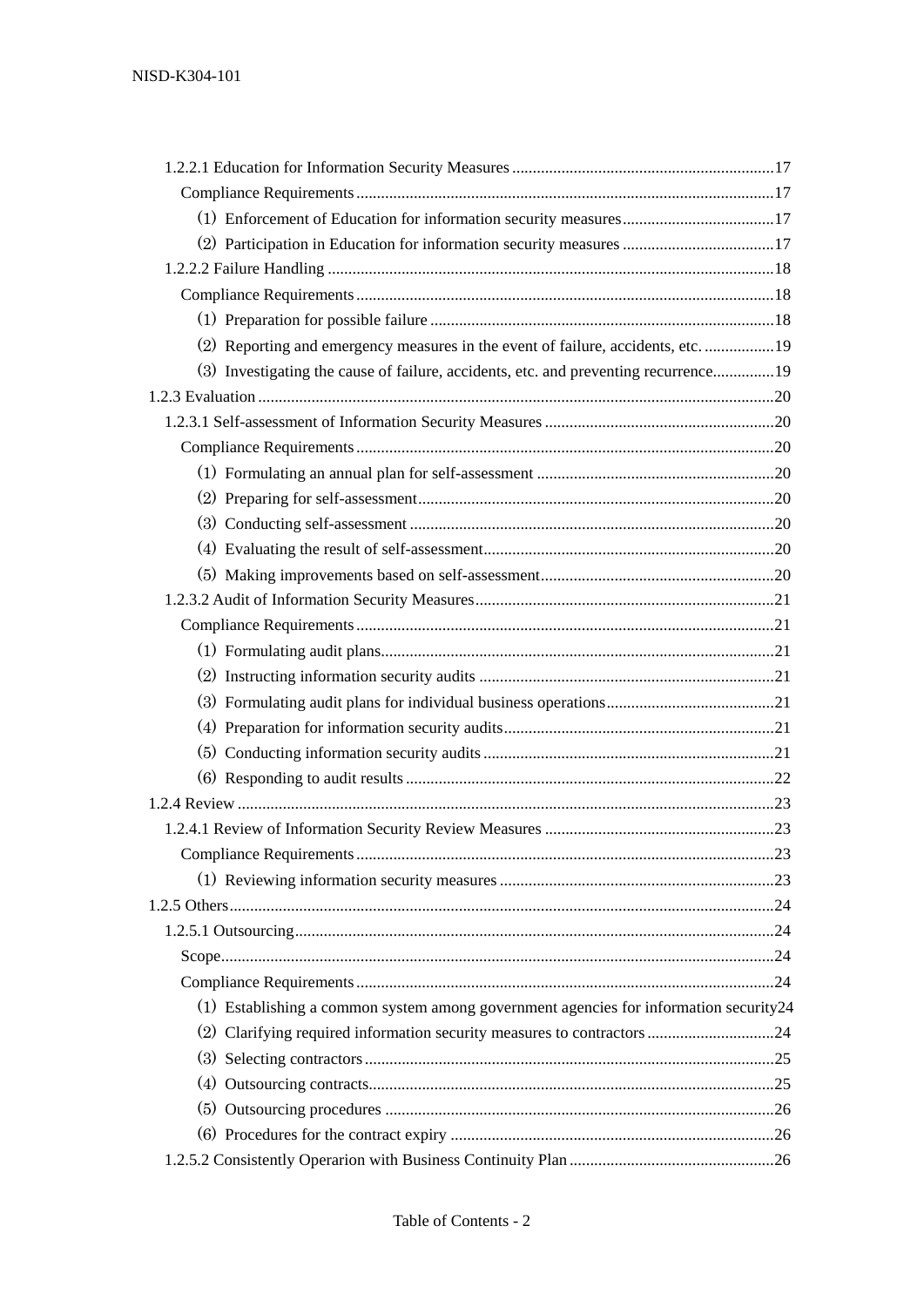| (1) Ensuring consistently between BCP and information security measures26 |  |
|---------------------------------------------------------------------------|--|
|                                                                           |  |
|                                                                           |  |
|                                                                           |  |
|                                                                           |  |
|                                                                           |  |
|                                                                           |  |
|                                                                           |  |
|                                                                           |  |
|                                                                           |  |
|                                                                           |  |
|                                                                           |  |
|                                                                           |  |
|                                                                           |  |
|                                                                           |  |
|                                                                           |  |
|                                                                           |  |
|                                                                           |  |
|                                                                           |  |
|                                                                           |  |
|                                                                           |  |
|                                                                           |  |
|                                                                           |  |
|                                                                           |  |
|                                                                           |  |
|                                                                           |  |
|                                                                           |  |
|                                                                           |  |
|                                                                           |  |
|                                                                           |  |
|                                                                           |  |
|                                                                           |  |
|                                                                           |  |
|                                                                           |  |
|                                                                           |  |
|                                                                           |  |
|                                                                           |  |
|                                                                           |  |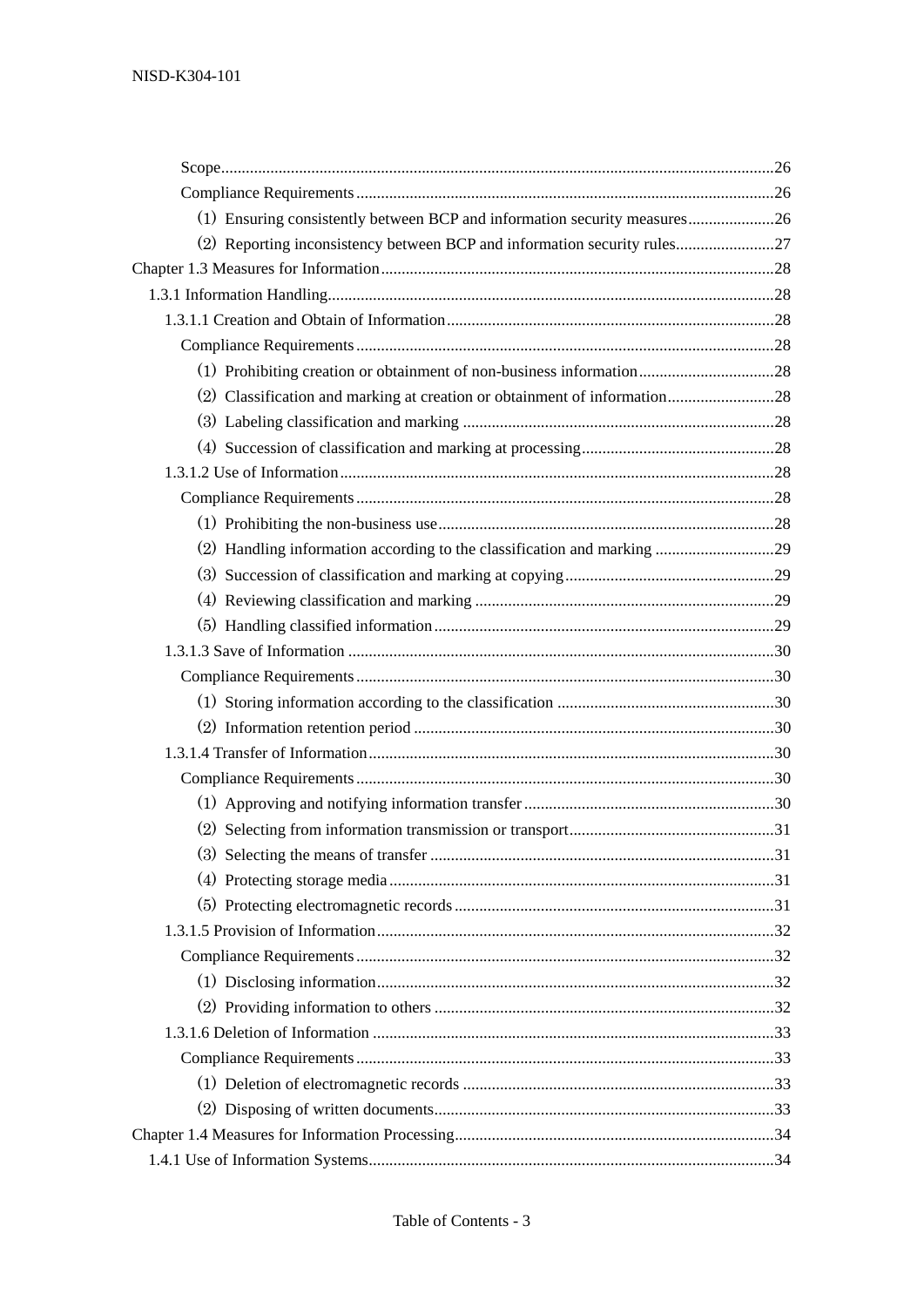| (3) Granting and managing identification codes and authentication information35       |  |
|---------------------------------------------------------------------------------------|--|
| (4) Applying an alternative method for identification codes and authentication        |  |
|                                                                                       |  |
|                                                                                       |  |
| 1.4.2.1 Restrictions on Information Processing outside Government Facilities 36       |  |
|                                                                                       |  |
|                                                                                       |  |
|                                                                                       |  |
|                                                                                       |  |
| 1.4.2.2 Restrictions on Information Processing Using Unsupplied Information Systems38 |  |
|                                                                                       |  |
|                                                                                       |  |
|                                                                                       |  |
|                                                                                       |  |
|                                                                                       |  |
|                                                                                       |  |
|                                                                                       |  |
|                                                                                       |  |
|                                                                                       |  |
|                                                                                       |  |
|                                                                                       |  |
|                                                                                       |  |
|                                                                                       |  |
| 1.5.2.1 Maintenance of Documents and Inventories of Information Systems 42            |  |
|                                                                                       |  |
|                                                                                       |  |
|                                                                                       |  |
|                                                                                       |  |
|                                                                                       |  |
|                                                                                       |  |
|                                                                                       |  |
|                                                                                       |  |
|                                                                                       |  |
|                                                                                       |  |
|                                                                                       |  |
|                                                                                       |  |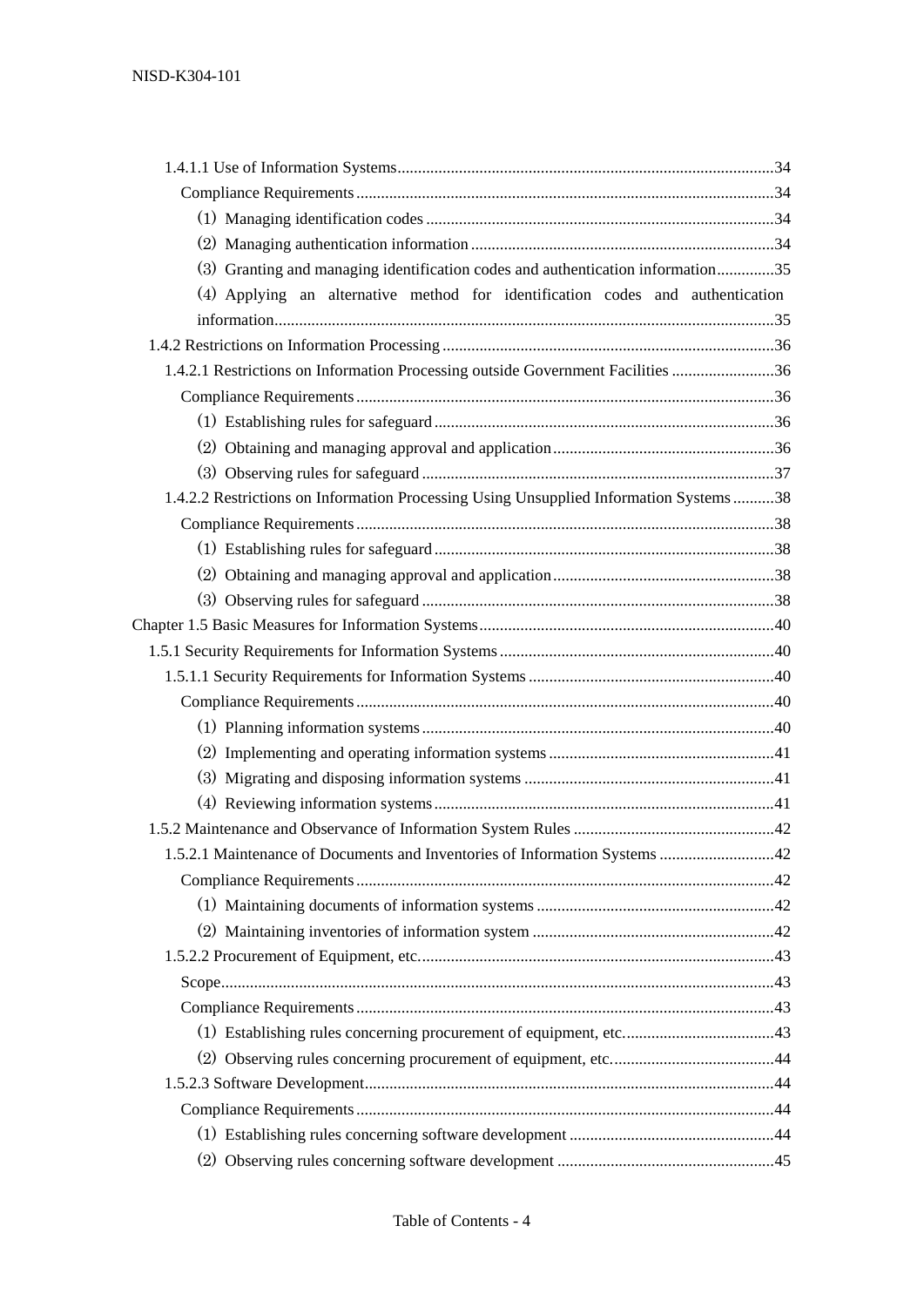| 1.5.2.4 Standard Procedure for Authentication, Access Control, Administration, Audit Trail |
|--------------------------------------------------------------------------------------------|
|                                                                                            |
|                                                                                            |
| (1) Establishing Management concerning authentication, access control, administration,     |
|                                                                                            |
| (2) Observing rules concerning authentication, access control, administration, audit trail |
|                                                                                            |
|                                                                                            |
|                                                                                            |
|                                                                                            |
|                                                                                            |
|                                                                                            |
| 1.5.2.6 Preventing Actions that Compromise the Information Security Level outside          |
|                                                                                            |
|                                                                                            |
|                                                                                            |
|                                                                                            |
|                                                                                            |
|                                                                                            |
|                                                                                            |
|                                                                                            |
|                                                                                            |
|                                                                                            |
|                                                                                            |
|                                                                                            |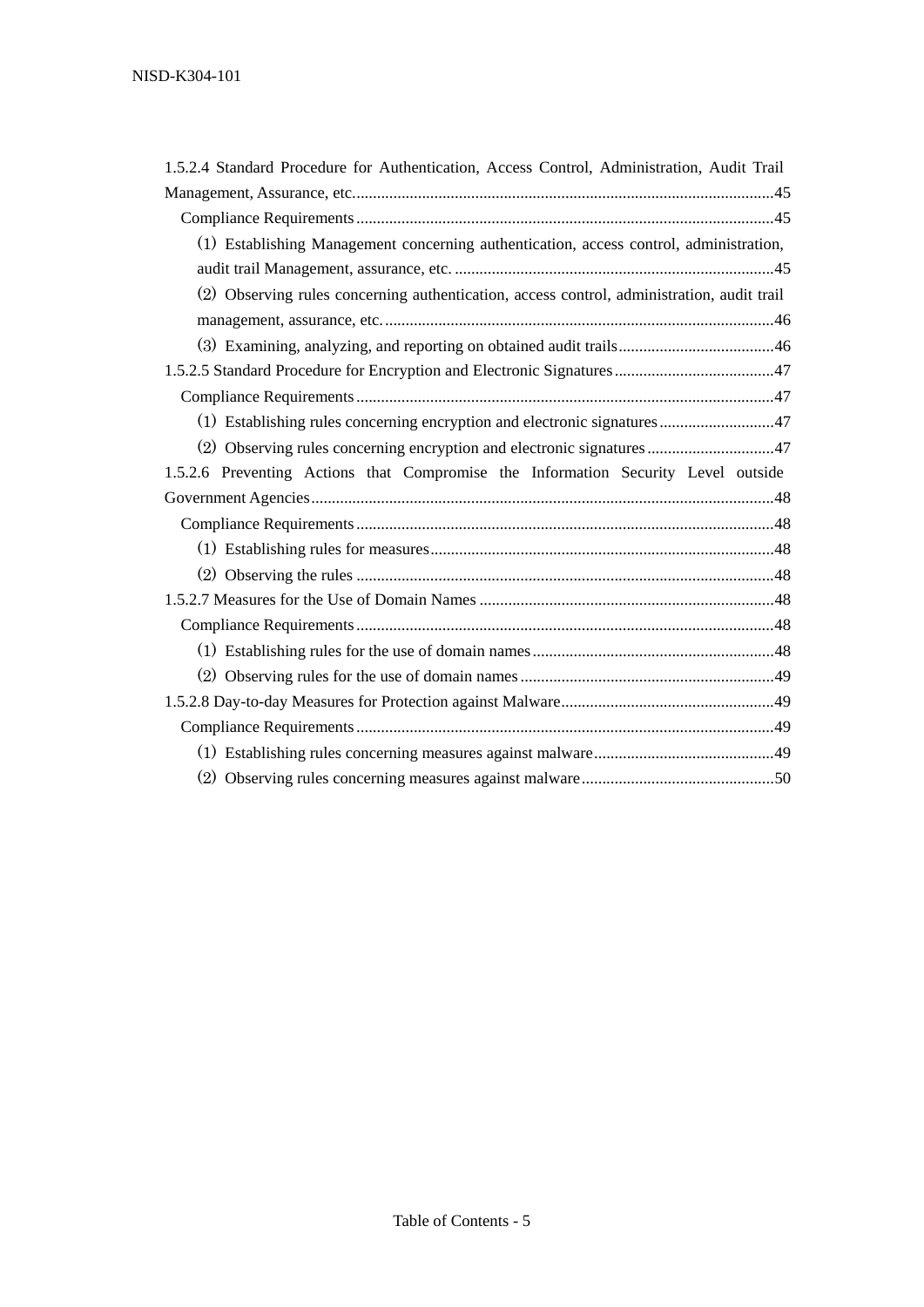# **Chapter 1.1 General**

#### **1.1.1.1 Positioning of Management Standards for Measures**

- (1) Positioning of these Management Standards for Measures as an enhancement of Information Security Measures for the Central Government Computer Systems As a general rule, each government agency must take its own responsibility for measures to ensure information security. However, it is necessary to formulate a unified framework to provide guidance on such measures and raise the standard of information security across all government agencies based on the "Information Security Standards for Government Agencies (stipulated by the Information Security Committee on April 21, 2011)" in order to reinforce information security measures of the whole government. These Management Standards for Measures and the Technical Standards for Measures prescribe measures which government agencies should take to assure and further improve information security within the unified framework of government agencies.
- (2) Revision of these Management Standards for Measures and the Technical Standards for Measures

It is important to understand changes in circumstances precisely and review information security measures in order to maintain an appropriate level of information security. It is considered necessary that these Management Standards for Measures and the Technical Standards for Measures to be added and amended as they are used by each government agency for formulating its own standards and operational procedures according to its characteristics and for evaluating information security measures. Depending on the advancement of information technologies, information security measures prescribed in these Management Standards may also have to be changed.

Therefore, these Management Standards are periodically reviewed and enhanced as necessary to maintain their validity in the future. Each government agency must reflect changes made in these Management Standards for Measures and the Technical standards for Measures to their own standards appropriately.

(3) Compliance with laws and regulations

When taking information security measures, laws and regulations which stipulate handling of information and information systems (hereinafter referred to as "relevant laws and regulations") in addition to these Management Standards and Technical Standards. These Management Standards for Measures and the Technical Standards for Measures to not reference to these relevant laws and regulations since they must be observed regardless of information security measures. Also, the existing government's resolutions concerning information security measures must be observed.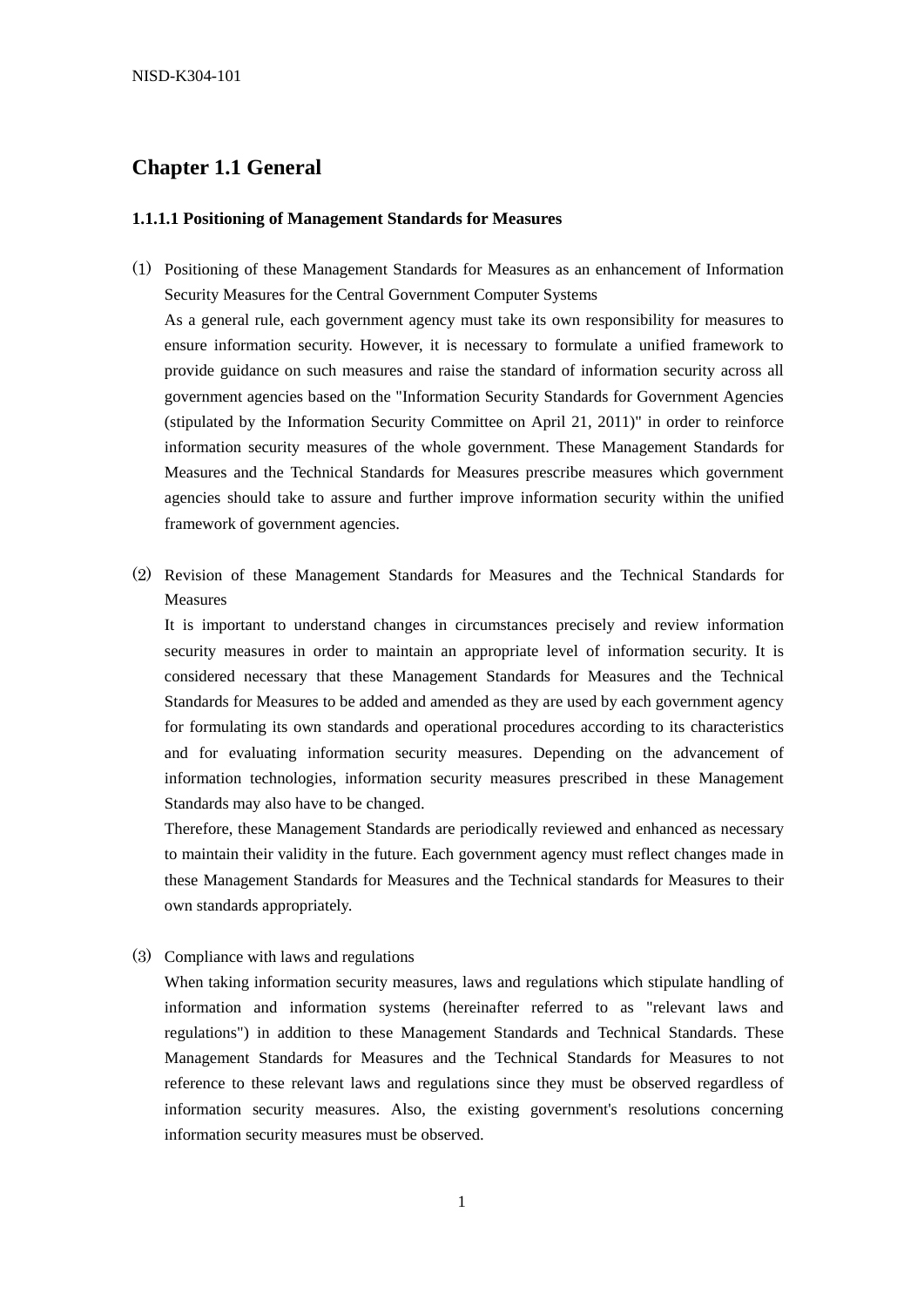# **1.1.1.2 How to use Management Standards for Measures and Technical Standards for Measures**

(1) Structure

These Management Standards for Measures are comprised of three levels; chapter, section and item.

These Management Standards for Measures define the guidelines to be observed when developing organizations and systems to promote information security measures for the entire organization, establishing information security measures on each phase of information lifecycle, and establishing rules concerning information systems. Whereas the Technical Standards for Measures describe technical issues and define security requirements required to information systems; therefore, these will be reviewed more frequently.

Chapters in These Management Standards for Measures are "General", "Developing Organizations and Systems", "Measures for Information", "Measures for Information Processing", and "Basic Measures for Information Systems", whereas the Technical Standards for Measures contain "Measures Based on Information Security Requirements", "Measures for Information System Components", and "Measures for Individual Issues".

Each chapter consists of sections for measure items, and each section also consists of items for standards for the measures. The following describes the specific contents.

- (a) Chapter 1.1 General
- (b) Chapter 1.2 Developing Organizations and Systems

"Developing Organizations and Systems" in these Management Standards for Measures defines subjects such as implementation systems, assessment procedures, violations, and exceptions to clarify authority and responsibility of concerned employees when implementing information security measures on the entire organization.

(c) Chapter 1.3 Measures for Information

"Measures for Information" in these Management Standards for Measures focuses information lifecycle such as its creation, use, storage, transportation, provision, and deletion, and defines what employees should always do to protect information in each phase.

(d) Chapter 1.4 Measures for Information Processing

"Measures for Information Processing" in these Management Standards for Measures defines what should be done when using information systems, and what should be restricted when processing information outside the government agencies or using externally supplied information systems.

(e) Chapter 1.5 Basic Measures for Information Systems

"Basic Measures for Information Systems" in these Management Standards for Measures defines what should be done in each phase of the information system lifecycle such as planning, implementation, operation, migration, disposal, and review, and rules to assure information security concerning information systems to ensure rules prescribed in the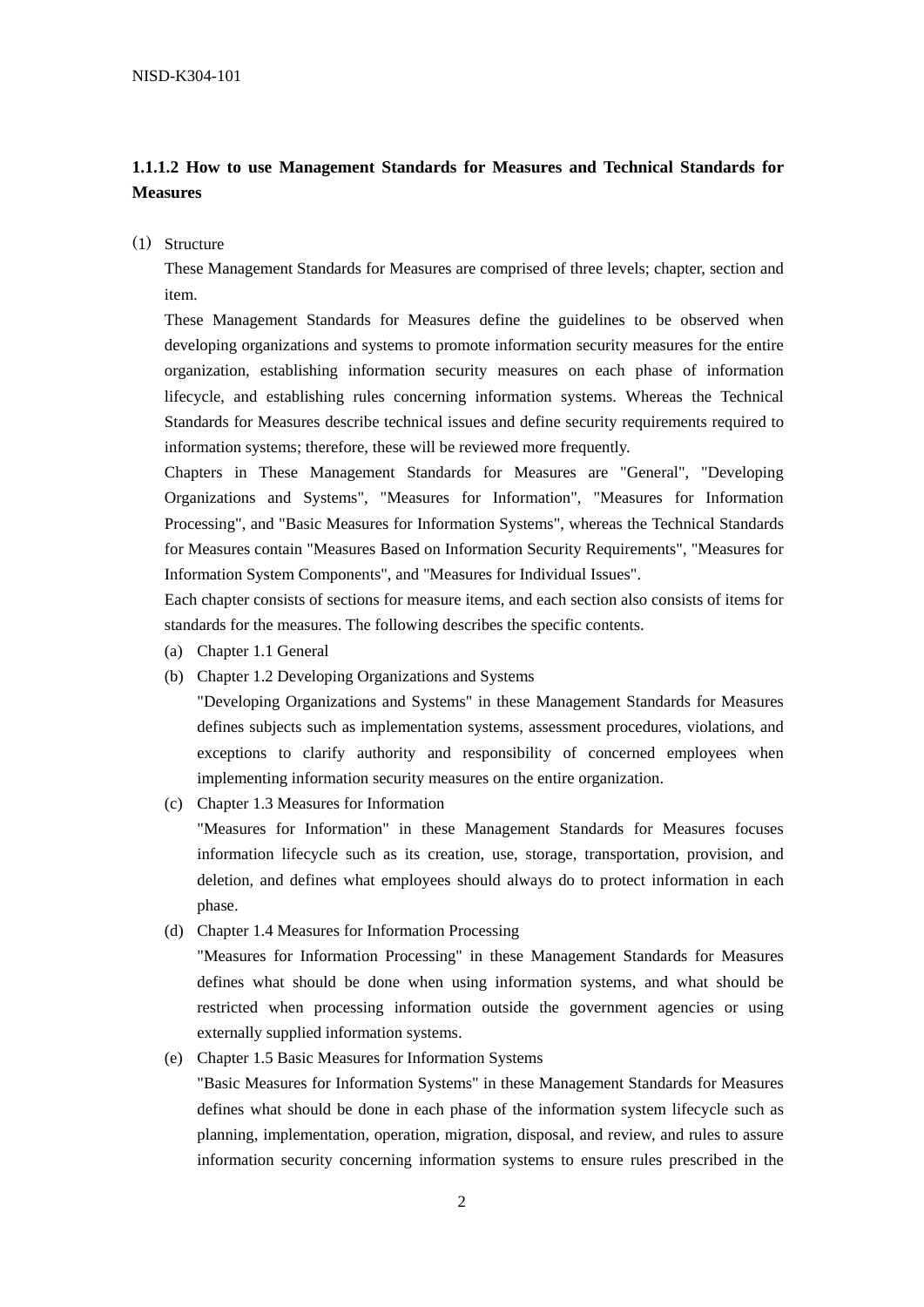Technical Standards for Measures are appropriately adhered.

- (f) Chapter 2.1 General
- (g) Chapter 2.2 Measures based on Clarifying Information Security Requirements "Measures Based on Information Security Requirements" in the Technical Standards for Measures explains security functions which should be implemented in information systems such as access control, and defines what should be done to protect information systems from threats such as security holes, malware, and denial of service attacks.
- (h) Chapter 2.3 Measures for Information System Components "Measures for Information System Components" in the Technical Standards for Measures defines what should be done for information systems from the viewpoint of characteristics and lifecycle of information systems such as computer and communication lines.
- (i) Chapter 2.4 Measures for Individual Issues

"Measures for Individual Issues" in the Technical Standards for Measures focuses individual information security issues in implementation of new technologies that require particular considerations, and defines the guidelines.

#### (2) Itemized measures

These Management Standards for Measures and the Technical Standards for Measures set itemized compliance requirements for measures each government agency should take.

#### (3) Setting security levels

The required information security measures vary depending on importance of the information asset and seriousness of the threat. Also, intensity of measures should be determined according to the characteristics of given information system and its purposes. Therefore, these Management Standards for Measures and the Technical Standards for Measures define the intensity of measures and guidelines for each target item. This intensity is represented by "security levels" and they are defined as follows:

- (a) "BASIC Requirements" are measures which must be taken for the given information and the information systems which handle the information
- (b) "ENHANCED Requirements" are measures which should be taken for especially important information and the information systems which handle the information if the respective government agency considers necessary.

Government agencies must select an appropriate security level for each target item based on the characteristics of the given information system and purposes, with careful considerations to risks.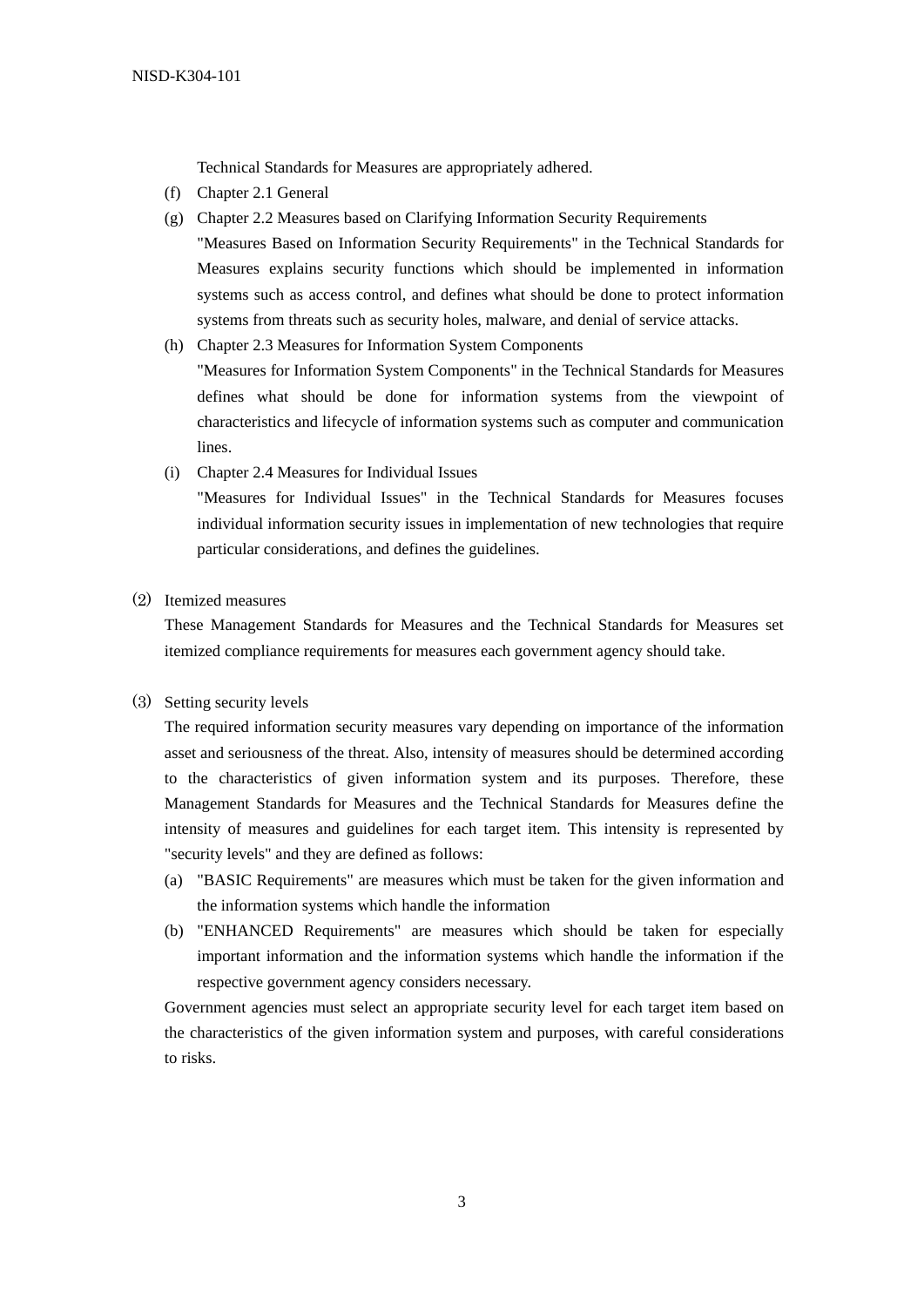#### **1.1.1.3 Classification of Information and Types of Marking**

#### (1) Classification and marking

Handling requirements for information in government administration vary depending on the purpose and use of the information. Therefore, information is classified and marked in order to apply appropriate measures and assure information security according to its importance.

Classification and marking should be properly defined to acknowledge how the information creator or owner considers the information should be handled, and clarify the importance and required security measures of the information.

Classification and marking can also improve the information users' awareness of day-to-day information security measures. In other words, it compels employees to recognize the necessity of measures for information and information security continuously through classifying and marking information each time they create or obtain one, and taking measures according to the classification and marking each time they handle information. Therefore, employees must be notified to understand and observe the classification and marking.

(2) Classification

The following are the definition of classifications from three aspects: namely confidentiality, integrity, and availability of information.

Although the following classifications are used in requirements in these Management Standards of Measures, each government agency may change or add as necessary. However, when changing or adding classifications, each government agency must confirm the relationships between classifications and requirements for given measures must be the same or higher than those described in these Management Standards for Measures and the Technical Standards for Measures. Also, when changing or adding classifications, the government agency must define the method to communicate how their own classifications correspond to those in these Management Standards for Measures and the Technical Standards for Measures when exchanging information with other government agencies. For example, the government agency may use classifications described in these Management Standards for Measures and the Technical Standards for Measures when providing information to other government agencies.

(a) The following describes information classifications for confidentiality, integrity, and availability.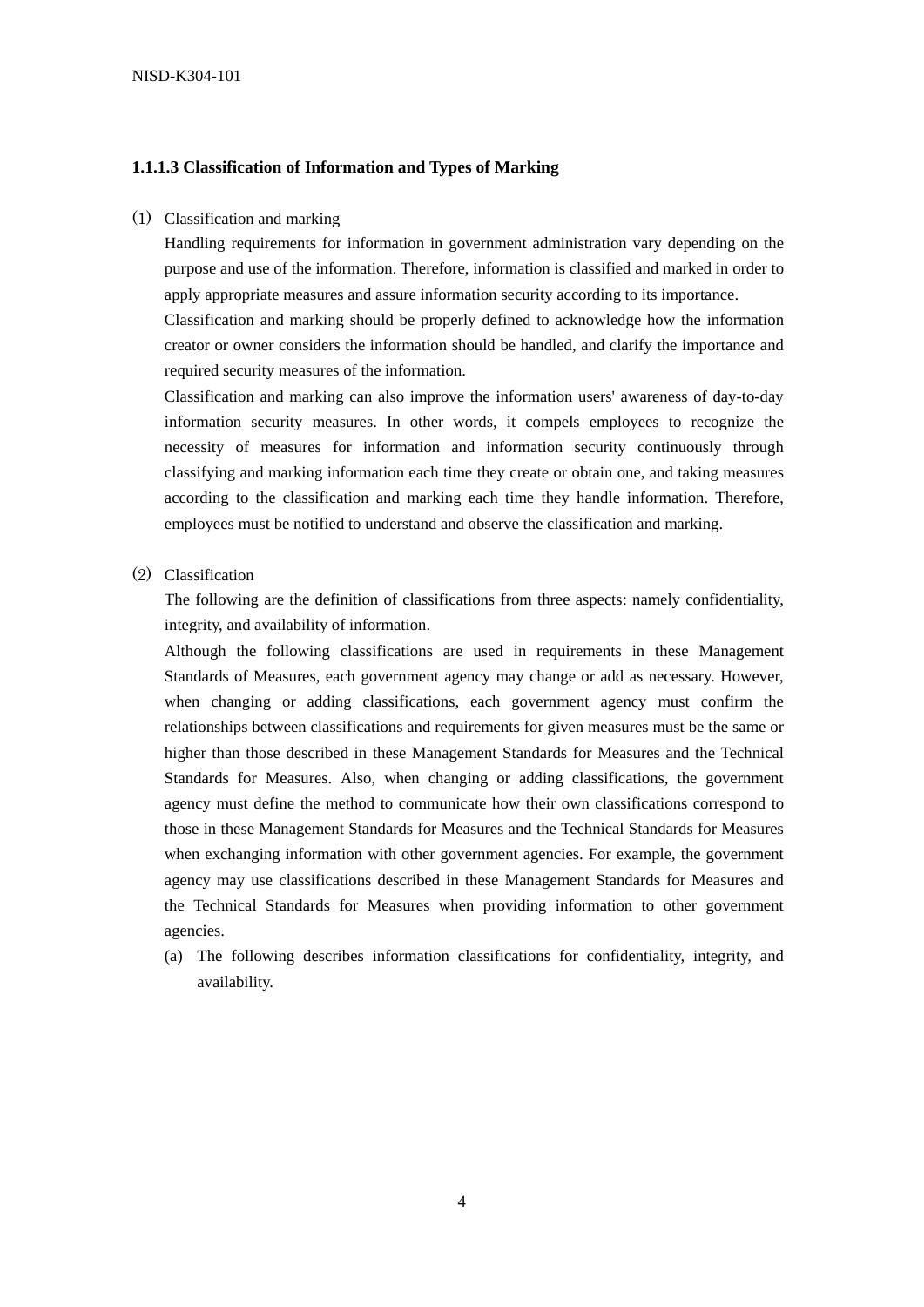### Classifications for confidentiality

| Classification      | Description of classification                                 |
|---------------------|---------------------------------------------------------------|
| Confidentiality     | Among information for administrative use, items which are     |
| class-3 information | considered confidential.                                      |
| Confidentiality     | Among information for administrative use, items whose         |
| class-2 information | disclosure may infringe citizens' rights or administrative    |
|                     | operations although they are not considered confidential.     |
| Confidentiality     | Information other than Confidentiality class-2 information or |
| class-1 information | Confidentiality class-3 information.                          |

Information which comes under Confidentiality class-2 information or Confidentiality class-3 information is called "confidential information".

#### Classifications for integrity

| Classification    | Description of classification                                |
|-------------------|--------------------------------------------------------------|
| Integrity class-2 | Among information for administrative use (except written     |
| information       | information), items whose falsification, errors, and damage  |
|                   | infringe citizens' rights or correct administrative<br>may   |
|                   | operations (except negligible cases).                        |
| Integrity class-1 | Information other than Integrity class-2 information (except |
| information       | written information)                                         |

Note that Integrity class-2 is called "critical information".

Classification for availability

| Classification       | Description of classification                                 |
|----------------------|---------------------------------------------------------------|
| Availability class-2 | Among information for administrative use (except written      |
| information          | information), items whose loss or unavailability infringe     |
|                      | citizens' rights or stable administrative operations (except  |
|                      | negligible cases).                                            |
| Availability class-1 | Information other than Integrity class-2 information (except) |
| information          | written information.)                                         |

Note that Availability class-2 information is called "vital information".

Also, confidential information, critical information, and vital information are collectively called "classified information".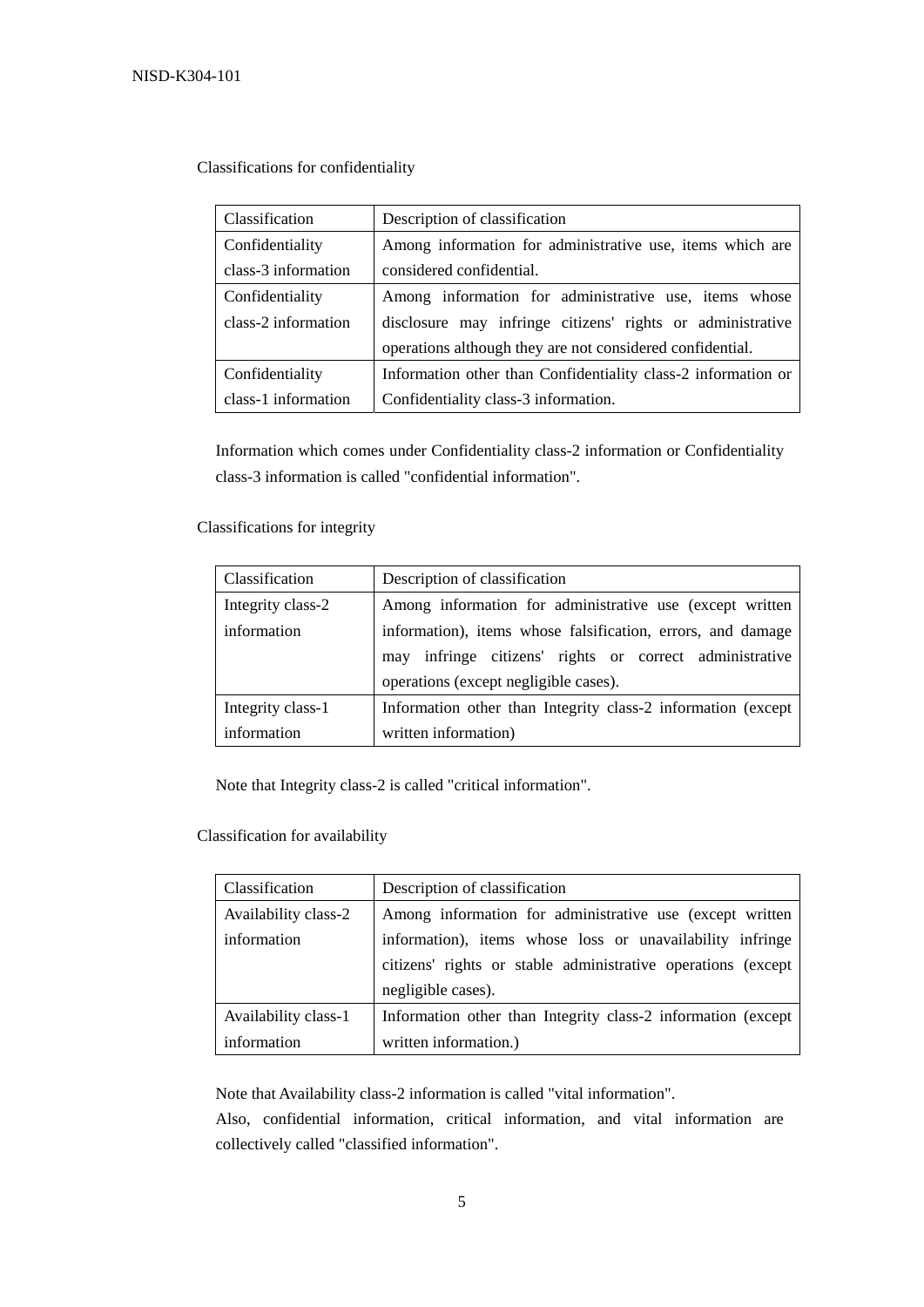#### (3) Types of marking

Information is classified from three aspects: namely confidentiality, integrity, and availability, and types of marking are defined for each aspect. "Marking" means restrictions to ensure proper handling of information such as to prohibit copying, taking out, or distribution, to oblige encryption, or to force disposal after reading.

(a) Types of marking are defined separately for confidentiality, integrity, and availability. Types of marking can be specified as appropriate.

#### **1.1.1.4 Evaluation Procedure**

Information security measures must not be transient but be continuously feasible without delay. Therefore, each government agency must carry out information security audit periodically or as necessary based on these Management Standards for Measures and the Technical Standards for Measures to confirm the following.

- (a) Standards for measures implemented by the government agency comply with the Management Standards for Measures and Technical Standards for Measures. (Design compliance check)
- (b) Actual operations conform to the standards for measures implemented by the government agency. (Operational compliance check)
- (c) Standards for measures implemented by the government agency are appropriate for the given risks, efficient, and feasible. (Design adequacy check)
- (d) Actual operations are valid and effective for the given risks. (Operational adequacy check)

The most important objective in the information security audit at government agencies is to confirm the design and operational compliance. If any design or operational adequacy issues which need improving are found as a result of the audit, they should be noted as issues for further examination. Since these Management Standards for Measures and the Technical Standards for Measures define the parson in charge and guidelines, the appointed employees should carry out self-check to confirm the status of measure application according to their roles. It is essential that each employee fulfill his or her duties for information security measures, and self-assessment is adopted to ensure effectiveness of measures. Therefore, when auditing, government agencies should examine if the self-check is appropriately carried out in order to confirm the operational conformity. If the audit finds any discrepancy between the status of measure application and the result of self-assessment, the cause of the discrepancy should be analyzed and the self-assessment should be corrected.

While each government agency is responsible for application of information security measures in general, they must report the application status and audit results to the NationalInformationSecurityCenter to facilitate information security measure promotion for the entire government organization. Also, each government agency must create an information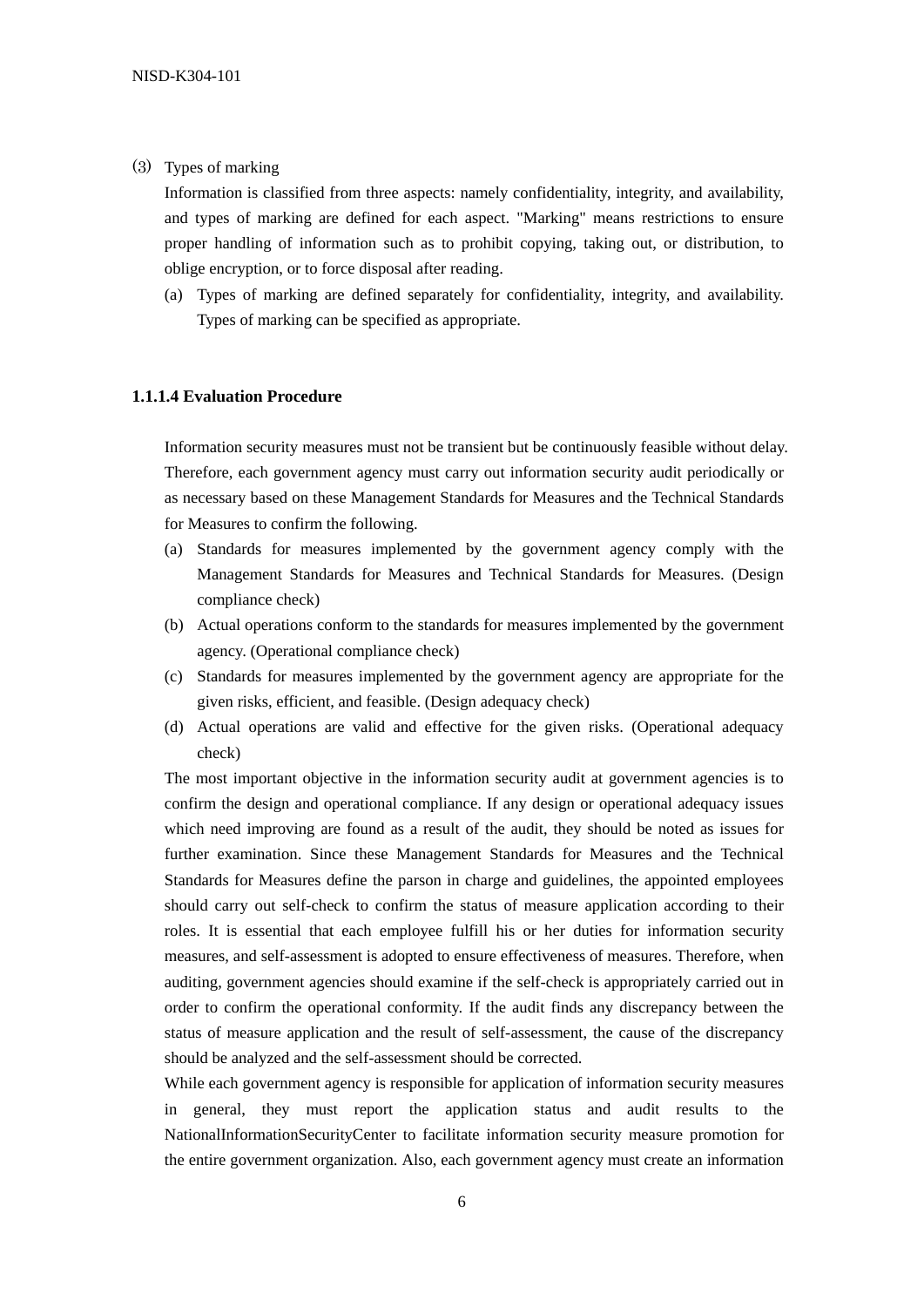security report to disclose its information security status. In addition, the NationalInformationSecurityCenter must examine and assess each government agency's rules associated with information security, and the status of measure application based on the evaluation index in these Management Standards for Measures and the Technical Standards for Measures periodically or as required. The scope of applicable information systems shall be discussed and determined between the NationalInformationSecurityCenter and each government agency.

#### **1.1.1.5 Definition of Terms**

- "Access control" means to restrict objects to which a subject is allowed access.
- "Secure area" means an area inside of an office or a server room where computers and communication equipment are located, and is protected by structural and environmental measures against information security violation caused by intruders and natural disasters.
- "Transfer"  $\rightarrow$  See "Information transfer"
- "Contractor" means a party who is contracted to carry out part of, or all of information processing tasks such as design, implementation, or operations of information systems.
- "Outsourcing" means contracting out part of, or all of information processing tasks such as design, implementation, or operations of information systems to a party external to government agencies.
- "Availability" means to assure a state where authorized people can access information and related assets as necessary without interruption.
- "Integrity" means to assure a state where information is not damaged, falsified, or deleted.
- "Equipment, etc." means information equipment and software.
- "Confidentiality" means a state where only authorized people can access information.
- "Employees" means legal employees (government officials who work in government agencies) and those who are under supervision of government agencies (for example, dispatched workers though it depends on individual work conditions) the municipal governments who handle information and information systems managed by the given government agency.
- "Shared identification code" means an identification code that is shared among multiple subjects. One identification code is granted to a single subject as a general rule; however, one identification code may be shared among multiple subjects due to restrictions of information systems or the way the system is used. These shared identification codes are called shared identification codes.
- "Storage media" means media in which information is recorded or written. Storage media includes written document, and any paper or other tangible objects on which information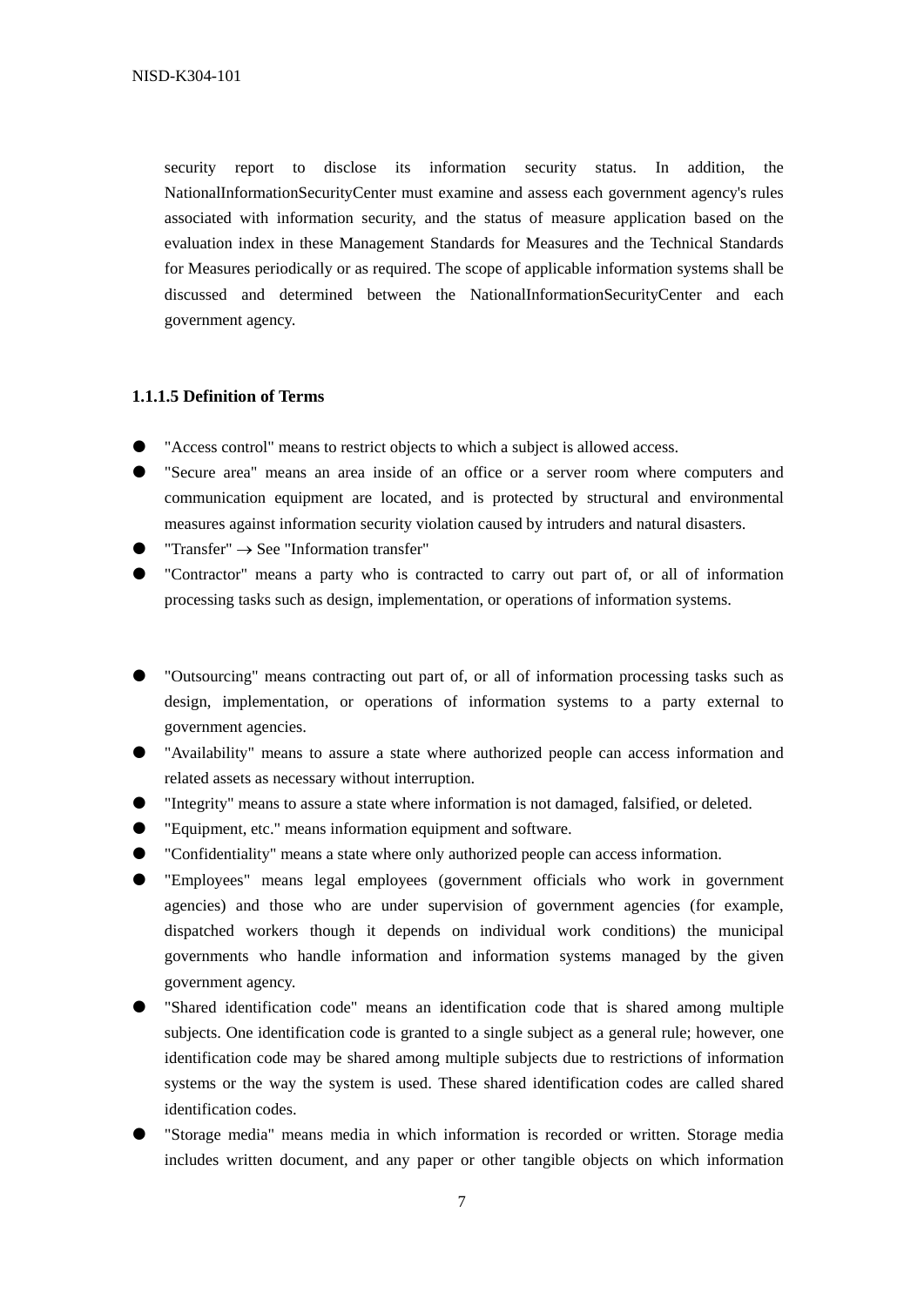recognizable by human such as characters or diagrams are written (hereinafter referred to as "written document"), and those on which information unrecognizable by human is recorded electronically or magnetically and are processed by computers (hereinafter referred to as "electromagnetic storage media"). The electromagnetic storage media can be internal such as ones built into computers or communication equipment, or external such as external hard disks, CD-R, DVD, MO, USB memory, and flash memory.

- "Administration" means to manage information related to authentication (including identification codes and authentication information) and access control permissions.
- "Service" means a set of functions that is composed of a single or multiple functions provided by applications running on servers to the connected computers.
- "Least privilege" means a function to restrict the range to grant administrative permission to the minimum necessary.
- "Identification" means to identify the subject accessing an information system.
- "Identification code" means a code used by an information system to identify the subject. A user ID is a typical identification code.
- "Important specifications" means specifications related to an information system that are necessary for appropriate management of the given information system and their loss or disclosure will disrupt administrative operations.
- "Subject" means a person who accesses information systems, other information systems, and devices. A subject is mainly intended to be human; however, other information systems and devices can be subjects which access information systems when multiple information systems and devices work in coordination.
- "Authentication" means to verify whether the subject who presents an identification code is the legitimate subject who is granted the identification code. Information systems authenticate the subject when an identification code is presented with authentication information in a correct manner. Although "authentication" has connotation of an official or third party testimony, it is not restricted to mans in these Management Standards for Measures and the Technical Standards for Measures.
- "Authentication information" means information that a subject presents to an information system in order to be authenticated. A password is typical authentication information.
- "Authentication information storage device" means a device that stores authentication information and is owned or carried by the legitimate subject. Information systems authenticate the subject in possession of this device in ownership-based authentication. An IC card is a typical authentication information storage device.
- "Standards for measures implemented by government agency" or "Standards of government agency" means information security standards which comply with these Management Standards for Measures and the Technical Standards for Measures and are applied to all information assets of the given government agency.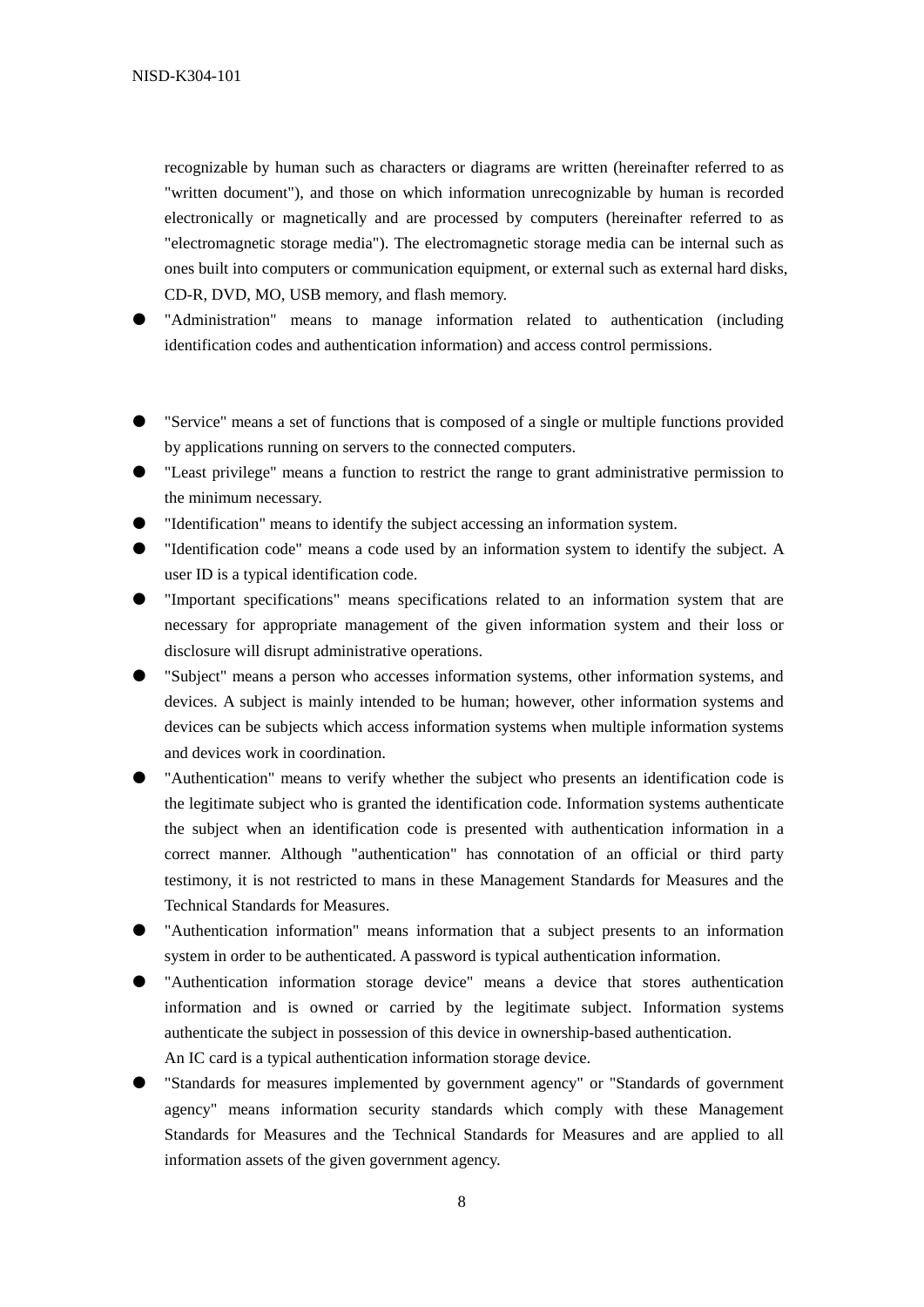- "Information" means information recorded within information systems, information recorded in external electromagnetic storage media, and information on written documents related to information systems. Therefore, unfinished documents are also included. Information on written documents includes ones which describe electromagnetically recorded information (ones describing information entered into and output from information systems), and documents concerning information system design.
- "Information system" means systems for information processing and communications.
- "Information security rules" means standards for measures implemented by government agency, and the procedures which define how to apply measures prescribed in the standards to information systems and operations.
- "Information transfer" means to transmit electromagnetically recorded information and to transport electromagnetic storage media or written documents that contain information to outside the government agency.
- "Information erasure" means to make information unrecoverable in order to prevent leakage of disposed information. Information is not unrecoverable if the information can be recovered by undoing deletion or using a recovery tool.
- "Software" means procedures and commands to operate computers that are written in a form computers can understand. This includes operating systems and applications running on operating systems.
- "Terminal" means a computer that an employee directly operates (including the operating system and connected peripheral devices) such as a PC and PDA.
- "Communication line" means physical and logical mechanisms to connect computers and to communicate information using prescribed communication protocol.
- "Communication equipment" means a device connects lines and controls information exchanged between computers via lines. This includes repeater hubs, switching hubs, routers, and firewalls.
- "Computers" means computers in general such as servers and terminals including their operating systems and connected peripheral devices.
- "Marking" means restrictions to ensure appropriate handling of information such as to prohibit copying, taking out, or re-distribution, to oblige encryption, or to force disposal after reading.
- "Outside the government agency" means outside the organization or building managed by government agencies.
- "Communication line outside the government agency" means a logical communication line connecting computers that are not managed by the government agency and being used for communications between these computers regardless of the physical presentation of the line (wired or wireless, physical or virtual, under control of government agencies or third parties)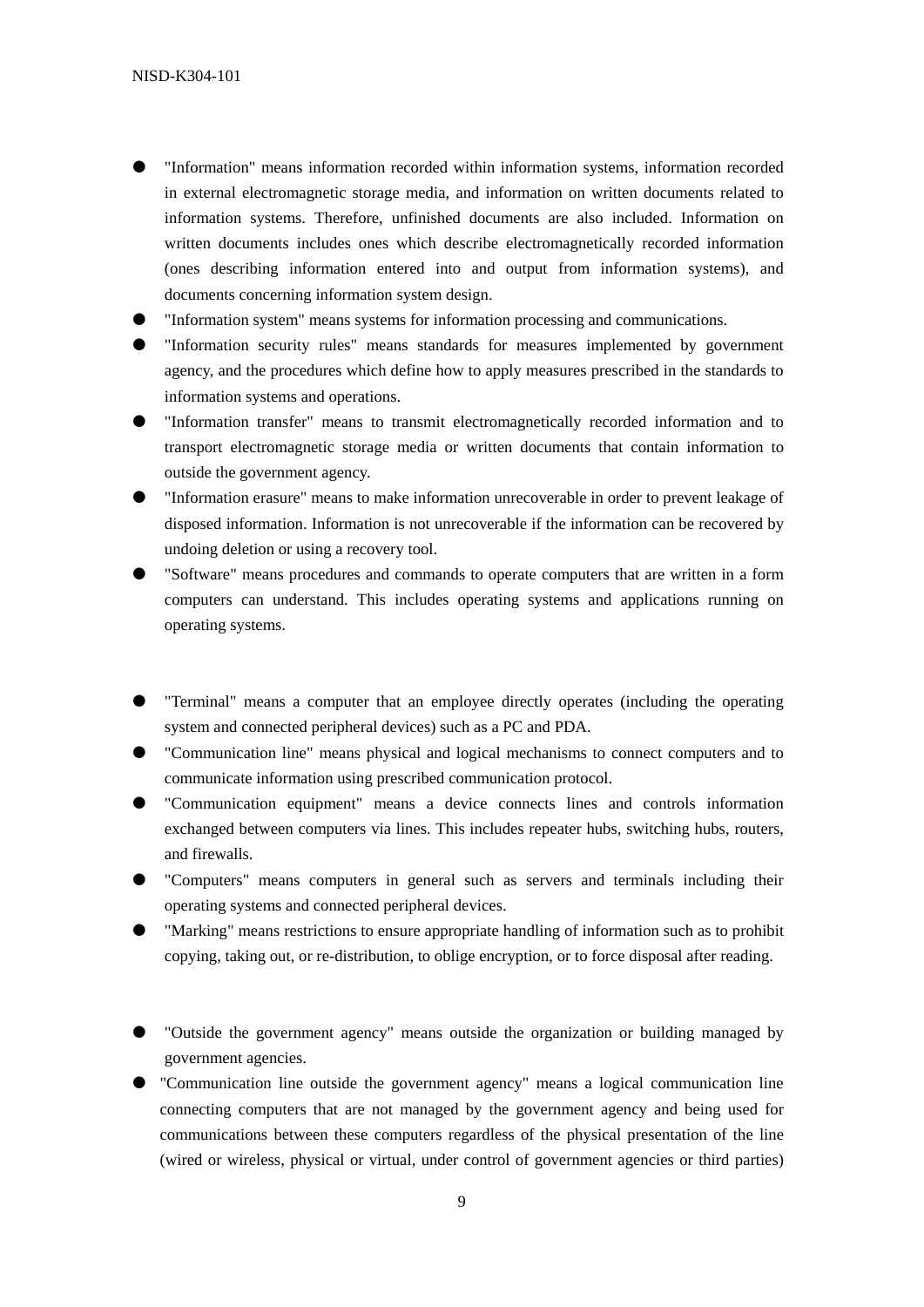and the deployed communication equipment.

- "Information processing outside the government facility" means information processing for administrative operations carried out outside the government facilities. This can be online information processing by connecting to information systems in government agencies from outside, as well as offline processing.
- "Unsupplied information system" means information systems that are not supplied by government agencies. These include information systems on private PCs and those provided by assignor agencies for their dispatched workers.
- "Information processing using unsupplied information system" means processing information using information systems which are not supplied by government agencies for administrative operations. This includes the use of devices as well as the use of services which are provided by these devices. These services signify ones such as personally contracted e-mail services which may be used to send business e-mails or receive e-mails forwarded from e-mail services managed by government agencies.
- "Inside the government agency" means inside the organization or building managed by government agencies.
- "Communication line inside the government agency" means a logical communication line connecting computers that are managed by the government agency and being used for communications between these computers regardless of the physical presentation of the line (wired or wireless, physical or virtual, under control of government agencies or third parties) and the deployed communication equipment.
- "Malware" means software in general which causes unsolicited results to computers such as computer viruses and spyware.
- "Malware definition file" means the data which antivirus software, etc. uses to distinguish malware.
- "Erasure"  $\rightarrow$  See "Information erasure"
- "Labeling, etc." means to make information's classification clear to all who handle the information. This means to display the classification on information in general; however, any other acts to make information's classification common knowledge are also included. For example, acknowledging all users of a specific information system by describing classification of the information recorded in the system in a regulation is also included.
- "Vital information" means availability class-2 information.
- "Confidential information" means confidentiality class-2 information and confidentiality class-3 information.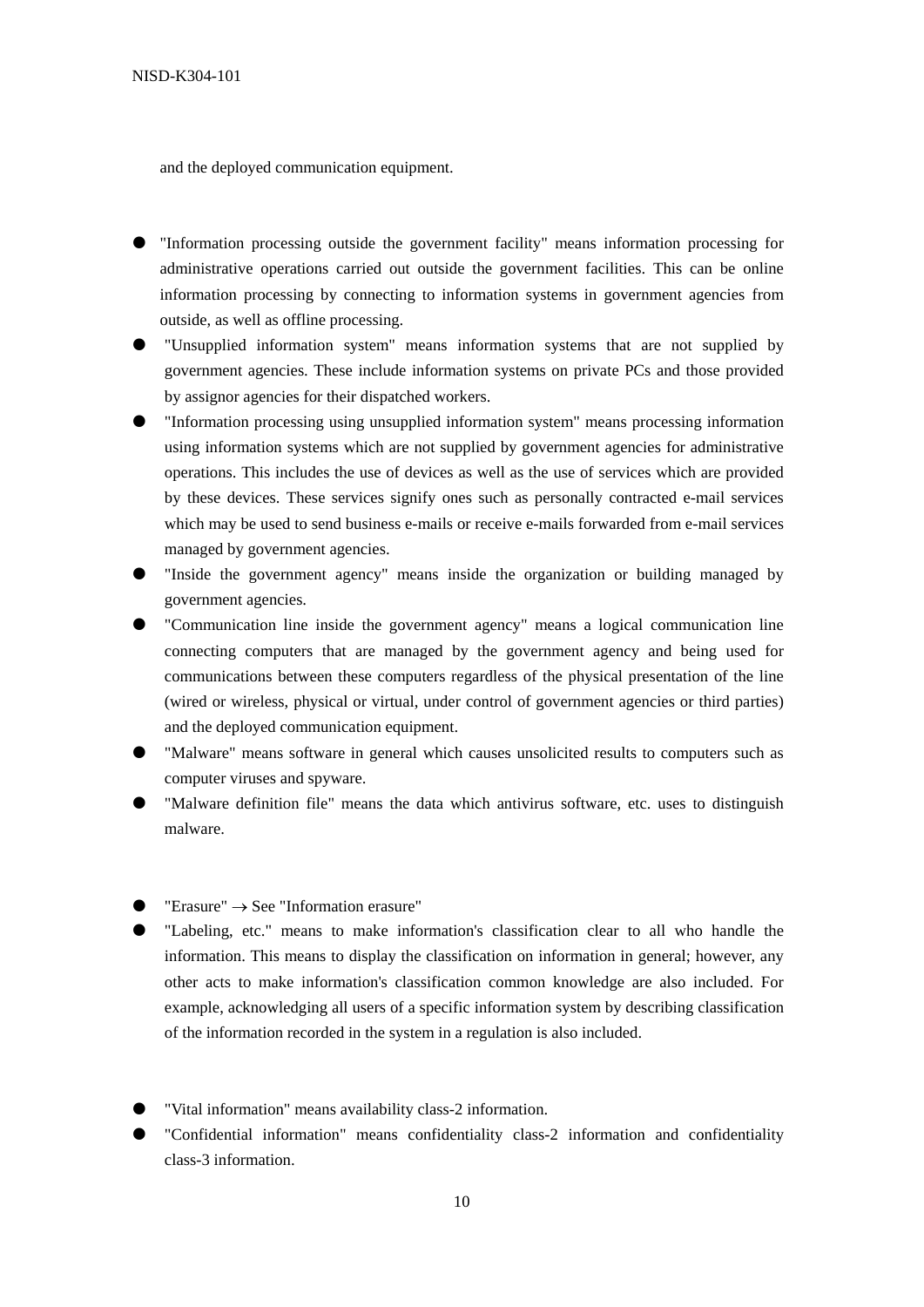- "Classified information" means confidential information, critical information, and vital information.
- "Critical information" means integrity class-2 information.
- "Exceptional measures" means to take alternative measures for appropriate business continuity when there is a justifiable reason not to take prescribed measures such as the situation does not allow the responsible employees to comply with the relevant information security rules. Exceptional measures must be applied and approved.
- "Login" means an act where a subject requests authentication. Because login is followed by authentication, legitimacy of the subject is unknown at the login stage.
- "Logon" means the state where the subject who requested authentication has been authenticated by the information system as a result of login.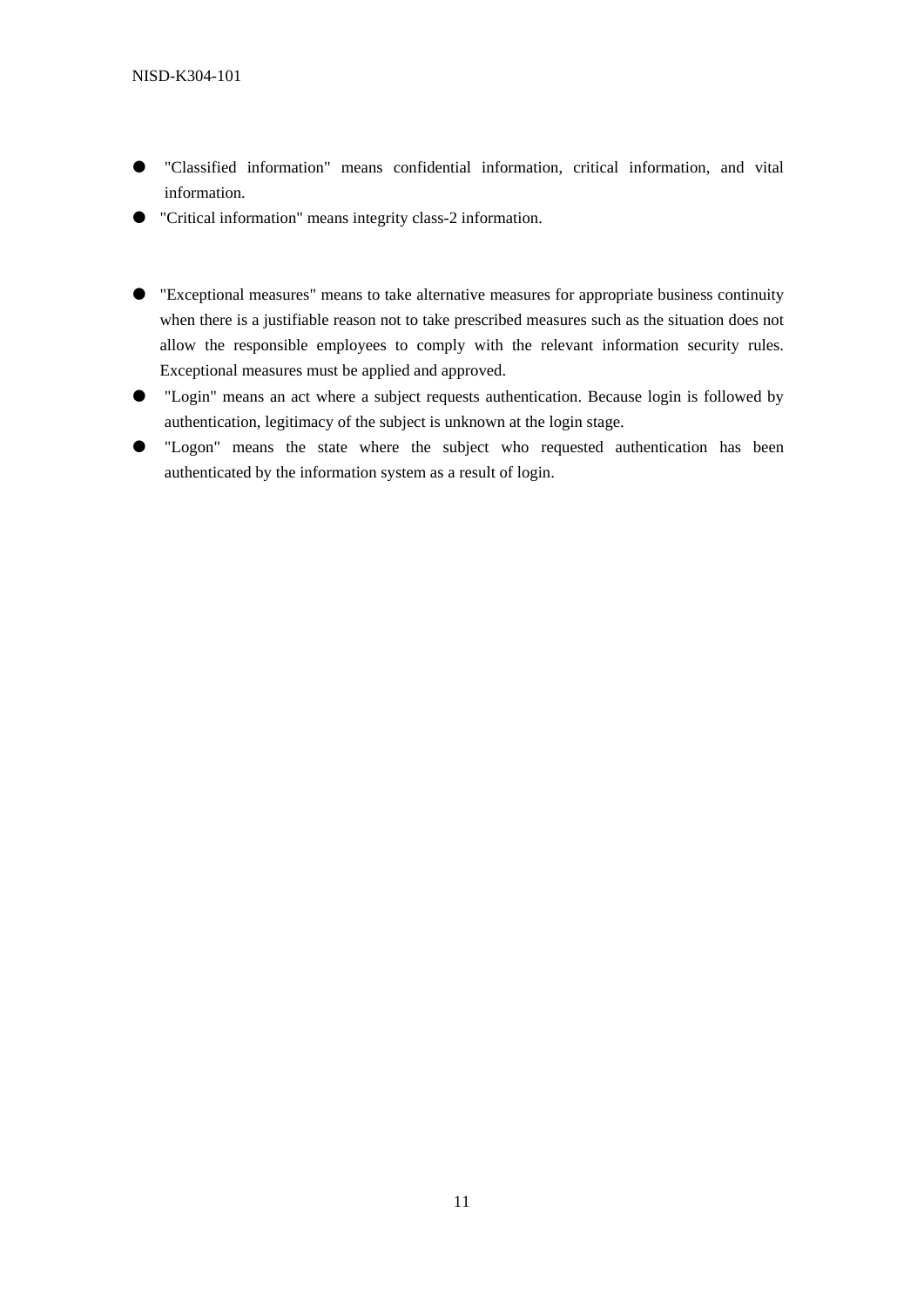# **Chapter 1.2 Establishment of Organizations and Systems**

# **1.2.1 Introduction**

# **1.2.1.1 Establishment of Organizations and Systems**

# **Compliance Requirements**

(1) Designating the chief information security officer

[BASIC Requirements]

- (a) A chief information security officer must be designated.
- (b) The chief information security officer must direct tasks associated with information security measures in the government agency.
- (2) Designating the Information Security Committee
	- [BASIC Requirements]
		- (a) The chief information security officer must establish the Information Security Committee and designate a chairperson and members of the committee.
		- (b) The Information Security Committee must formulate standards of the government agency complying with the Management Standards for Measures and obtain approval from the chief information security officer.
- (3) Designating the chief information security auditor

- (a) The chief information security officer must designate a head of information security auditors.
- (b) The head of information security auditors must direct tasks associated with audit under the direction of the chief information security officer.
- (4) Designating information security officers
	- [BASIC Requirements]
		- (a) The chief information security officer must determine management units for implementing information security measures and designate an information security officer for each unit. A head of information security officers must be designated to direct these information security officers.
		- (b) The head of information security officers must formulate technical standards for information security standards of government agency based on the Technical Standards for Measures under the direction of the head of information security officers. This formulation can be delegated to a person appointed by the chief information security officer.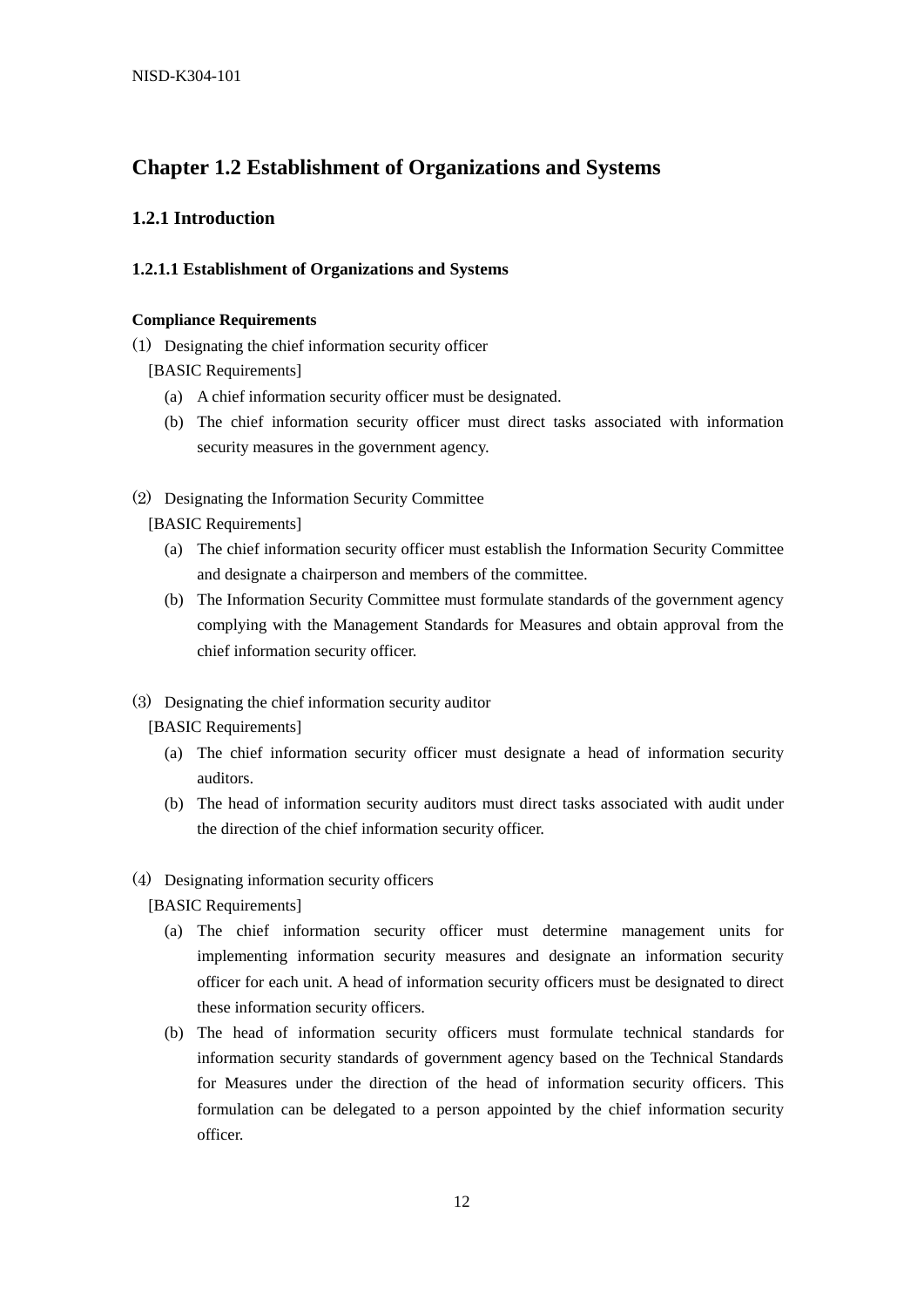- (c) Information security officers must direct administrative tasks associated with information security measures in the given unit.
- (d) The head of the information security officers must develop administrative procedures for information security measures at the start and end of employment, and personnel changes.
- (e) Information security officers must periodically ensure that administrative procedures for information security measures at the start and end of employment, and personnel changes are adhered.
- (f) The chief information security officer must report designation and change of any information security officers to the head of information security officers.
- (g) The head of information security officers must establish a communication network for all information security officers.
- (5) Designating information system security officers
	- [BASIC Requirements]
		- (a) Information security officers must designate an information system security officer for each information system in the given unit by the planning phase of the information system.
		- (b) The information system security officer must direct administrative tasks associated with information security measures for the given information systems.
		- (c) The information security officer must report designation and change of any information system security officers to the head of information security officers.
		- (d) The head of information security officers must establish a communication network for all information system security officers.
- (6) Designating information system security administrators
	- [BASIC Requirements]
		- (a) Information system security officers must designate an information system security administrator for each unit required for the administrative tasks for the given information system.
		- (b) Information system security administrators must implement information security measures for the given unit of administrative tasks.
		- (c) Information system security officers must report designation and change of any information system security administrators to the head of information security officers.
		- (d) The head of information security officers must establish a communication network for all information system security administrators.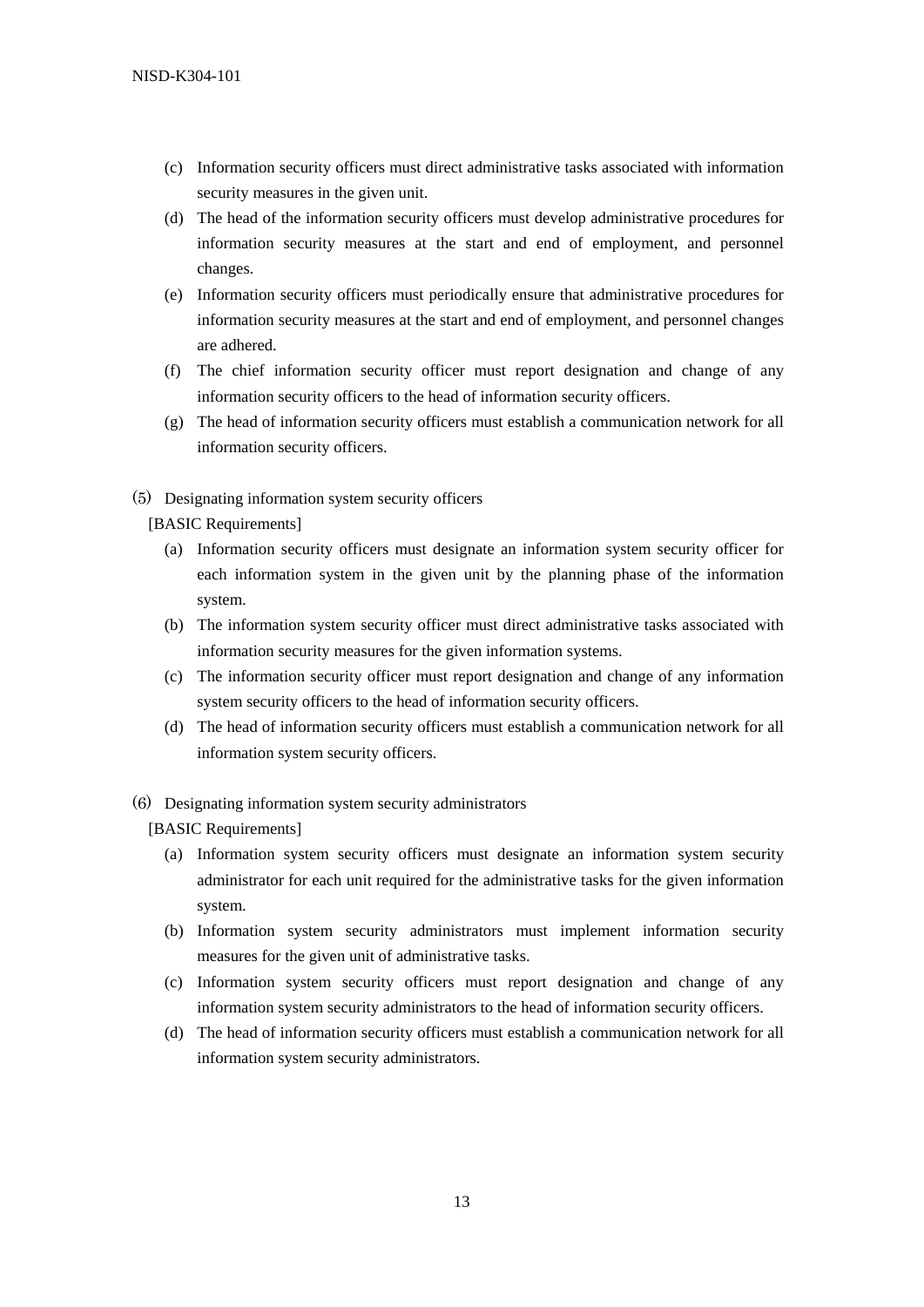(7) Designating division/office information security officers

[BASIC Requirements]

- (a) Information security officers must designate a division/office information security officer for each division or office.
- (b) Division/office information security officers must direct administrative tasks associated information security measures in the given division or office.
- (c) Information security officers must report designation and change of any division/office information security officers to the head of information security officers.
- (d) The head of information security officers must establish a communication network for all division/office information security officers.
- (8) Designating the chief information security advisor

[BASIC Requirements]

- (a) The chief information security officer must designate a chief information security advisor with expertise and experience in information security.
- (b) The chief information security officer must specify job descriptions of the chief information security advisor for application of information security measures.

# **1.2.1.2 Assignment of Roles**

#### **Compliance Requirements**

(1) Defining roles that must not be concurrently undertaken by the same person

[BASIC Requirements]

- (a) Employees must not undertake the following roles concurrently in information security operations.
	- (i) The person who submits the application and the person who approves the application (hereinafter referred to as "approval authority, etc.".)
	- (ii) The person who is audited and the person who audits.
- (2) Approval or permission by superiors

- (a) Employees must apply for approval of the superior of the approval authority, etc. when they consider it inappropriate for the relevant approval authority, etc. to make a decision of approval or permission (hereinafter referred to as "approval, etc.") in the light of their official authority. In this case, approval from the approval authority, etc. is not required after obtaining approval from the superior of the approval authority, etc.
- (b) After granting approval in the above case, the employee must take necessary measures in accordance with requirements for approval authority, etc.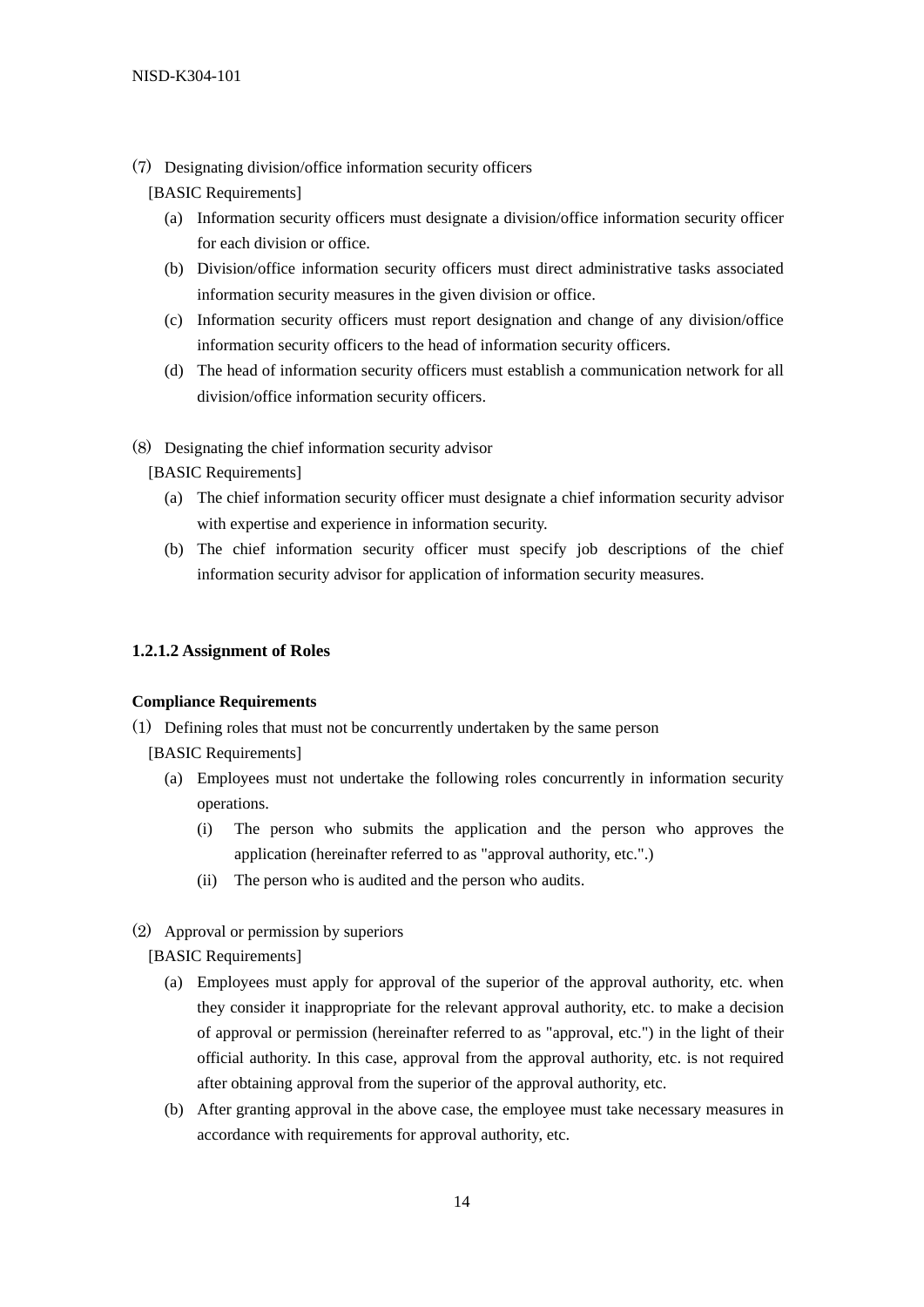#### **1.2.1.3 Violation and Exceptional Measures**

#### **Compliance Requirements**

(1) Handling violations

- [BASIC Requirements]
	- (a) Employees must report to the responsible information security officer when they become aware of any serious breach of information security rules.
	- (b) The information security officer must instruct the violator and concerned parties to take necessary measures to maintain information security when he/she is informed of, or becomes aware of any serious breach of information security rules.
	- (c) The information security officer must report to the chief information security officer when he/she is informed of, or becomes aware of any serious breach of information security rules.

#### (2) Exceptional measures

- (a) The Information Security Committee must designate a person who judges whether to approve applications for exceptional measures (hereinafter referred to as "the judge") and develop the judgment procedure.
- (b) Employees must apply for approval for exceptional measures to the judge following the formulated procedures. However, employees may make retrospective application immediately afterwards in the case of emergency where an alternative measures have to be taken promptly or where it is unavoidable not to take the prescribed measures. Employees must clarify information including the following items in the application.
	- (i) Applicant's information (name, department, contact)
	- (ii) Item of information security rules for which the exceptional measures are requested (the title of the rule and the article, etc.)
	- (iii) Period for applying the exceptional measures
	- (iv) Description of the exceptional measures (the alternative measures, etc.)
	- (v) Reporting procedure for terminating the exceptional measures
	- (vi) Reason for requesting the exceptional measures
- (c) The judge must review applications for exceptional measures submitted by employees in accordance with the formulated judgment procedure and determine whether or not to approve. Also, the judge must create the exceptional measure application record including the following items after making the decision and report to the chief information security officer.
	- (i) Name of the judge (name, title, department, contact)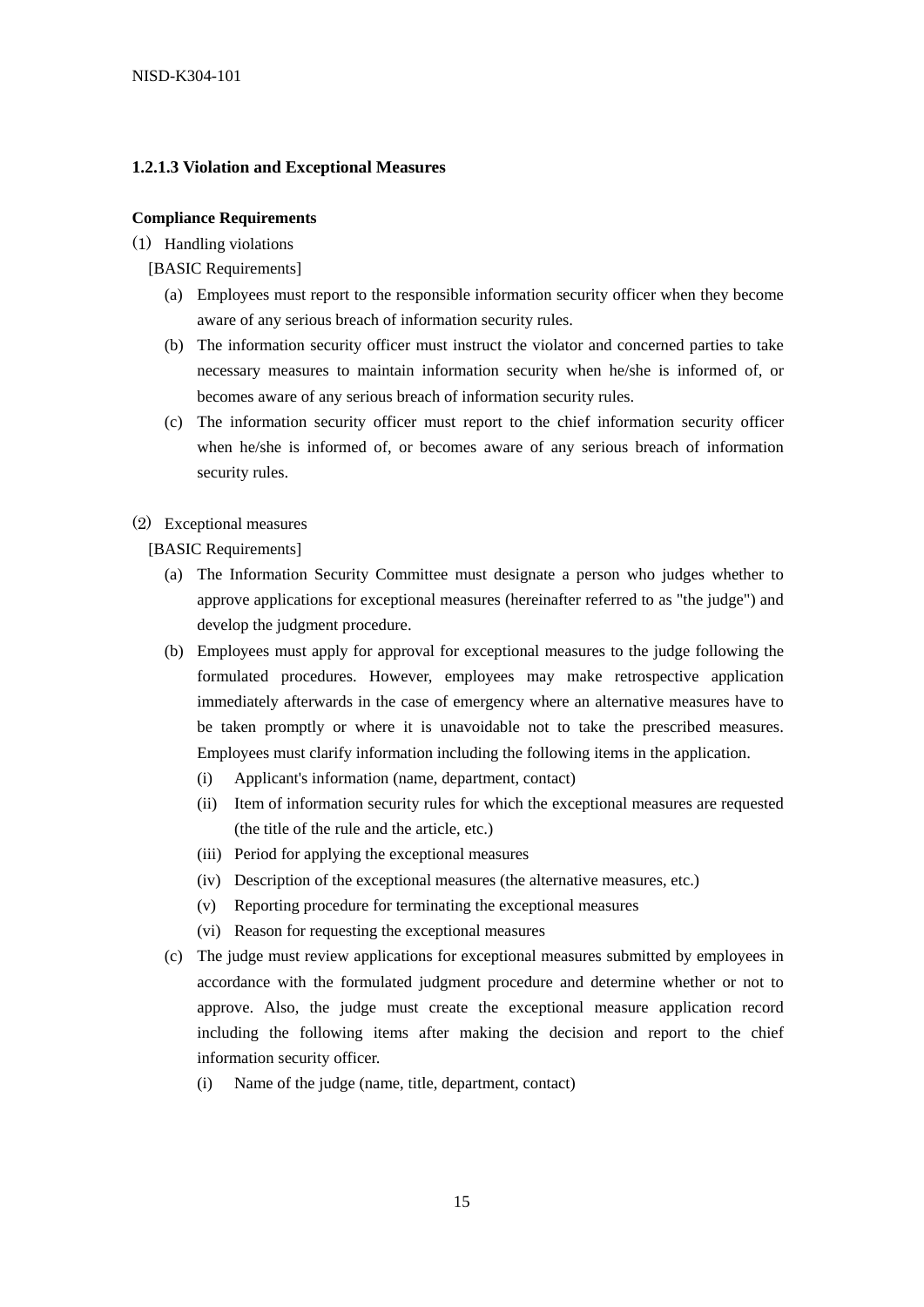- (ii) Application details
	- Applicant's information (name, department, contact)
	- Item of information security rules for which the exceptional measures are requested (the title of the rule and the article, etc.)
	- Period for applying the exceptional measures
	- Description of the exceptional measures (the alternative measures, etc.)
	- Reporting procedure for terminating the exceptional measures
	- Reason for requesting the exceptional measures
- (iii) Result of the examination
	- Approved or disapproved
	- Reason for approval or disapproval
	- Item of information security rules for which the exceptional measures are approved (the title of the rule and the article, etc.)
	- Period of the approved exceptional measures
	- Description of the approved exceptional measures (the alternative measures, etc.)
	- Reporting procedure for terminating the exceptional measures
- (d) Employees must report to the judge who approved the exceptional measure when application of the exceptional measures has come to an end. However, this is not applicable if the judge did not request reporting.
- (e) The judge must check whether the applicant has reported on the expiry date of the approved exceptional measures. If there has been no report, the judge must request the report and take necessary measures. However, this is not applicable if the judge did not request reporting.
- (f) The chief information security officer must establish a ledger for exceptional measure applications and make this available for the head of information security auditors as required.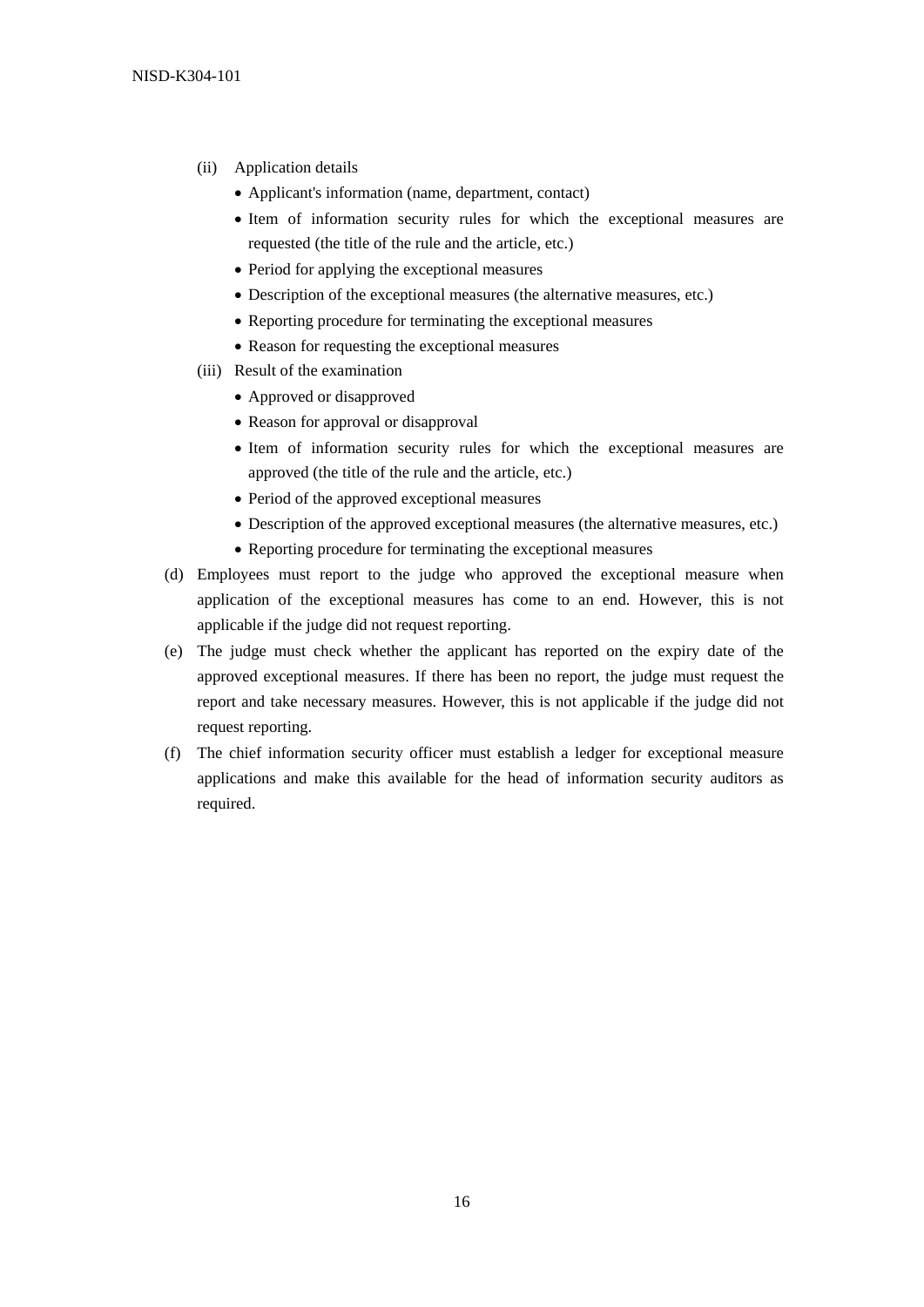# **1.2.2 Operations**

#### **1.2.2.1 Education for Information Security Measures**

#### **Compliance Requirements**

(1) Enforcement of Education for information security measures

- [BASIC Requirements]
	- (a) The head of information security officers must educate employees about information security rules.
	- (b) The head of information security officers must examine training menus according to the roles of employees and prepare the training materials.
	- (c) The head of information security officers must plan and develop the plan for information security measure training and establish the implementation system to offer the training at least once a year according to the roles of the employee.
	- (d) The head of information security officers must plan and develop the information security measure training and establish the implementation system to enable a transferred employee to receive the training for his or her new role within three months.
	- (e) The head of information security officers must establish the system to manage the status of employees' participation in the information security measure training.
	- (f) The head of information security officers must inform division/office information security officers of the employees' participation status of the information security measure training.
	- (g) Division/office information security officers must oblige employees to receive information security measure training.
	- (h) Division/office information security officers must advise employees who have not participated in information security measure training to receive it. If the employee does not follow the advice, the division/office information security officer must report this to the head of information security officers.
	- (i) The head of information security officers must report the employees' information security measure training participation status to the chief information security officer and the Information Security Committee once a year.
	- (j) The head of information security officers must examine the necessity of information security measure training on rules, and establish the training menu and system if it is considered necessary.
- (2) Participation in Education for information security measures
	- [BASIC Requirements]
		- (a) Employees must participate in information security measure training at least once a year according to the training plan.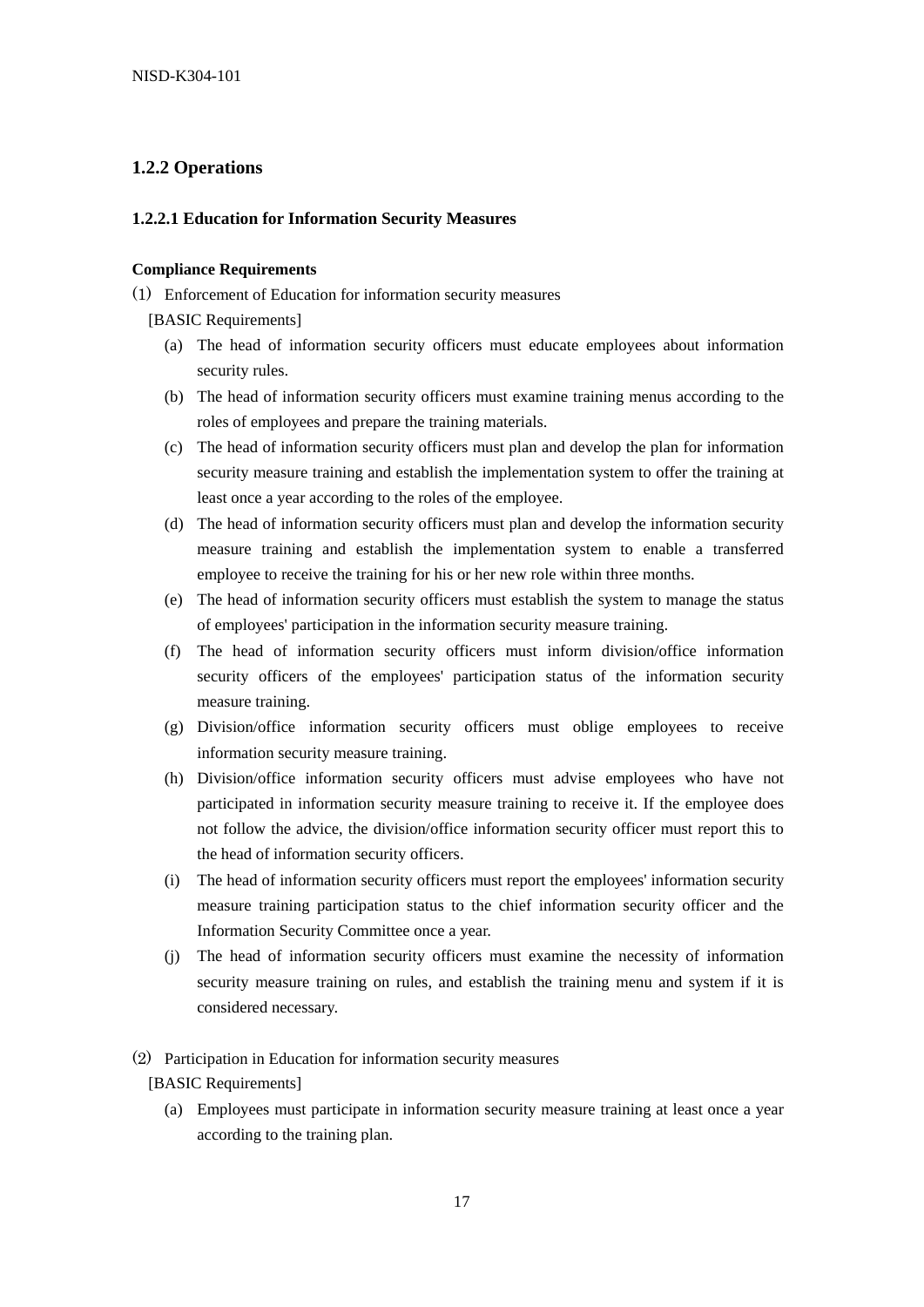- (b) Employees must check how to receive information security measure training with the division/office information security officer when assigned to or transferred to a new office.
- (c) Employees must report to the head of information security officers through the division/office information security officer if he/she is unable to receive information security measure training for a reason for which he/she is not responsible.
- (d) The employee must participate in information security measure training according to the training rules if they are in place.

#### **1.2.2.2 Failure Handling**

#### **Compliance Requirements**

(1) Preparation for possible failure

[BASIC Requirements]

- (a) The chief information security officer must establish a system to prevent damage from spreading and recover from the failure or accident in the event of an information security failure or accident (including an incident and malfunction. Hereinafter referred to as "failure, accident, etc.").
- (b) The head of information security officers must establish a reporting procedure for failure, accident, etc. and inform this procedure to all employees.
- (c) The head of information security officers must establish a measure application procedure in the event of failure, accidents, etc.
- (d) The head of information security officers establish an emergency communication network which includes emergency contacts, communication methods, and communication contents for information systems which are deemed especially critical for business in the event of failure, accidents, etc.
- (e) The head of information security officers must examine the necessity of training on measures against failure, accident, etc. and establish the contents and system if it is deemed necessary.
- (f) Employees must participate in training on measures against failure, accidents, etc. according to rules if rules on such training are already established.

[ENHANCED Requirements]

(g) The head of information security officers must establish a point of contact to receive reports on failure, accidents, etc. from other government agencies and inform the contact method to other government agencies.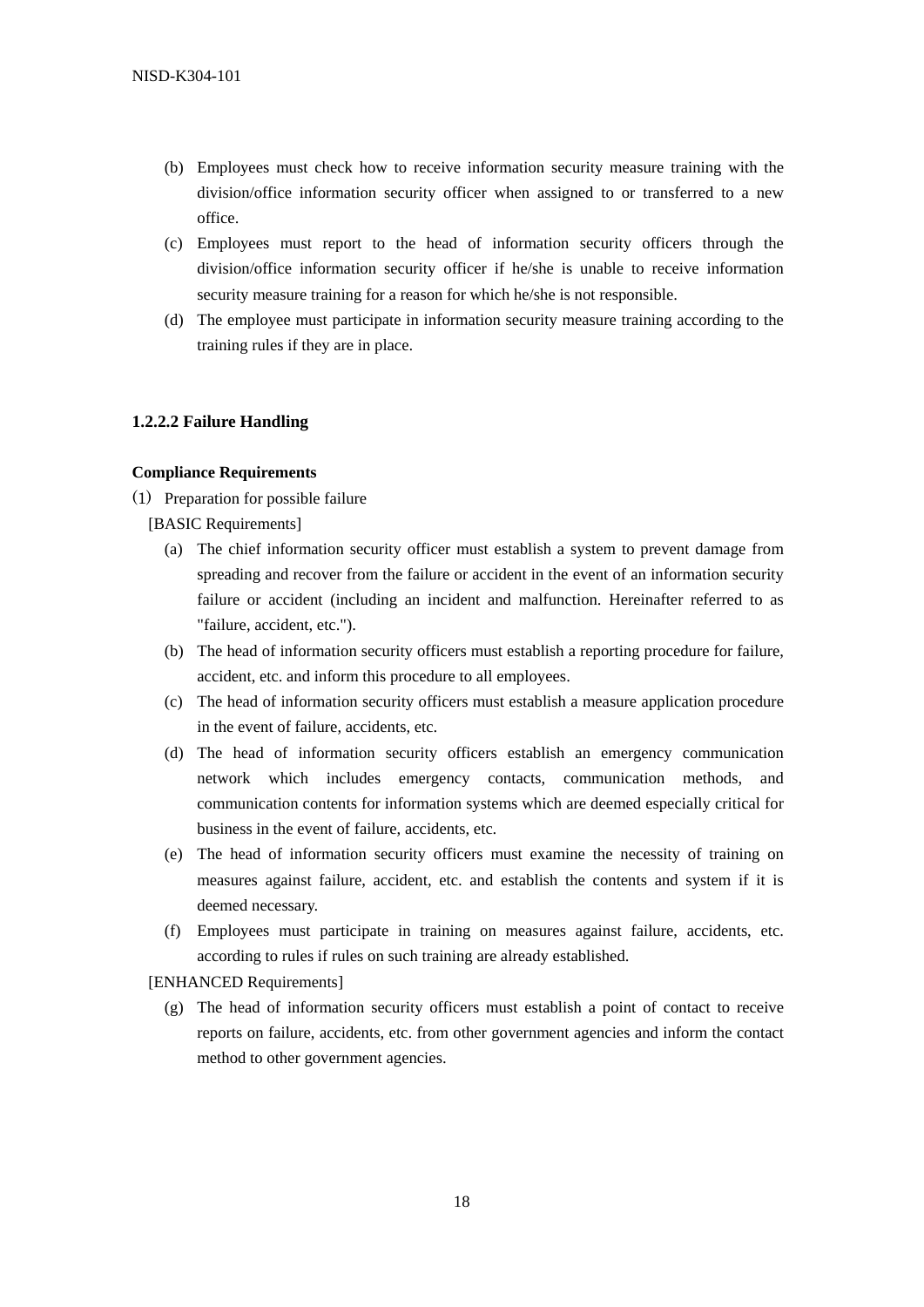(2) Reporting and emergency measures in the event of failure, accidents, etc.

- (a) Employees must inform concerned parties and their information system security officer according to the reporting procedure formulated by the head of information security officers when failure, an accident, etc. comes to their notice.
- (b) Employees must confirm whether the measure application procedure for failure, accidents, etc. is available, and act as the procedure specify where possible.
- (c) Employees must endeavor to prevent damage from spreading while waiting for the instruction if the measure application procedure is not available for the given failure, accident, etc. or its availability cannot be confirmed. Employees must follow the instruction when it is given.
- (3) Investigating the cause of failure, accidents, etc. and preventing recurrence
	- [BASIC Requirements]
		- (a) Information security officers must investigate the cause when failures, accidents, etc. have occurred, develop the measures to prevent the recurrence, and report the results to the chief information security officer.
		- (b) The chief information security officer must examine the contents of the report on failure, accidents, etc. submitted by the information security officer, and take necessary measures to prevent the recurrence.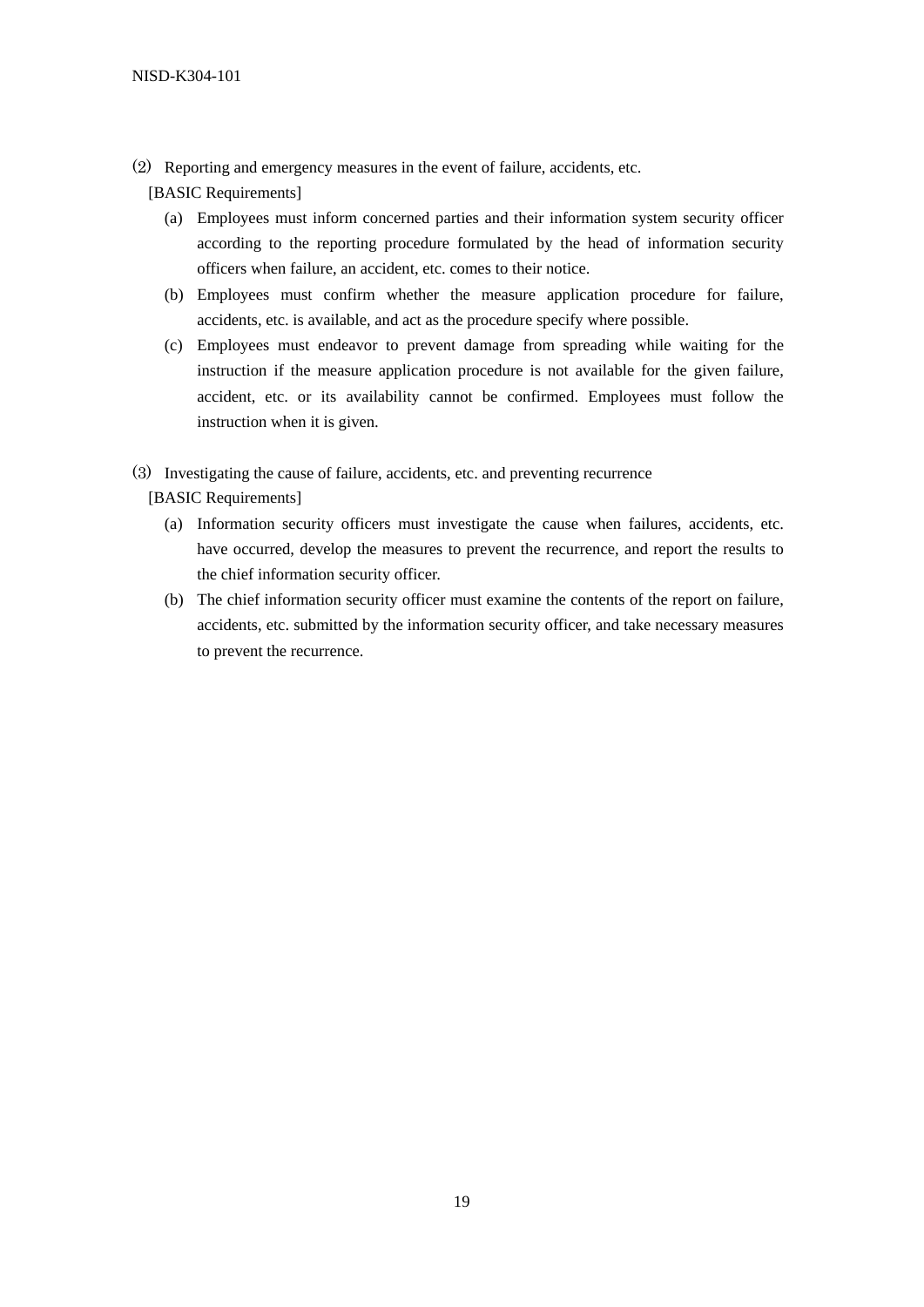# **1.2.3 Evaluation**

# **1.2.3.1 Self-assessment of Information Security Measures**

### **Compliance Requirements**

- (1) Formulating an annual plan for self-assessment
- [BASIC Requirements]
	- (a) The head of information security officers must formulate an annual plan for self-assessment and obtain approval from the chief information security officer.
- (2) Preparing for self-assessment
	- [BASIC Requirements]
		- (a) Information security officers must establish the self-assessment form and procedure for each employee.

### (3) Conducting self-assessment

[BASIC Requirements]

- (a) Information security officers must instruct employees to conduct self-assessment in accordance with the annual self-assessment plan formulated by the head of information security officers.
- (b) Employees must conduct self-assessment using the self-assessment form and procedure prepared by their information security officer.
- (4) Evaluating the result of self-assessment

### [BASIC Requirements]

- (a) Information security officers must confirm that employees have conducted self-assessment and evaluate the results.
- (b) The head of information security officers must confirm that information security officers have conducted self-assessment and evaluate the results.
- (c) The head of information security officers must report the result of self-assessment to the chief information security officer.
- (5) Making improvements based on self-assessment

- (a) Employees must improve where they can within their authority based on the results of self-assessment, and report this to their information security officer.
- (b) The chief information security officer must evaluate the overall results of self-assessment and instruct information security officers to make improvements where necessary.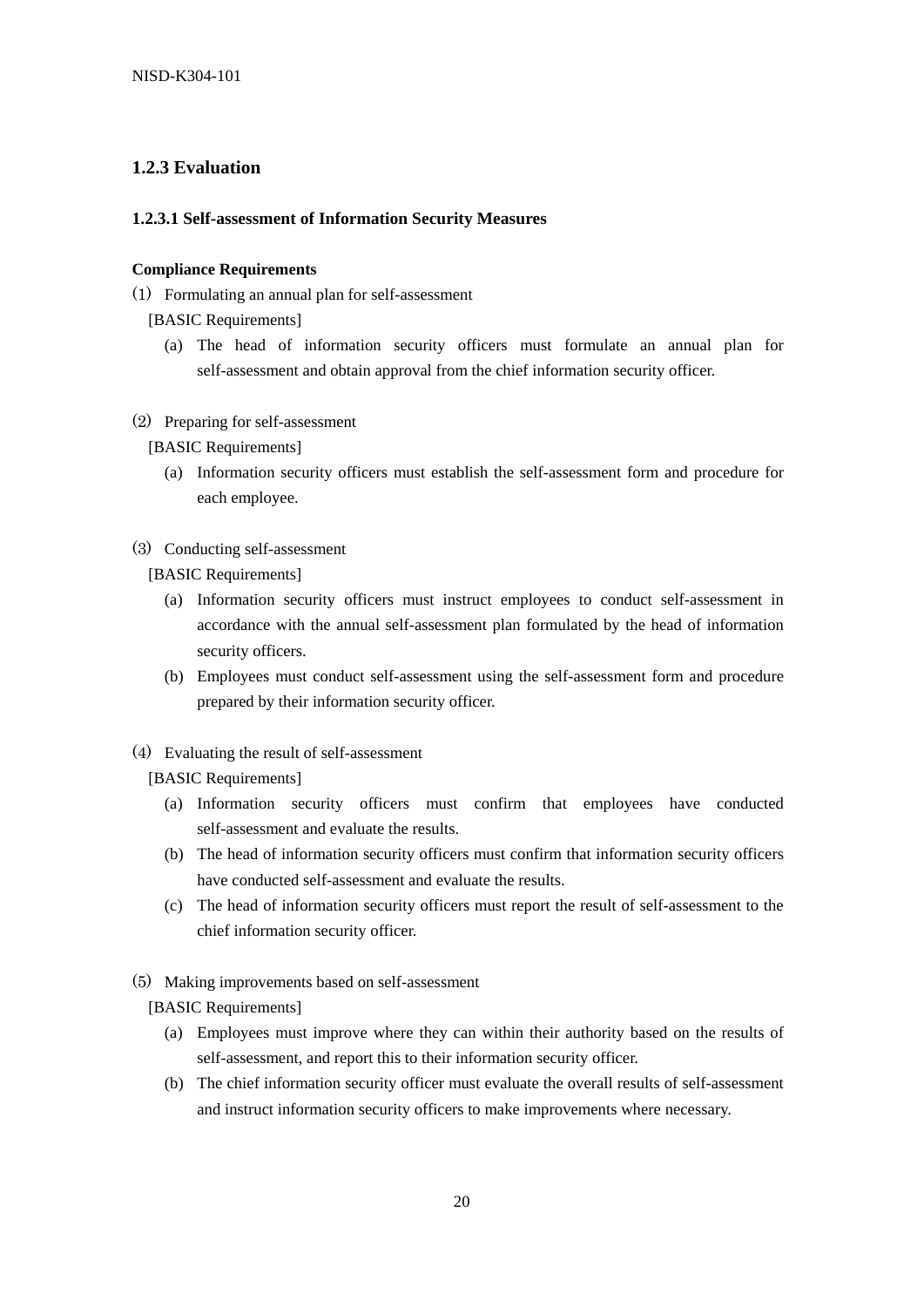#### **1.2.3.2 Audit of Information Security Measures**

#### **Compliance Requirements**

(1) Formulating audit plans

- [BASIC Requirements]
	- (a) The head of information security auditors must formulate an annual plan for information security audit and obtain approval of the chief information security officer.
- (2) Instructing information security audits

- (a) The chief information security officer must instruct the head of information security auditors to conduct an audit in accordance with the annual plan.
- (b) The chief information security officer must instruct the head of information security auditors to conduct audits that are not defined in the annual plan as required in response to changes in information security conditions.
- (3) Formulating audit plans for individual business operations
	- [BASIC Requirements]
		- (a) The head of information security auditors must formulate audit plans for individual business operations in accordance with the annual plan and audit instructions due to changes in information security conditions.
- (4) Preparation for information security audits
	- [BASIC Requirements]
		- (a) The head of information security auditors must select and appoint information security auditors who are independent from the department which is audited.
		- (b) The head of information security auditors must consider the necessity of outsourcing part of the audit and do so if it is deemed necessary.
- (5) Conducting information security audits
	- [BASIC Requirements]
		- (a) Information security auditors must conduct the audit according to the instructions from the head of information security auditors and the audit plan.
		- (b) Information security auditors must confirm that the standards of government agency comply with these Management Standards for Measures and the Technical Standards for Measures.
		- (c) Information security auditors must confirm that the audit procedure complies with the standards of government agency.
		- (d) Information security auditors must confirm that operations in the audited department comply with information security rules by checking the adequacy of self-assessment, etc.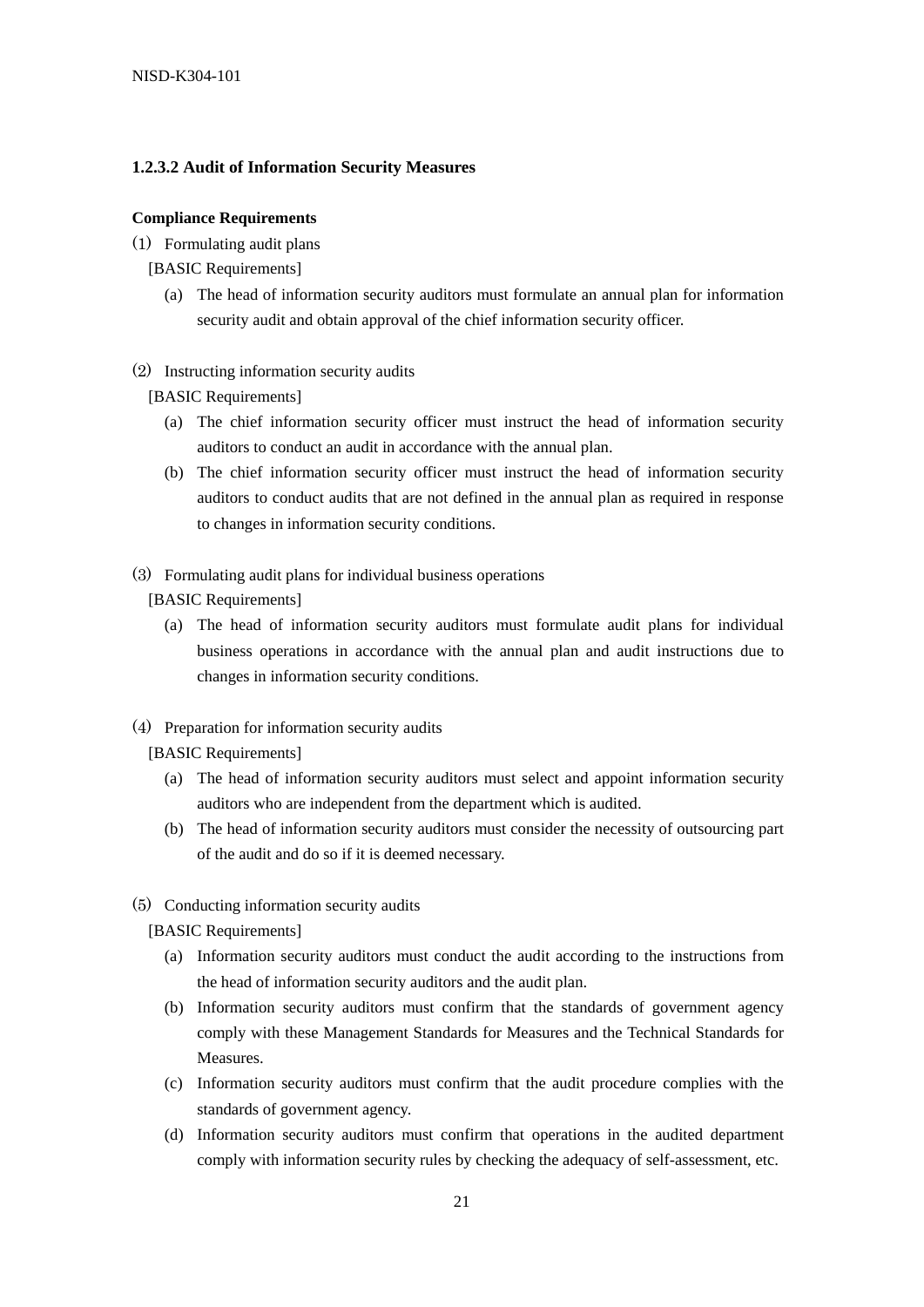- (e) Information security auditors must document the audit results.
- (f) The head of information security auditors must create an audit report based on the documented audit results and submit it to the chief information security officer.
- (6) Responding to audit results
	- [BASIC Requirements]
		- (a) The chief information security officer must instruct the information security officer of the audited department to take measures against any issues pointed out in the audit report.
		- (b) If the chief information security officer considers that issues similar to ones pointed out in the audit report probably exist in other departments, and it must be confirmed urgently, he/she must instruct information security officers in other departments to investigate whether similar issues exist and to resolve them if they do.
		- (c) The information security officers must formulate the improvement plan for the issues whose resolution is requested by the chief information security officer based on the audit report.
		- (d) The chief information security officer must evaluate validity of the existing information security rules based on the audit results and instruct a review as necessary.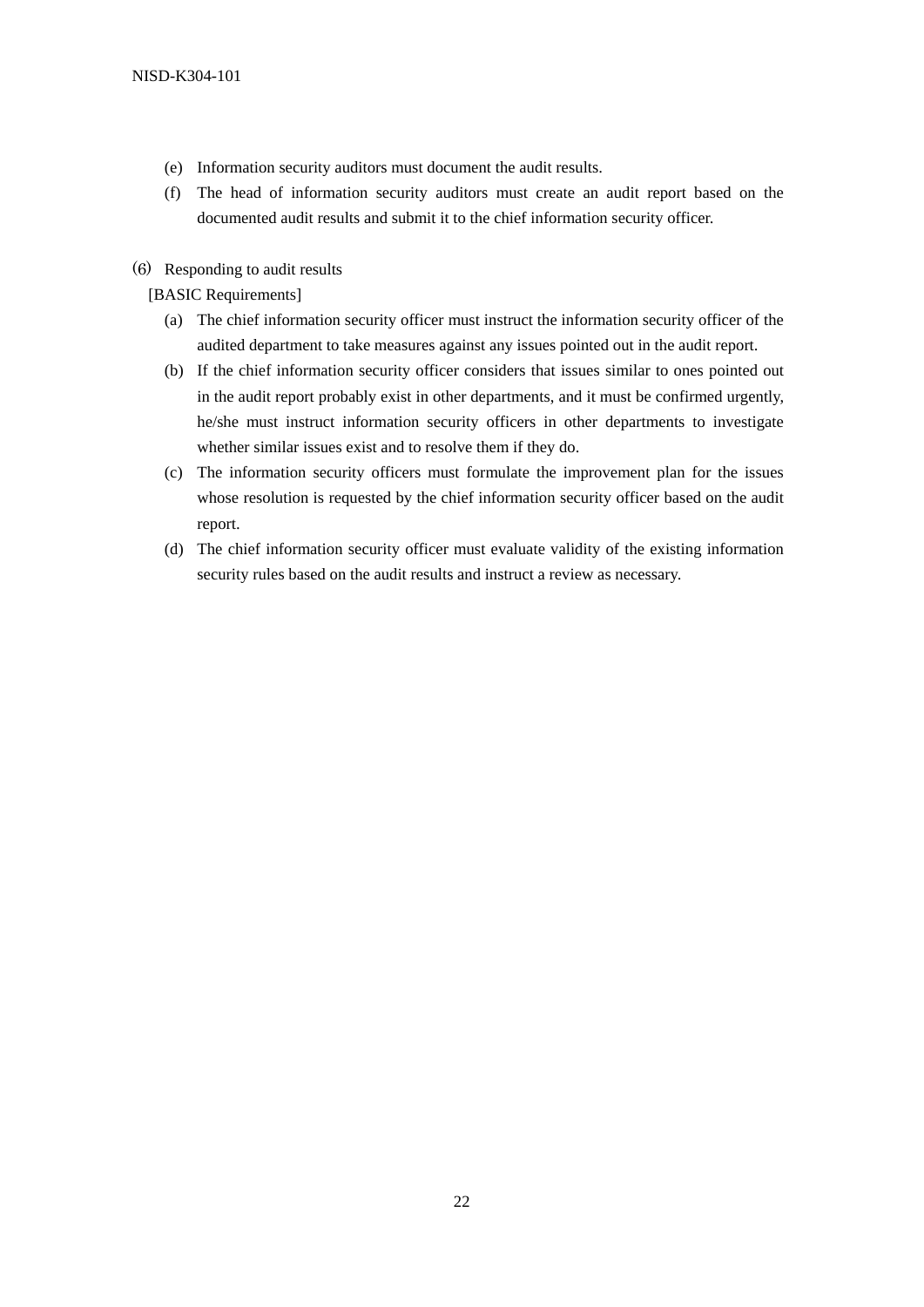# **1.2.4 Review**

# **1.2.4.1 Review of Information Security Review Measures**

# **Compliance Requirements**

(1) Reviewing information security measures

- [BASIC Requirements]
	- (a) Persons who established information security rules must examine whether the rules should be reviewed in a timely manner and review them if it is deemed necessary.
	- (b) Employees must consult the persons who established information security rules if he/she considers there is an issue or problem in these rules.
	- (c) The persons who established information security rules must take necessary measures when they are notified of any issues or problems in these rules.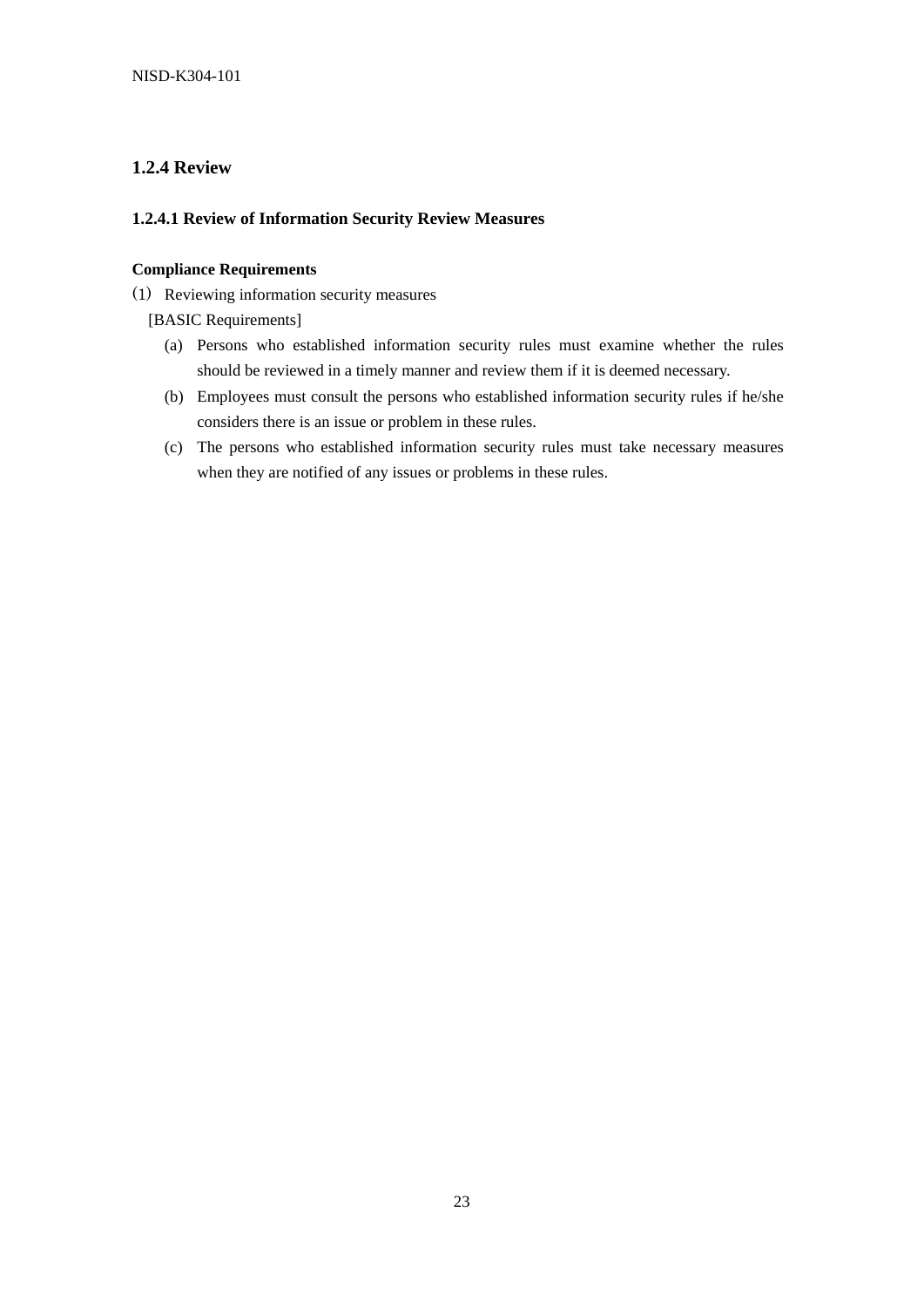# **1.2.5 Others**

# **1.2.5.1 Outsourcing**

### **Scope**

Among services provided based on leases, contracts, and other agreements, this section applies to operations concerning information processing such as the following.

- Software development (programming, system development, etc.)
- Information processing (statistics, tabulation, data entry, media conversion, etc.)
- Leasing
- Examination and research (examination, research, investigation, etc.)

### **Compliance Requirements**

(1) Establishing a common system among government agencies for information security

[BASIC Requirements]

- (a) The head of information security officers must establish the criteria to determine the scope of information systems that can be outsourced and the scope of information assets that may be accessed by the contractors.
- (b) The head of information security officers must establish standards and procedures for selecting contractors.

[ENHANCED Requirements]

- (c) The head of information security officers must establish the evaluation procedure for information security levels of contractors based on the international standards in order to select contractors more stringently.
- (2) Clarifying required information security measures to contractors

- (a) Information system security officers or division/office information security officers must define information security measures that contractors must comply and notify them to candidates in advance.
- (b) Information system security officers or division/office information security officers must establish a remedial procedure in the event of information security violation in outsourced operations and notify them to candidates in advance.
- (c) Information system security officers or division/office information security officers must establish a procedure to check if the information security measures are complied by contractors and countermeasures against poor implementation, and notify them to candidates in advance.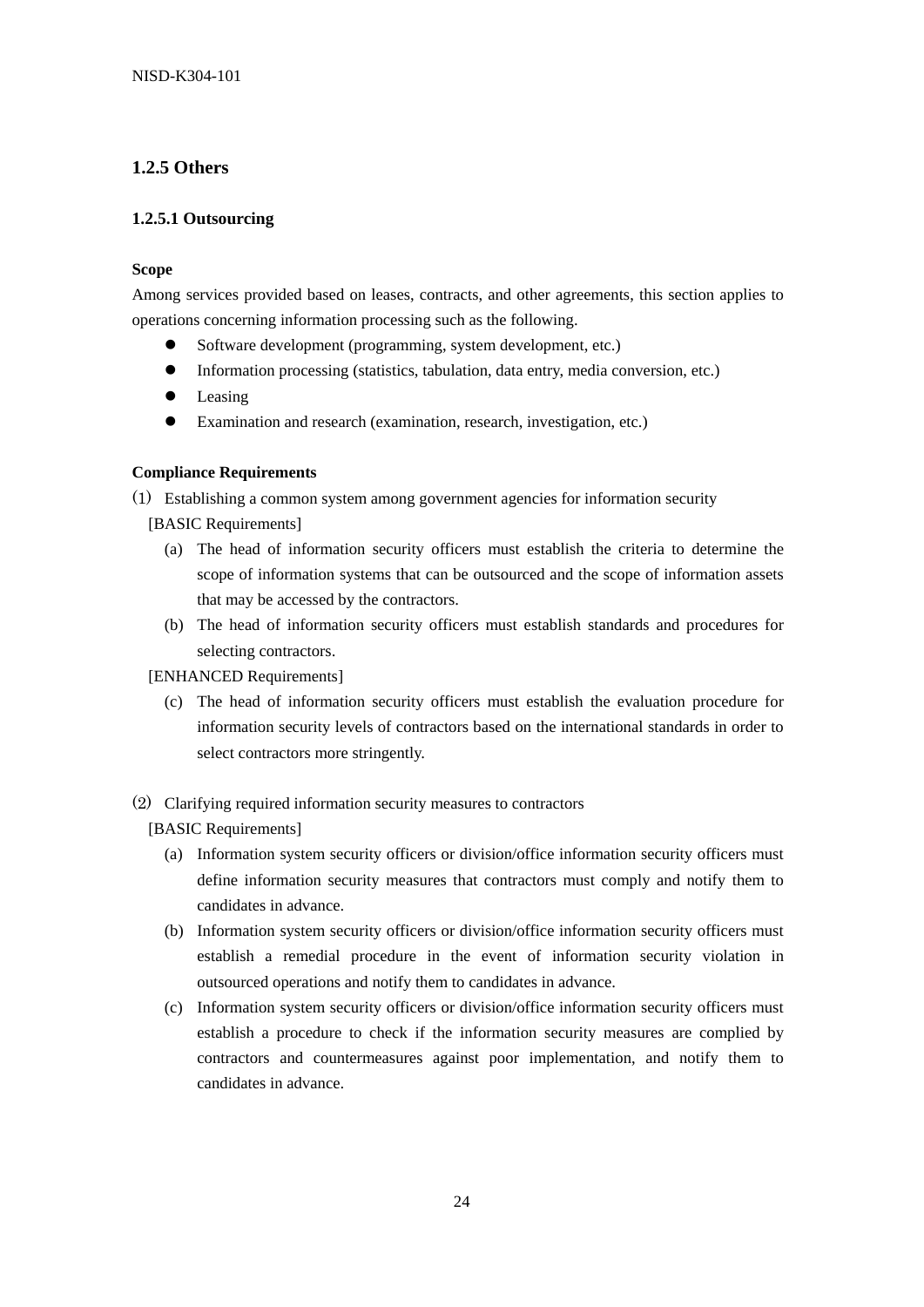#### (3) Selecting contractors

#### [BASIC Requirements]

- (a) Information system security officers or division/office information security officers must to select contractors based on the standards and procedures for selection.
- [ENHANCED Requirements]
	- (b) Information system security officers or division/office information security officers must check information security levels of candidates in accordance with the evaluation procedure for contractors' information security levels established based on the international standards, and take it into consideration when selecting a contractor.

#### (4) Outsourcing contracts

- (a) Information system security officers or division/office information security officers must confirm that the contract covers information security measures for outsourced operations, confidentiality (including prohibition of the use of information for non-business purposes), remedial procedures for information security violation, means to check information security implementation and countermeasures against poor implementation before exchanging the contract. Also, he/she must include the following items in the contract as required.
	- (i) Agreement to undergo information security audits
	- (ii) Service level assurance
- (b) Information system security officers or division/office information security officers must clarify and agree on responsibilities of both parties, and obtain written confirmation on the means and management system of information security compliance from the contractor. Also, he/she must confirm the contractor includes the following items in the confirmation as required.
	- (i) Name of the person(s) who engages in the outsourced operations
	- (ii) Specific actions the person takes to implement the required information security measures
- (c) Information system security officers or division/office information security officers must examine outsourcing contracts each time at renewal based on the standards and procedure and must not renew contracts carelessly.
- (d) Information system security officers or division/office information security officers must examine the appropriateness when making changes in services provided by contractors (including information security policies, implementation procedures, maintenance and improvement of management methods) based on the standards and procedure.
- (e) Information system security officers or division/office information security officers must obtain contractors' assurance for information security measures against threats which may arise from subcontracting if the contractor is subcontracting part of the services to third parties.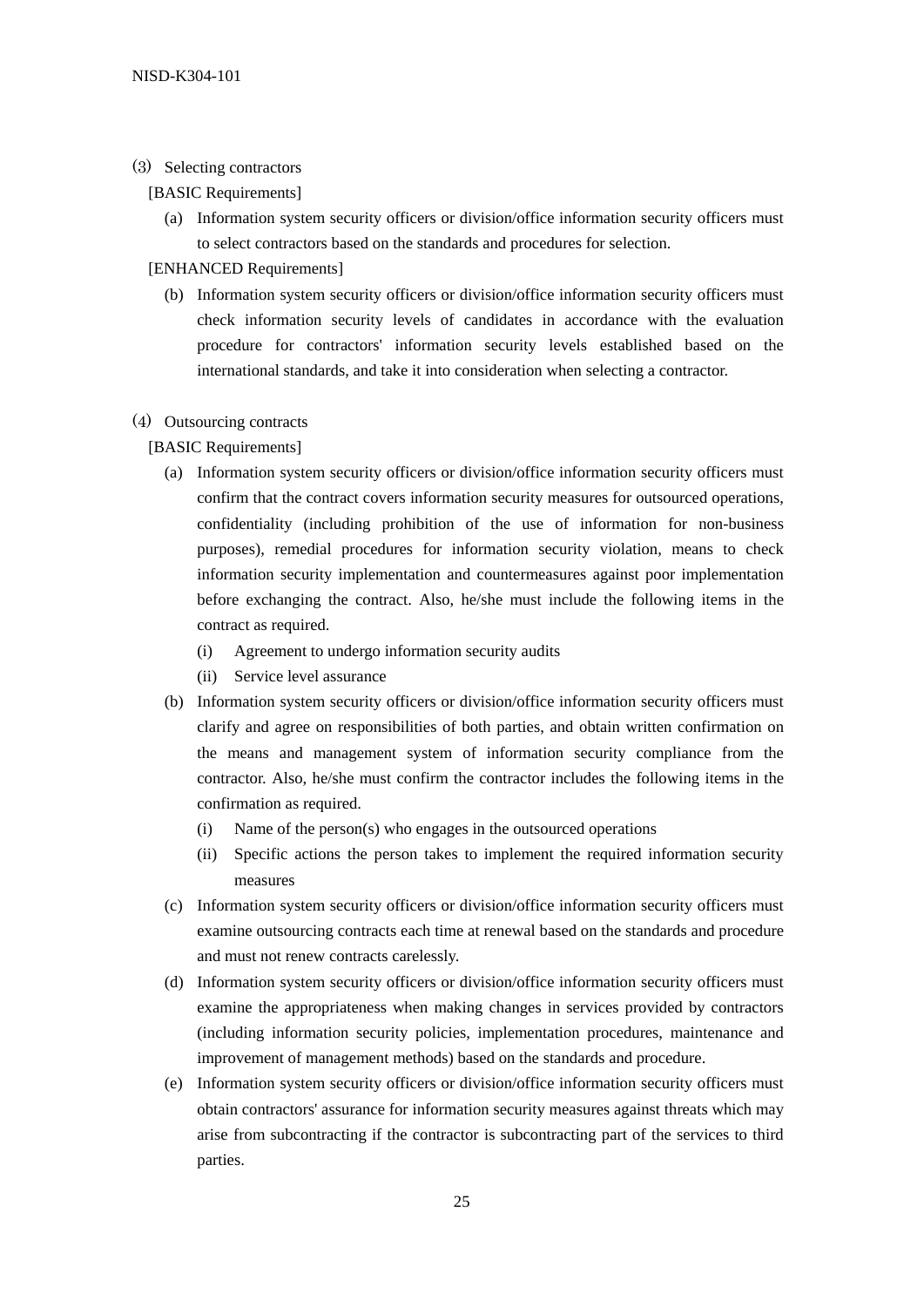(5) Outsourcing procedures

[BASIC Requirements]

- (a) When providing classified information or important specifications to contractors, employees must restrict the information to the minimum necessary and take the following measures.
	- (i) Take a safe delivery method and obtain the record
	- (ii) Oblige the contractor to return, dispose, or erase (to make all information difficult to recover. Hereinafter the same.) information when the provided information is no longer required by the contractor.
- (b) In the event of information security violation in the outsourced operations, information system security officers or division/office information security officers must oblige the contractors to take necessary measures in accordance with the agreed remedial procedure.
- (c) Information system security officers or division/office information security officers must confirm that information security rules are observed by contractors in accordance with the agreed procedure.
- (6) Procedures for the contract expiry
	- [BASIC Requirements]
		- (a) Information system security officers or division/office information security officers must confirm information security measures implemented in outsourced operations at the expiry of the contract and take it into consideration when inspecting the deliverables.

### **1.2.5.2 Consistently Operarion with Business Continuity Plan**

#### **Scope**

This applies to government agencies that establish or will establish BCP in accordance with the "Central Government Agency Business Continuity Plan Version 1" (the Cabinet Office, June 2006).

#### **Compliance Requirements**

(1) Ensuring consistently between BCP and information security measures

- (a) The Information Security Committee must ensure consistency when establishing BCP and the standards of government agency for their government agency.
- (b) The chief information security officer, information security officers, information system security officers, and division/office information security officers must review all the information systems to determine their relevance to BCP when establishing BCP for the government agency.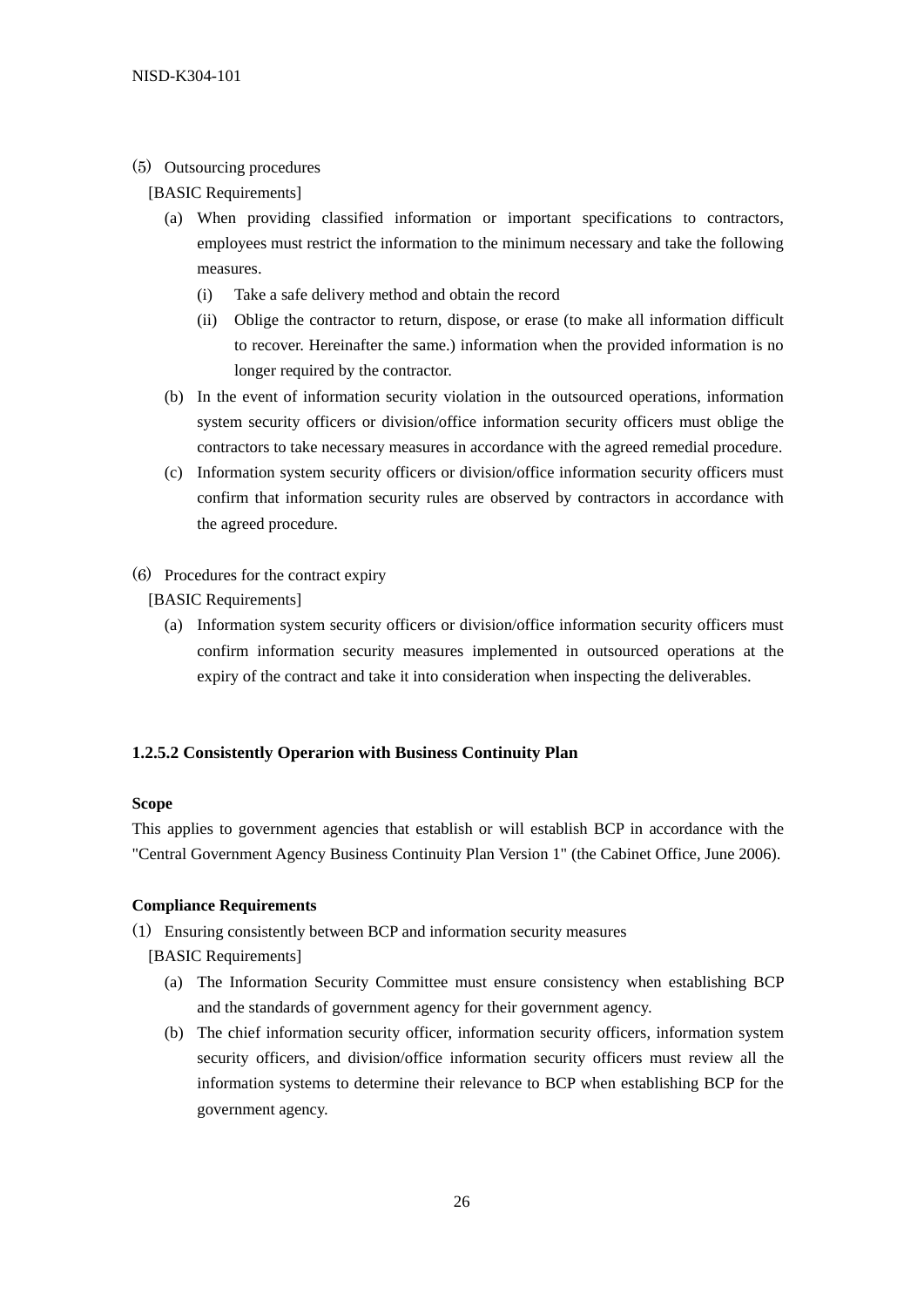- (c) The chief information security officer, information security officers, information system security officers, and division/office information security officers must establish a common operation procedure for information systems relevant to BCP as follows based on the BCP and standards of government agency when establishing BCP.
	- (i) Review the procedure from an information security viewpoint for operational consistency of common elements between BCP and standards of government agency in a normal time.
	- (ii) Check if there are any information security measures which may hinder implementation of BCP or standards of government agency in an emergency situation and establish rules under emergency conditions to secure operational consistency.
- (2) Reporting inconsistency between BCP and information security rules
	- [BASIC Requirements]
		- (a) If an employee recognizes any difficulties in executing a planned BCP due to inconsistency between the BCP and information security rules, the employee must report to the concerned parties and request an instruction to his/her information security officer in accordance with the reporting procedure for failure, accidents, etc. established by the head of information security officers.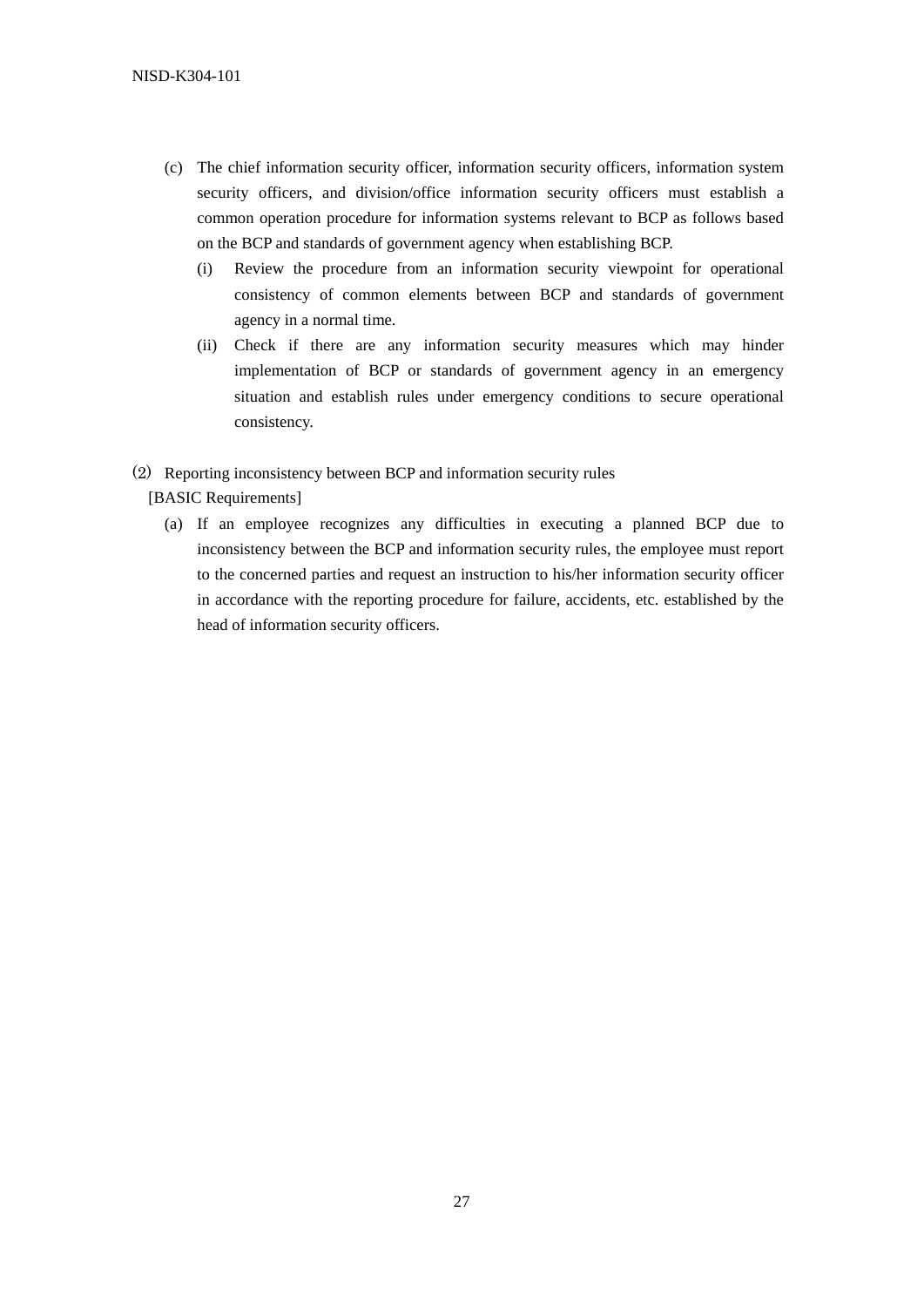# **Chapter 1.3 Measures for Information**

# **1.3.1 Information Handling**

# **1.3.1.1 Creation and Obtain of Information**

# **Compliance Requirements**

- (1) Prohibiting creation or obtainment of non-business information
	- [BASIC Requirements]
		- (a) Employees must not create or obtain any information other than business purposes.
- (2) Classification and marking at creation or obtainment of information

# [BASIC Requirements]

- (a) Employees must determine the classification and marking of information based on the definition of classification and marking at the beginning of its management when the information is created, or obtained from external sources.
- (b) Employees must re-classify the information when he/she considers the existing classification and marking should be updated due to amendment, addition, or deletion of the original information based on the definition.
- (3) Labeling classification and marking
	- [BASIC Requirements]
		- (a) Employees must label the classification and marking of information ( including re-classification. Hereinafter the same.) in the means which can be recognized by authorized users.
- (4) Succession of classification and marking at processing
	- [BASIC Requirements]
		- (a) When creating information, employees must apply the same classification and marking as the referenced or obtained information if the original information is already classified.

# **1.3.1.2 Use of Information**

- (1) Prohibiting the non-business use
- [BASIC Requirements]
	- (a) Employees must not use any information for non-business purposes.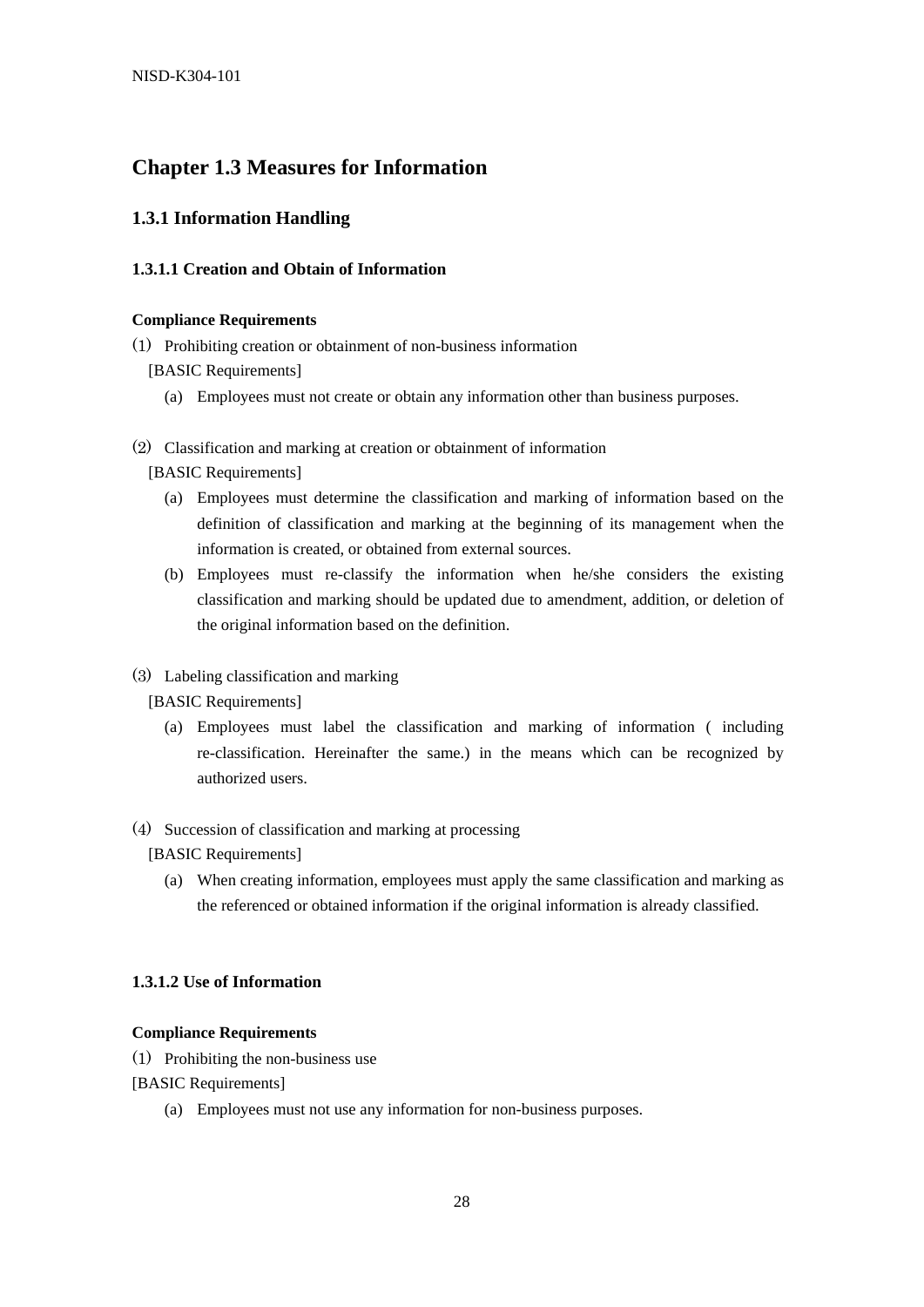(2) Handling information according to the classification and marking

[BASIC Requirements]

(a) Employees must handle information appropriately in accordance with the labeled classification. Employees must also handle information appropriately in accordance with the marking if it is labeled beside the classification.

(3) Succession of classification and marking at copying

#### [BASIC Requirements]

- (a) Employees must apply the same classification and marking on copied information as the original.
- (4) Reviewing classification and marking

[BASIC Requirements]

- (a) If an employee believes that the existing classification or marking is inappropriate at the time and should be reviewed, he/she must consult with the person who determined the classification or marking (including persons who succeeded it) or the person's superior (hereinafter referred to as "determined parties" in this section).
- (b) If an employee believes that his/her own classification or marking requires review, determine the new classification or marking and label it on the information. The employee must also notify the persons who have accessed the information where possible.
- (5) Handling classified information

#### [BASIC Requirements]

- (a) Employees must not take classified information outside the government facility for non-business purposes.
- (b) Employees must not leave classified information unattended.
- (c) Employees must not make more than necessary copies of confidentiality class-3 information.
- (d) Employees must not distribute confidential information more than necessary.

# [ENHANCED Requirements]

- (e) Employees must display the duration which the given information should be handled as confidentiality class-3. If an employee believes that the classification or marking of information should be downgraded even during the specified period, he/she must follow the necessary procedure to review the classification and marking.
- (f) Employees must assign a sequence number for confidentiality class-3 documents and clearly their locations.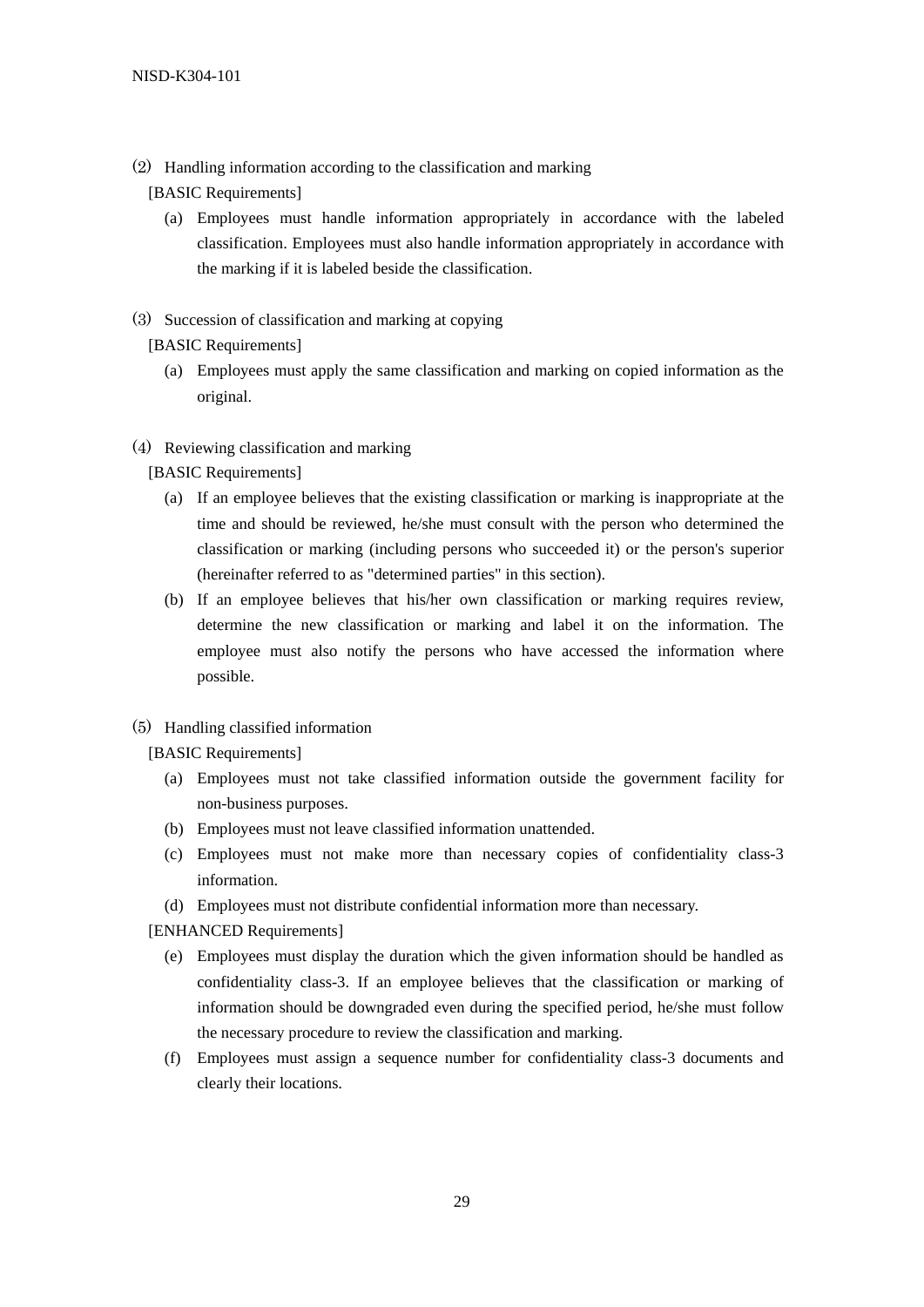### **1.3.1.3 Save of Information**

#### **Compliance Requirements**

(1) Storing information according to the classification

[BASIC Requirements]

- (a) Employees must store information appropriately according to its classification and marking.
- (b) Employees must set appropriate access control on classified information stored in electromagnetic storage media.
- (c) Employees must examine whether a password is required when storing confidential information in electromagnetic storage media and set a password if it is deemed necessary.
- (d) Employees must examine whether encryption is required when storing confidential information in electromagnetic storage media and encrypt the information if it is deemed necessary.
- (e) Employees must examine whether an electronic signature is required when storing critical information in electromagnetic storage media and add an electronic signature if it is deemed necessary.
- (f) Employees must examine whether a backup or copy is required for electromagnetic records or important specifications that are classified as critical or vital information, and take a backup or copy if it is deemed necessary.
- (g) Employees must examine if the storage of backups of electromagnetic records or copies of important specifications that are classified as critical or vital information is safe against disasters, etc., and take appropriate measures as required.
- (2) Information retention period

[BASIC Requirements]

(a) Employees must keep information stored in electromagnetic storage media until the retention period expires if it is specified, and erase it without delay if there is no need to extend the retention period.

# **1.3.1.4 Transfer of Information**

- (1) Approving and notifying information transfer
	- [BASIC Requirements]
		- (a) Employees must obtain approval from their division/office information security officer when sending confidentiality class-3, integrity class-2, or availability class-2 information, or important specifications.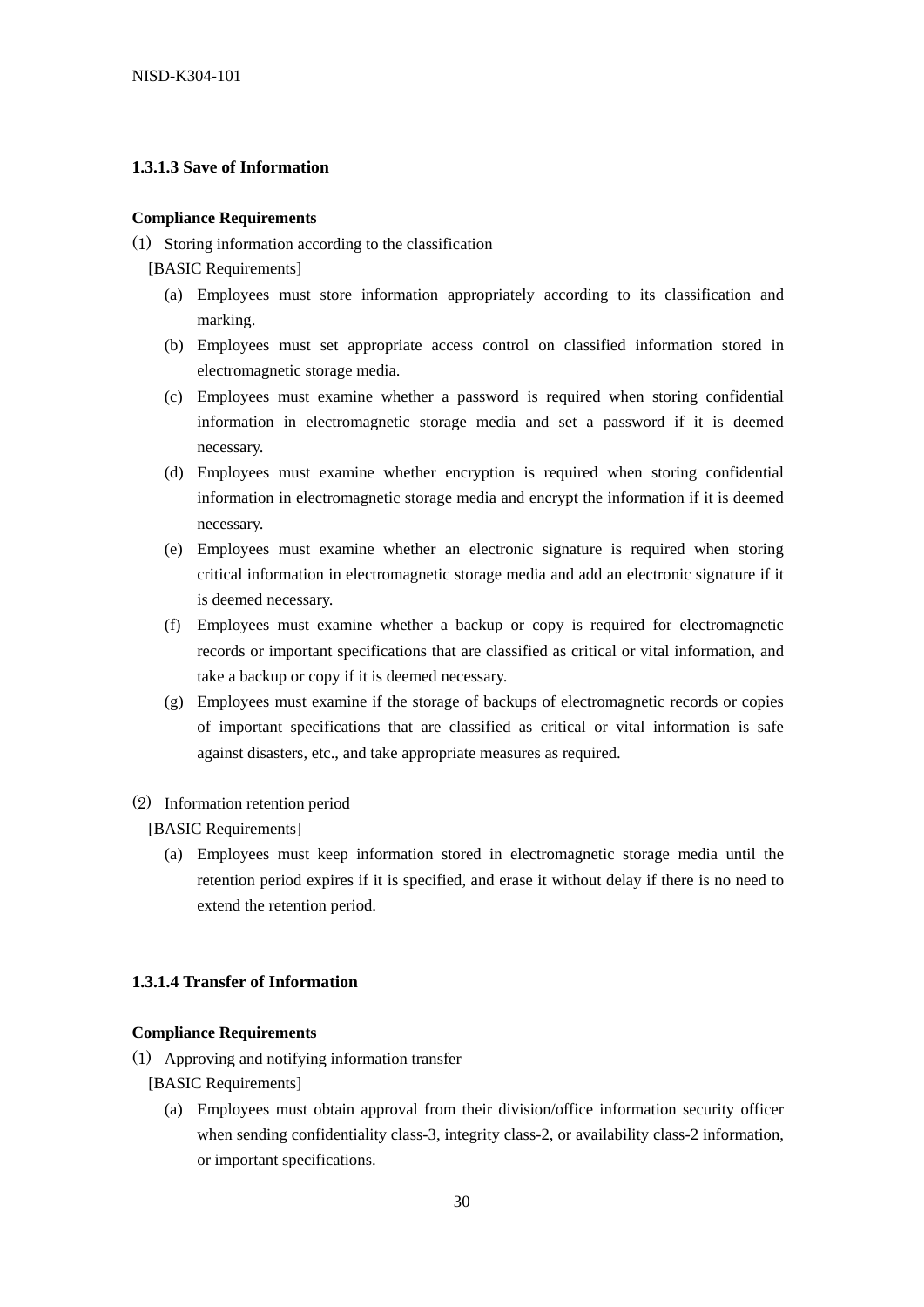(b) Employees must notify their division/office information security officer when sending electromagnetic storage media which is confidentiality class-2, integrity class-1, and availability class-1, or confidentiality class-2 documents. However, this is not applicable if the division/office information security officer considers it is not required.

#### (2) Selecting from information transmission or transport

[BASIC Requirements]

(a) Employees must select from transmission or transport when sending classified information in electromagnetic format with considerations to safety and notify their division/office information security officer. However, this is not applicable if information is confidentiality class-2, integrity class-1, availability class-1, and in electromagnetic format, and also the division/office information security officer considers it is not required.

#### (3) Selecting the means of transfer

[BASIC Requirements]

(a) Employees must select the means of transfer when sending classified information or important specifications with considerations to safety and notify their division/office information security officer. However, this is not applicable if the information is confidentiality class-2, integrity class-1, availability class-1, and in electromagnetic format, or confidentiality class-2 documents, and the division/office information security officer considers it is not required.

#### (4) Protecting storage media

[BASIC Requirements]

(a) Employees must take appropriate safety measures when carrying storage media containing confidential information according to the classification and marking of the information.

### (5) Protecting electromagnetic records

- (a) Employees must examine whether a password is required when sending confidential information in electromagnetic storage media and set a password if it is deemed necessary.
- (b) Employees must examine whether encryption is required when sending confidential information in electromagnetic storage media and encrypt the information if it is deemed necessary.
- (c) Employees must examine whether an electronic signature is required when sending critical information in electromagnetic storage media and add an electronic signature if it is deemed necessary.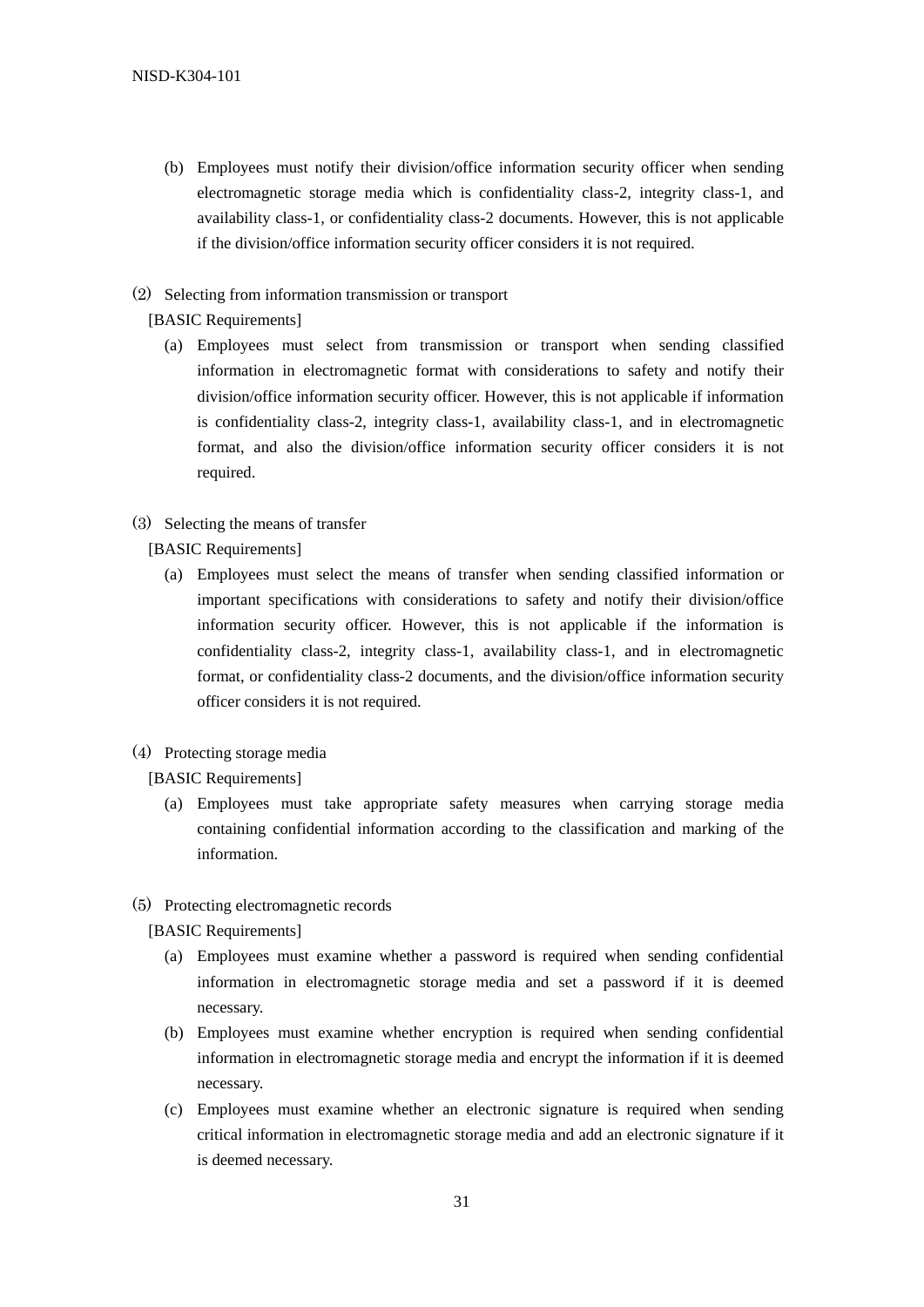- (d) Employees must examine whether a backup is required when sending critical information in electromagnetic storage media and take a backup if it is deemed necessary.
- (e) Employees must examine whether a copy of data should also be sent via a different route when sending vital information in electromagnetic storage media to avoid troubles due to a loss or delay in transport, and take appropriate measures if it is deemed necessary.

### [ENHANCED Requirements]

(f) Employees must use the required strength of encryption, divide the information into some blocks, and transmit them via different routes when sending confidential information in electromagnetic storage media.

#### **1.3.1.5 Provision of Information**

#### **Compliance Requirements**

(1) Disclosing information

[BASIC Requirements]

- (a) Employees must confirm that the information is classified as confidentiality class-1 when disclosing information.
- (b) Employees must take measures to prevent inadvertent leakage from supplemental information, etc. when disclosing information in electromagnetic format.

#### (2) Providing information to others

- (a) Employees must obtain permission from their division/office information security officer when providing confidentiality class-3, integrity class-2, or availability class-2 information, or important specifications to external parties.
- (b) Employees must notify the division/office information security officer when providing information which is confidentiality class-2, integrity class-1, and availability class-1 in electromagnetic format, or confidentiality class-2 documents to external parties. However, it is not required if the division/office information security officer considers it is not necessary.
- (c) When providing classified information or important specifications to external parties, employees must take measures to ensure that the information is appropriately handled by external parties according to the classification and marking.
- (d) Employees must take measures to prevent inadvertent leakage from supplemental information, etc. when providing information in electromagnetic format.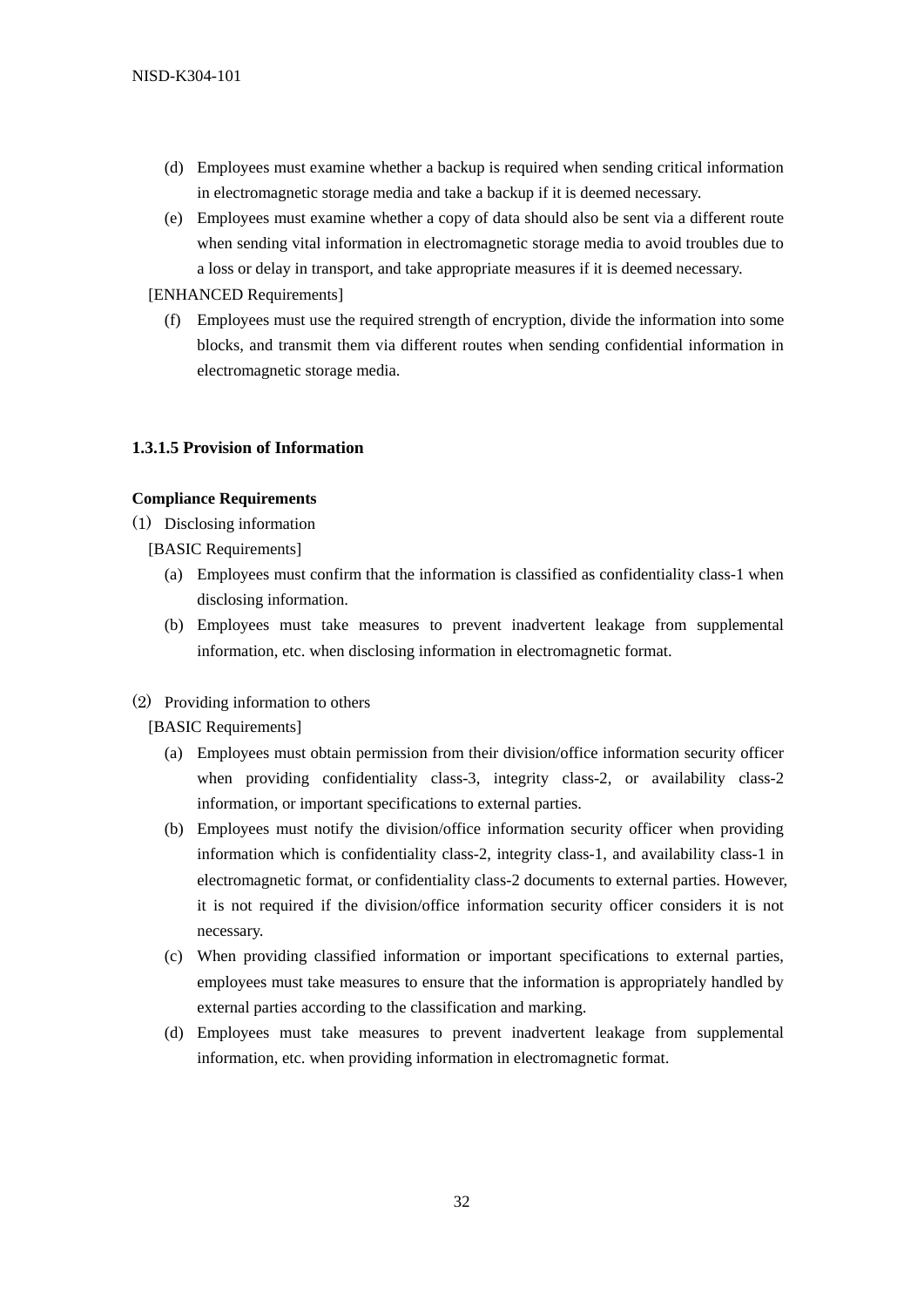# **1.3.1.6 Deletion of Information**

- (1) Deletion of electromagnetic records
	- [BASIC Requirements]
		- (a) Employees must erase all the contained information when disposing of electromagnetic storage media.
		- (b) Employees must erase the contained unnecessary confidential information when providing electromagnetic storage media to others.
	- [ENHANCED Requirements]
		- (c) Employees must erase confidential information from electromagnetic storage media if it is deemed necessary due to its surrounding environment, etc.
- (2) Disposing of written documents
	- [BASIC Requirements]
		- (a) Employees must make them difficult to restore when disposing of written documents.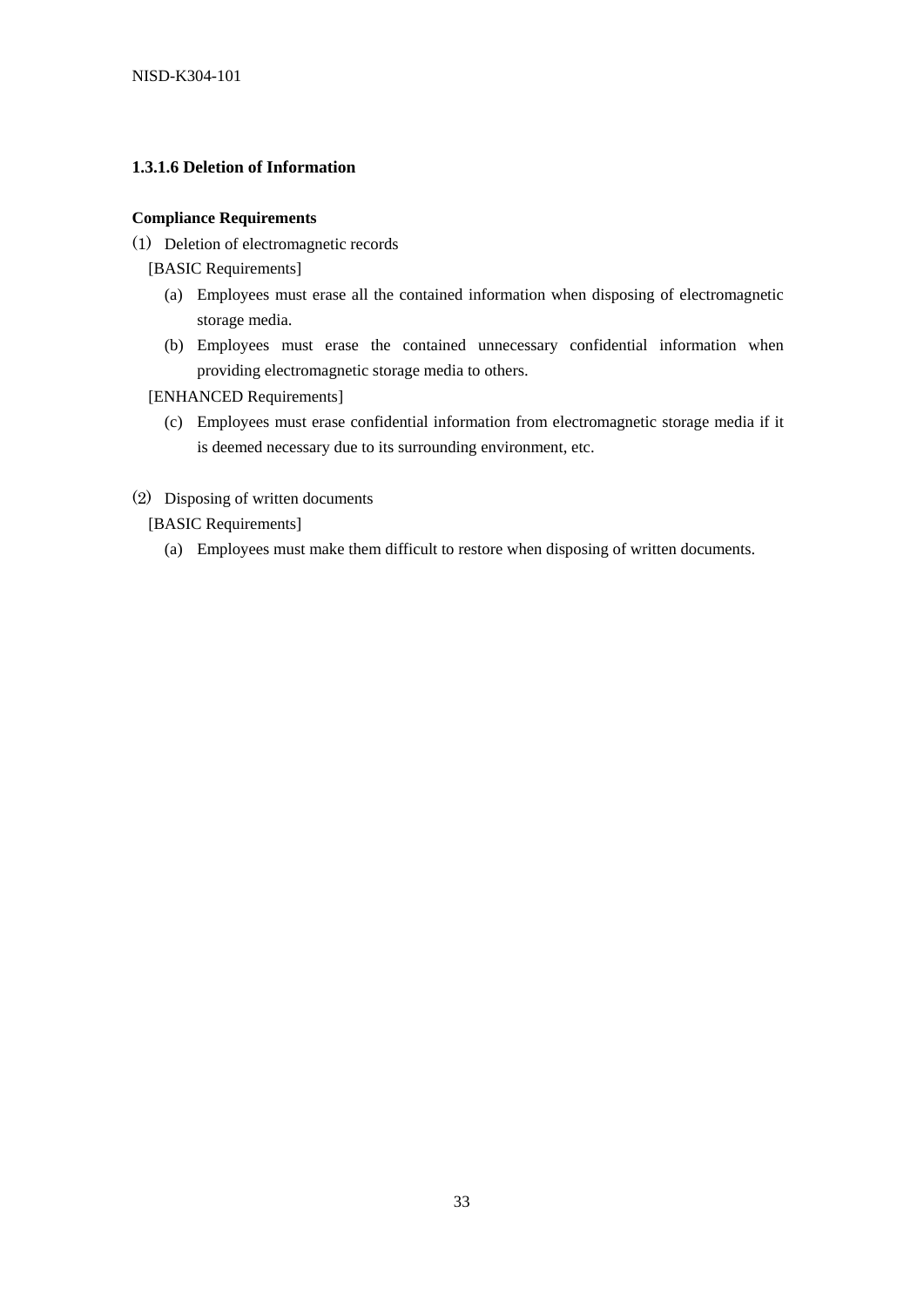# **Chapter 1.4 Measures for Information Processing**

# **1.4.1 Use of Information Systems**

#### **1.4.1.1 Use of Information Systems**

#### **Compliance Requirements**

- (1) Managing identification codes
	- [BASIC Requirements]
		- (a) Employees must not use information systems with any identification codes other than the one assigned to themselves for authentication.
		- (b) Employees must not allow others to use their identification code for authentication.
		- (c) Employees must not leave their identification codes in a state where irrelevant parties may see.
		- (d) Employees must notify the information system security administrator when they no longer require the identification code. However, this is not applicable if the information system security officer resolved that individual reporting is not required.
	- [ENHANCED Requirements]
		- (e) Employees who are granted an identification code with administrative permissions must restrict its use to only when carrying out administrative tasks.

#### (2) Managing authentication information

- (a) Employees must report to their information system security officer or information system security administrator immediately if their authentication information is used, or may be used by a third party.
- (b) Information system security officers and information system security administrators must take necessary measures when authentication information is used, or may be used by third parties.
- (c) Employees must manage knowledge-based authentication information as follows.
	- (i) Employees must keep their own authentication information secret.
	- (ii) Employees must not tell their authentication information to others.
	- (iii) Employees must try to remember their authentication information.
	- (iv) Employees must set authentication information that cannot be guessed easily by others.
	- (v) Employees must change their authentication information periodically if instructed so by their information system security administrator.
- (d) Employees must manage as follows when using ownership-based authentication.
	- (i) Employees must take safety measures to avoid the authentication information storage device being used unintentionally.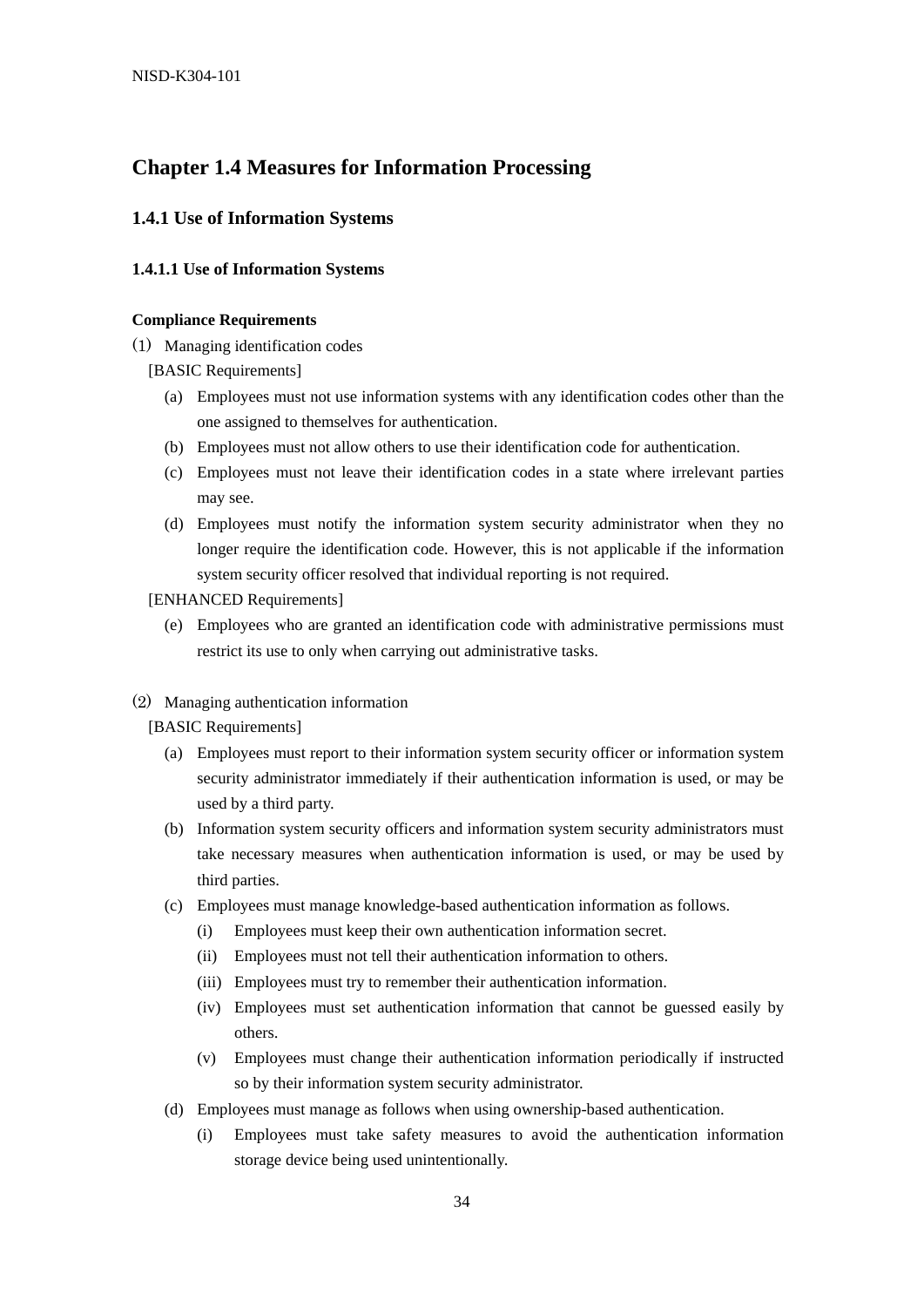- (ii) Employees must not provide or lend their authentication information storage device to others.
- (iii) Employees must endeavor to avoid losing their authentication information storage device. If it is lost, employees must report to their information system security officer or information system security administrator immediately.
- (iv) Employees must return the authentication information storage device to their information system security officer or information security administrator when they no longer require the device.
- (e) Information system security officers must not use information obtained for authentication for any purposes without prior agreement with the information owner.
- (3) Granting and managing identification codes and authentication information
	- [BASIC Requirements]
		- (a) For information systems which require administration, information system security officers must determine whether to permit the use of shared identification codes for each information system.
		- (b) For information systems which require administration, Information system security officers must define the administrative procedure including the following items.
			- (i) The procedure to authenticate the applicant as a legitimate subject when an applicant requests administration
			- (ii) The procedure for initially granting and changing authentication information
			- (iii) The procedure for setting and changing access control information
		- (c) For information systems which require administration, information system security officers must designate administrators.
- (4) Applying an alternative method for identification codes and authentication information
	- [BASIC Requirements]
		- (a) For information systems which require administration, if an employee's identification code becomes unusable and he/she requests for an alternative method, the information system security administrator must confirm legitimacy of the applicant, examine the necessity, and provide an alternative method if it is deemed necessary.
		- (b) For information systems which require administration, information system security officers and information system security administrators must immediately stop the employee to use the identification code if they become aware of illegal use of an identification code.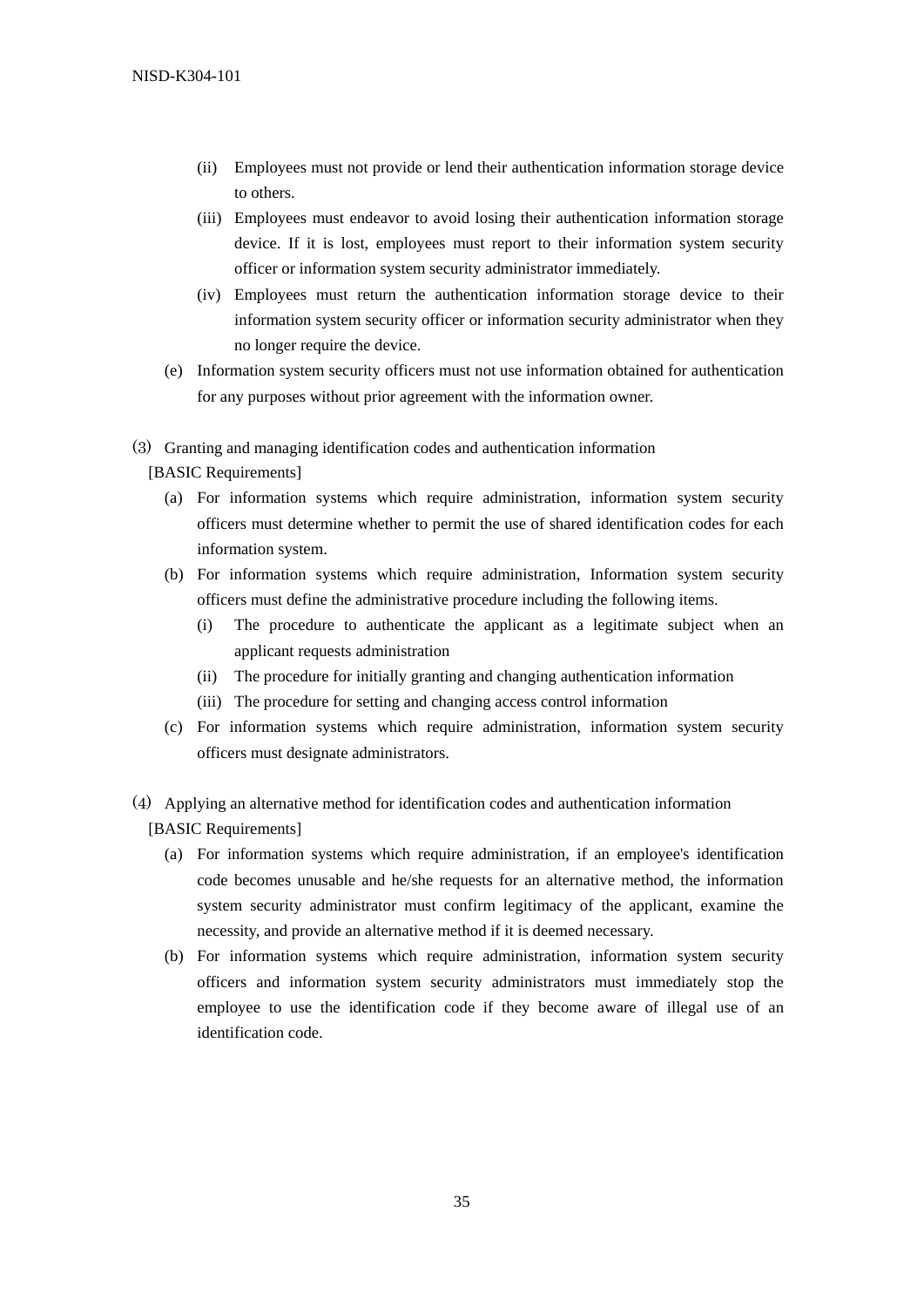# **1.4.2 Restrictions on Information Processing**

# **1.4.2.1 Restrictions on Information Processing outside Government Facilities**

- (1) Establishing rules for safeguard
	- [BASIC Requirements]
		- (a) The head of information security officers must define security measures for processing classified information outside government facilities.
		- (b) The head of information security officers must define security measures for taking information systems which handle classified information outside government facilities.
- (2) Obtaining and managing approval and application
	- [BASIC Requirements]
		- (a) Employees must obtain permission from their information system security officer or division/office information security officer when processing confidentiality class-3, integrity class-2, or availability class-2 information outside government facilities.
		- (b) Employees must notify their information system security officer or division/office information security officer when processing information which is confidentiality class-3, integrity class-1, and availability class-1 outside government facilities. However, it is not required if the information system security officer or division/office information security officer considers it is not necessary.
		- (c) Information system security officers and division/office information security officers must record processing of classified information outside government facilities.
		- (d) Information system security officers and division/office information security officers must confirm the status and take necessary measures if they do not receive any report from the applicant when the approved duration for processing confidentiality class-3, integrity class-2, or availability class-2 information outside government facilities has expired. However, this is not required if the approver resolved that reporting is not required.
		- (e) Information system security officers and division/office information security officers must confirm the status and take necessary measures if they do not receive any report from the applicant when the approved duration for processing information which is confidentiality class-2, integrity class-1, and availability class-1 outside government facilities has expired.
		- (f) Employees must restrict confidential information processing outside government facilities to the minimum necessary for business operations.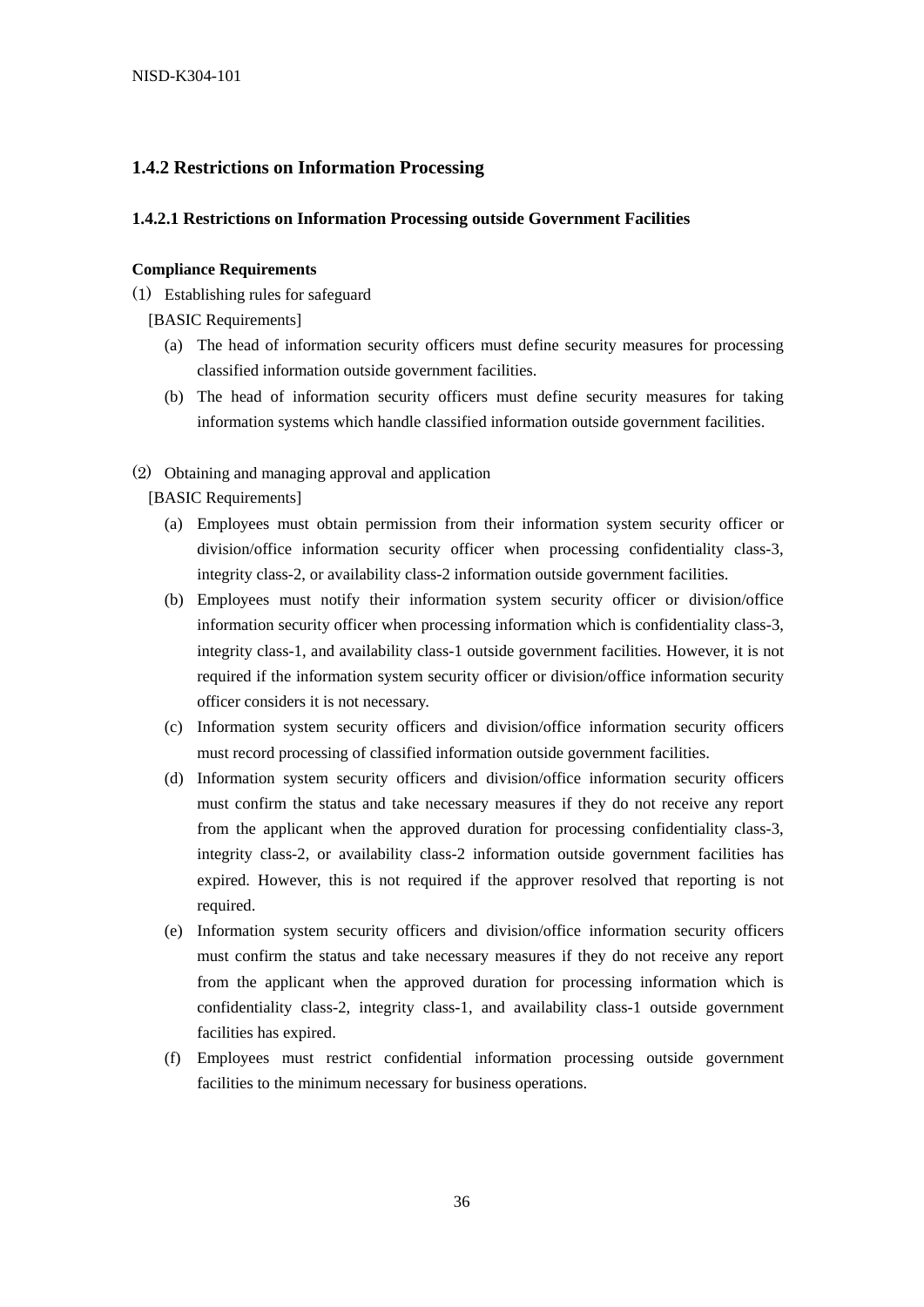- (g) Employees must obtain permission from their information system security officer and division/office information security officer when taking information systems that handle confidentiality class-3, integrity class-2, or availability class-2 information outside government facilities.
- (h) Employees must notify their information system security officer and division/office information security officer when taking information systems that handle information which is confidentiality class-2, integrity class-1, and availability class-1 outside government facilities. However, it is not required if the information system security officer or division/office information security officer considers it is not necessary.
- (i) Information system security officers and division/office information security officers must keep records when information systems that handle classified information are taken outside government facilities.
- (j) Information system security officers and division/office information security officers must confirm the status and take necessary measures if they do not receive any report from the applicant when the approved duration for taking information systems that handle confidentiality class-3, integrity class-2, or availability class-2 information outside government facilities has expired. However, this is not required if the approver resolved that reporting is not required.
- (k) Information system security officers and division/office information security officers must confirm the status and take necessary measures if they do not receive any report from the applicant when the approved duration for taking information systems that handle information which is confidentiality class-2, integrity class-1, and availability class-1 outside government facilities has expired.
- (l) Employees must restrict taking information systems that handle confidential information outside government facilities to the minimum necessary for business operations.
- (3) Observing rules for safeguard

- (a) Employees must take the formulated security measures for classified information processing outside government facilities.
- (b) Employees must report to the approver when they no longer process confidentiality class-3, integrity class-2, or availability class-2 information outside government facilities. However, this is not required if the approver resolved it is not necessary.
- (c) Employees must take the formulated security measures for taking information systems that handle classified information outside government facilities.
- (d) Employees must report to the approver when they no longer take information systems that handle confidentiality class-3, integrity class-2, or availability class-2 information outside government facilities. However, this is not required if the approver resolved it is not necessary.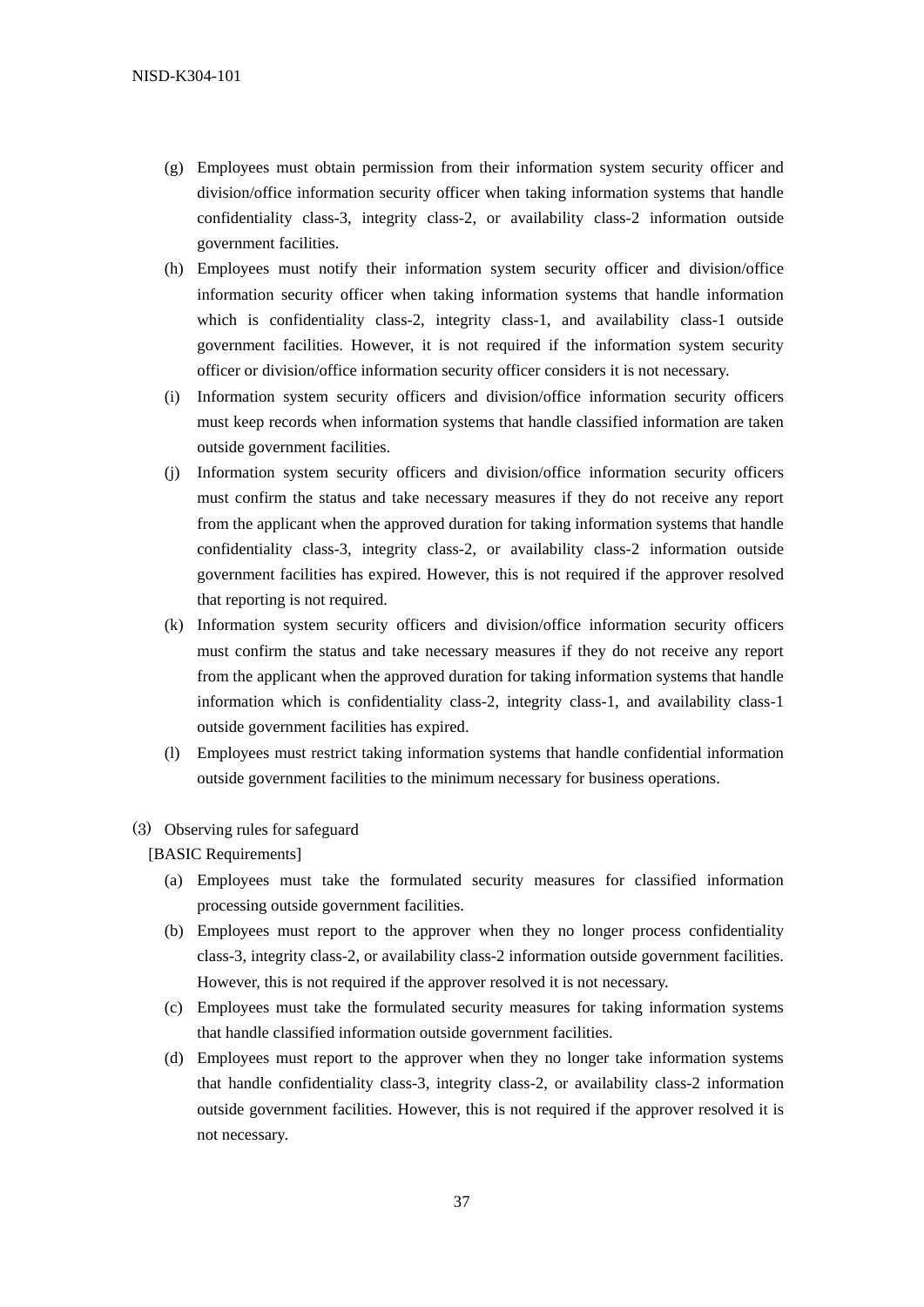#### **1.4.2.2 Restrictions on Information Processing Using Unsupplied Information Systems**

#### **Compliance Requirements**

- (1) Establishing rules for safeguard
	- [BASIC Requirements]
		- (a) The head of information security officers must define security measures for processing classified information using unsupplied information systems.

#### (2) Obtaining and managing approval and application

[BASIC Requirements]

- (a) Employees must obtain permission from their information system security officer or division/office information security officer when processing confidentiality class-3, integrity class-2, or availability class-2 information using unsupplied information systems.
- (b) Employees must notify their information system security officer or division/office information security officer when processing information which is confidentiality class-2, integrity class-1, or availability class-1 using unsupplied information systems. However, it is not required if the information system security officer or division/office information security officer considers it is not necessary.
- (c) Information system security officers and division/office information security officers must record classified information processing using unsupplied information systems.
- (d) Information system security officers and division/office information security officers must confirm the status and take necessary measures if they do not receive any report from the applicant when the approved duration for processing confidentiality class-3, integrity class-2, or availability class-2 information using unsupplied information systems has expired. However, this is not required if the approver resolved that reporting is not required.
- (e) Information system security officers and division/office information security officers must confirm the status and take necessary measures if they do not receive any report from the applicant when the approved duration for processing information which is confidentiality class-2, integrity class-1, and availability class-1 using unsupplied information systems has expired.
- (3) Observing rules for safeguard

- (a) Employees must take the formulated security measures for processing classified information using unsupplied information systems.
- (b) Employees must report to the approver when they no longer process confidentiality class-3, integrity class-2, or availability class-2 information using unsupplied information systems. However, this is not required if the approver resolved it is not necessary.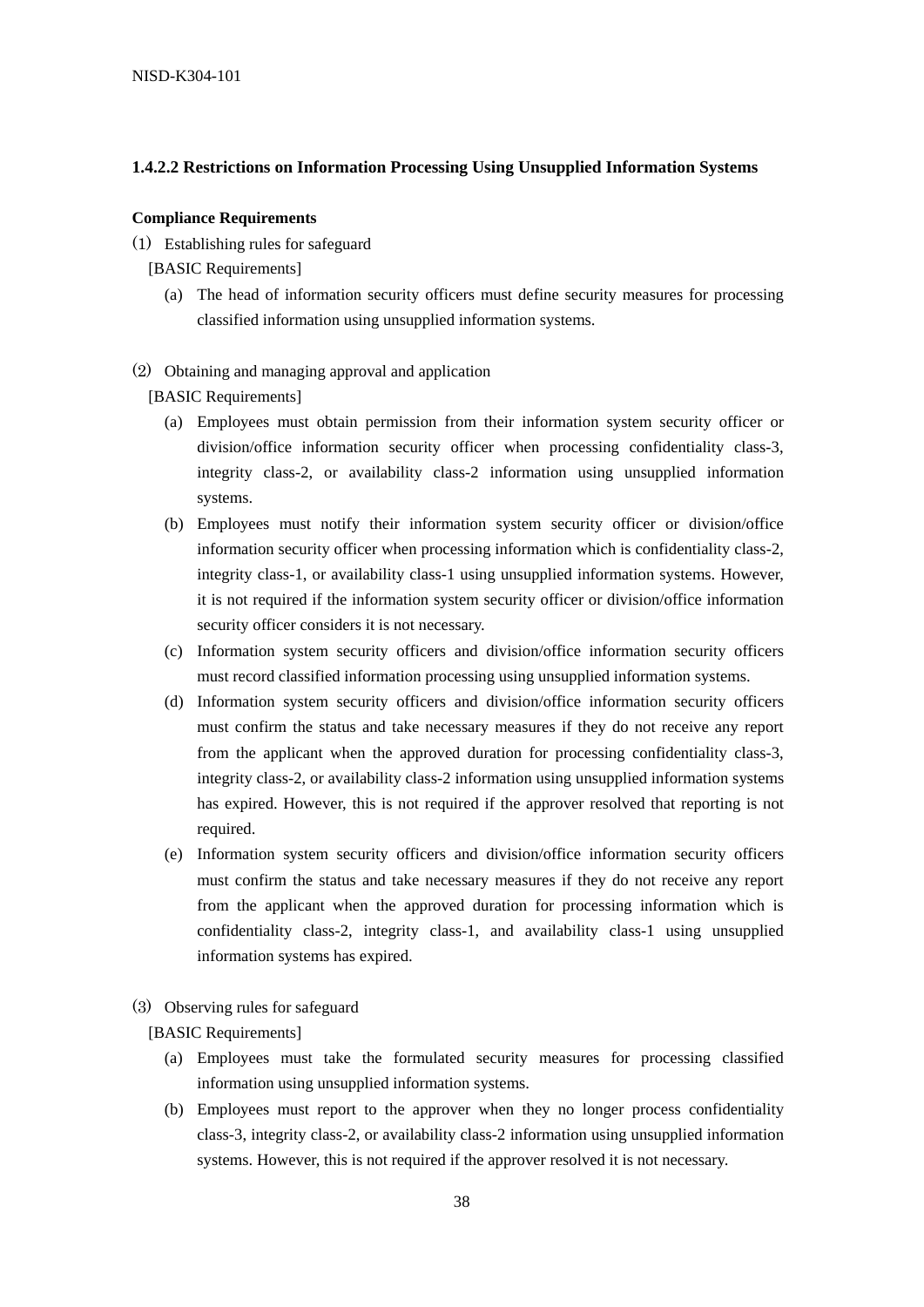# [ENHANCED Requirements]

(c) Information system security officers must personally and periodically confirm if the formulated security measures are observed when processing classified information using unsupplied information systems.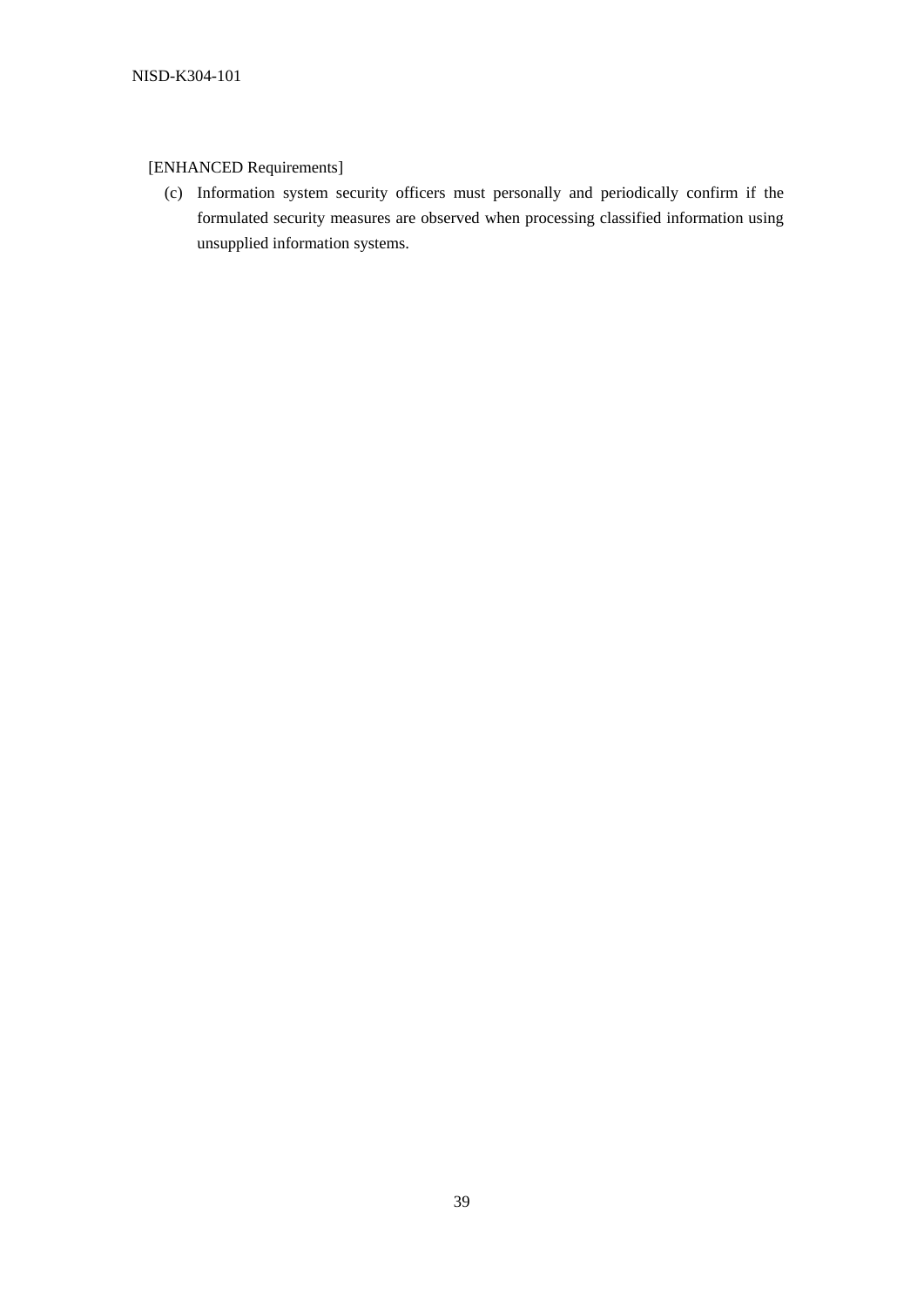# **Chapter 1.5 Basic Measures for Information Systems**

# **1.5.1 Security Requirements for Information Systems**

#### **1.5.1.1 Security Requirements for Information Systems**

#### **Compliance Requirements**

(1) Planning information systems

[BASIC Requirements]

- (a) Information system security officers must request persons responsible for information systems to establish a method to maintain security throughout the information system's lifecycle.
- (b) Information system security officers must define security requirements for information systems. Requirements for systems which provide online application and notification services between citizens, organizations, and the government must be formulated based on the "Guidelines on Risk Assessment and Digital Signature/Authentication for e-Government".
- (c) Information system security officers must define measures for hardware procurement (including leasing), software development, information security function configuration, information security threats, and information system components in order to meet the security requirements of information systems.
- (d) When purchasing component products for an information system, the information system security officer must examine the necessity of selecting the "IT Security Evaluation and Certification Scheme" certified devices and software. If it is deemed necessary and there are multiple candidate products which are equipped with required security functions, he/she must select a certified product which also satisfies the required assurance level.
- (e) Information system security officers must examine the necessity of monitoring the information system for information security violation or threats, and formulate the necessary measures if it is deemed necessary.
- (f) Information system security officers must define the installation procedure and environmental requirements in terms of information security when an implemented information system starts its operation.

[ENHANCED Requirements]

(g) Information system security officers must request for ST evaluation and ST confirmation (ST: Security Target) by a third party organization on the Security Design Specifications of the system if he/she recognizes important security issues in the information system being implemented. However, it is not applicable if the information system is being updated or there have been specification changes during the implementation, and changes in important security requirements in the revised security design specification are negligible.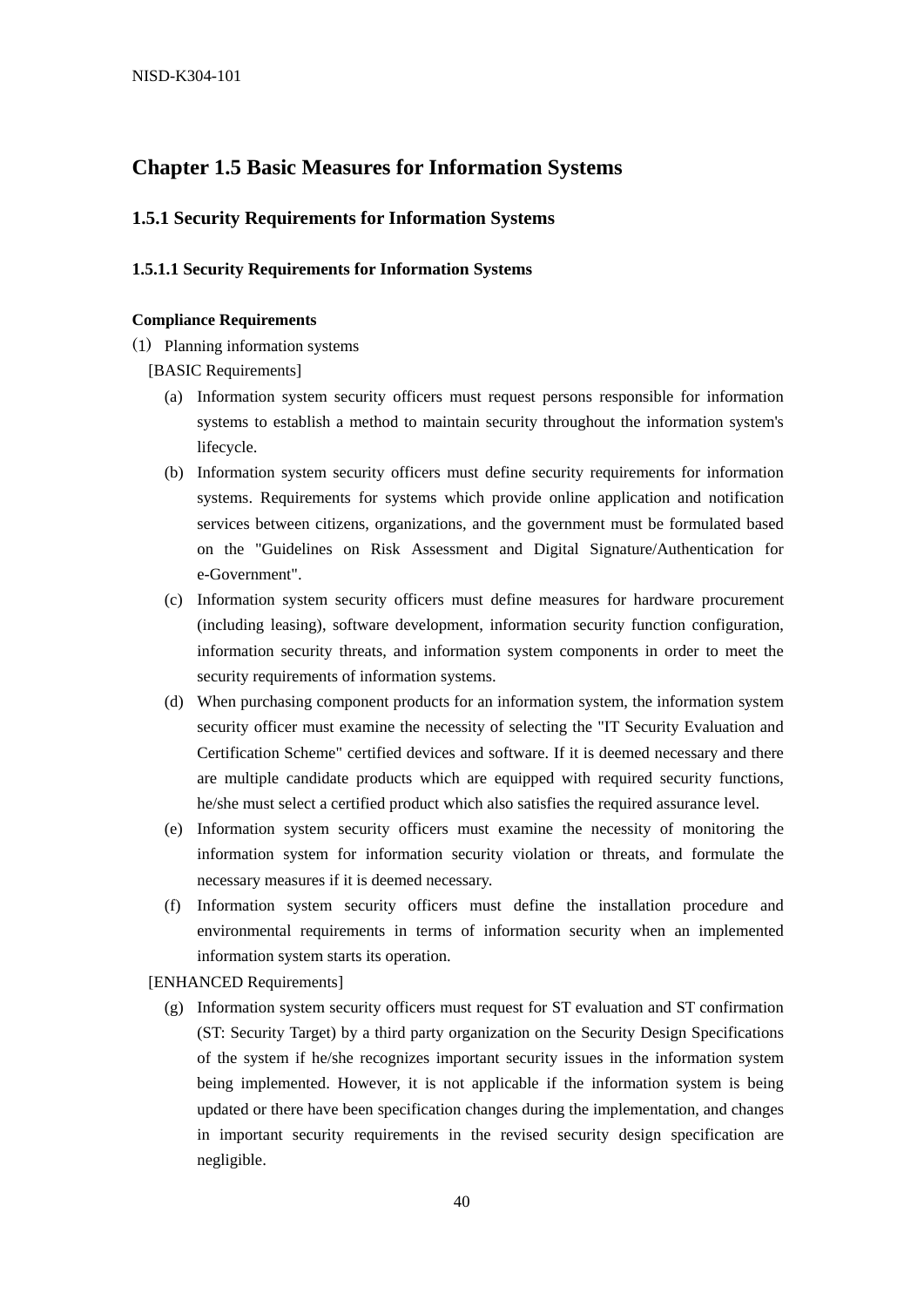- (2) Implementing and operating information systems [BASIC Requirements]
	- (a) Information system security officers must take security measures formulated based on the security requirements when implementing and operating information systems.
- (3) Migrating and disposing information systems

- (a) Information system security officers must examine whether the information should be erased or saved, and whether the information system should be disposed of or recycled, and take appropriate measures when migrating or disposing of information systems.
- (4) Reviewing information systems
	- [BASIC Requirements]
		- (a) Information system security officers must examine the necessity of reviewing security measures for information systems as required, and if it is deemed necessary, review and take necessary measures.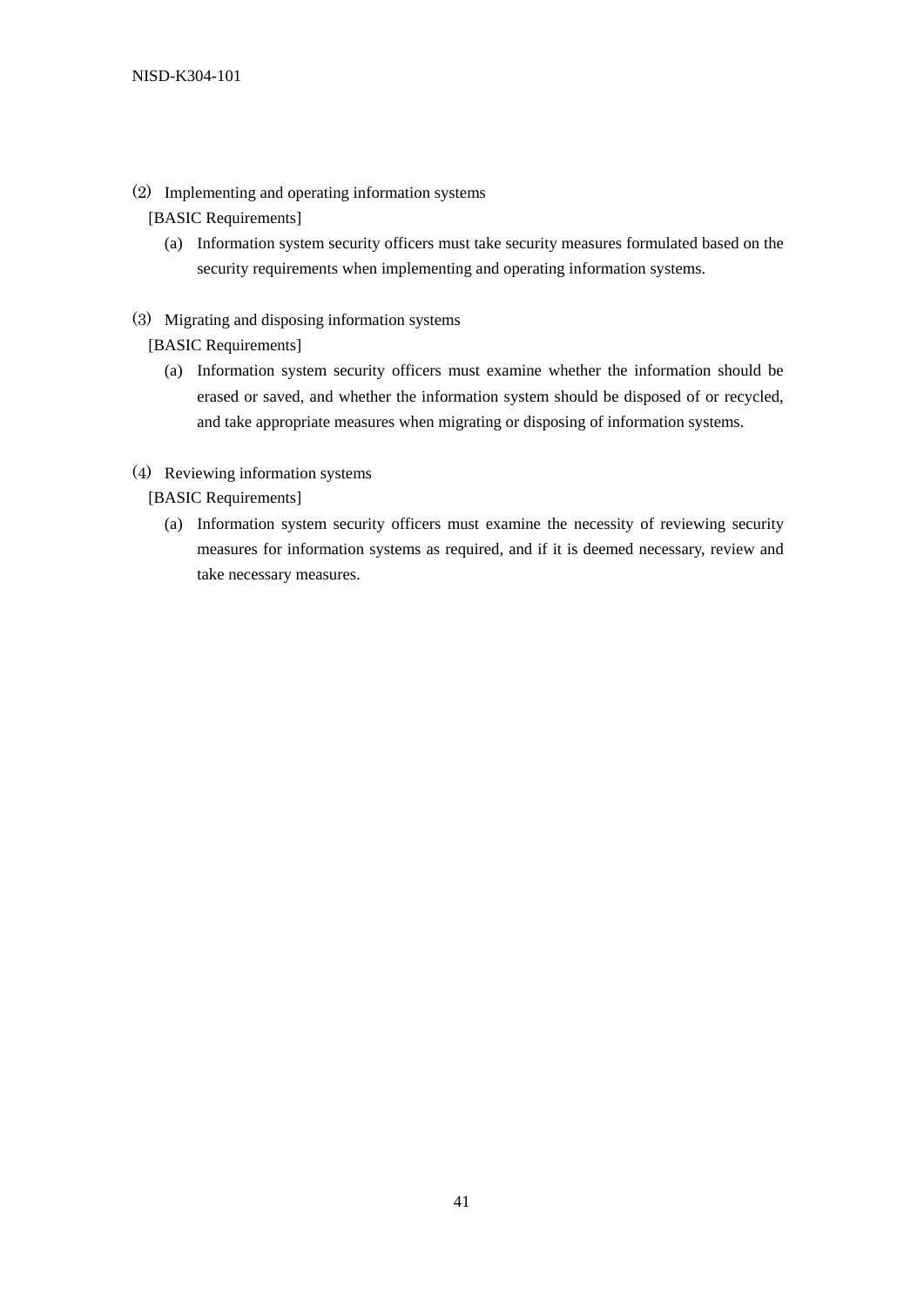# **1.5.2 Maintenance and Observance of Information System Rules**

### **1.5.2.1 Maintenance of Documents and Inventories of Information Systems**

- (1) Maintaining documents of information systems
- [BASIC Requirements]
	- (a) Information system security officers must maintain documents containing the following information on information systems under their management.
		- (i) Computers composing the information system
			- Information to identify the employees managing the computers and the users
			- Computer models and the type and version of the software
			- Specifications or design documents of the computers
		- (ii) Communication lines and communication equipment composing the information system
			- Information to identify the employee managing the communication line and communication equipment
			- Communication equipment models and the type and version of the software
			- Specifications or design documents of the communication line and communication equipment
			- Configuration of the communication line
			- Access control configuration on the communication equipment
			- Identification codes of the computers using the communication line, and computer users with their identification codes
			- Departments using the communication line
		- (iii) Security procedure for the information system components
			- Security procedures for the computers
			- Security procedures for services provided via the communication line
			- Security procedures for the communication line and communication equipment
		- (iv) Response procedures in the event of failure or accidents
	- (b) Information system security administrators must take security measures for operating and managing information systems under their management according to the established document.
- (2) Maintaining inventories of information system
	- [BASIC Requirements]
		- (a) The head of information security officers must maintain inventories of all systems with the following items.
			- (i) Name of the information system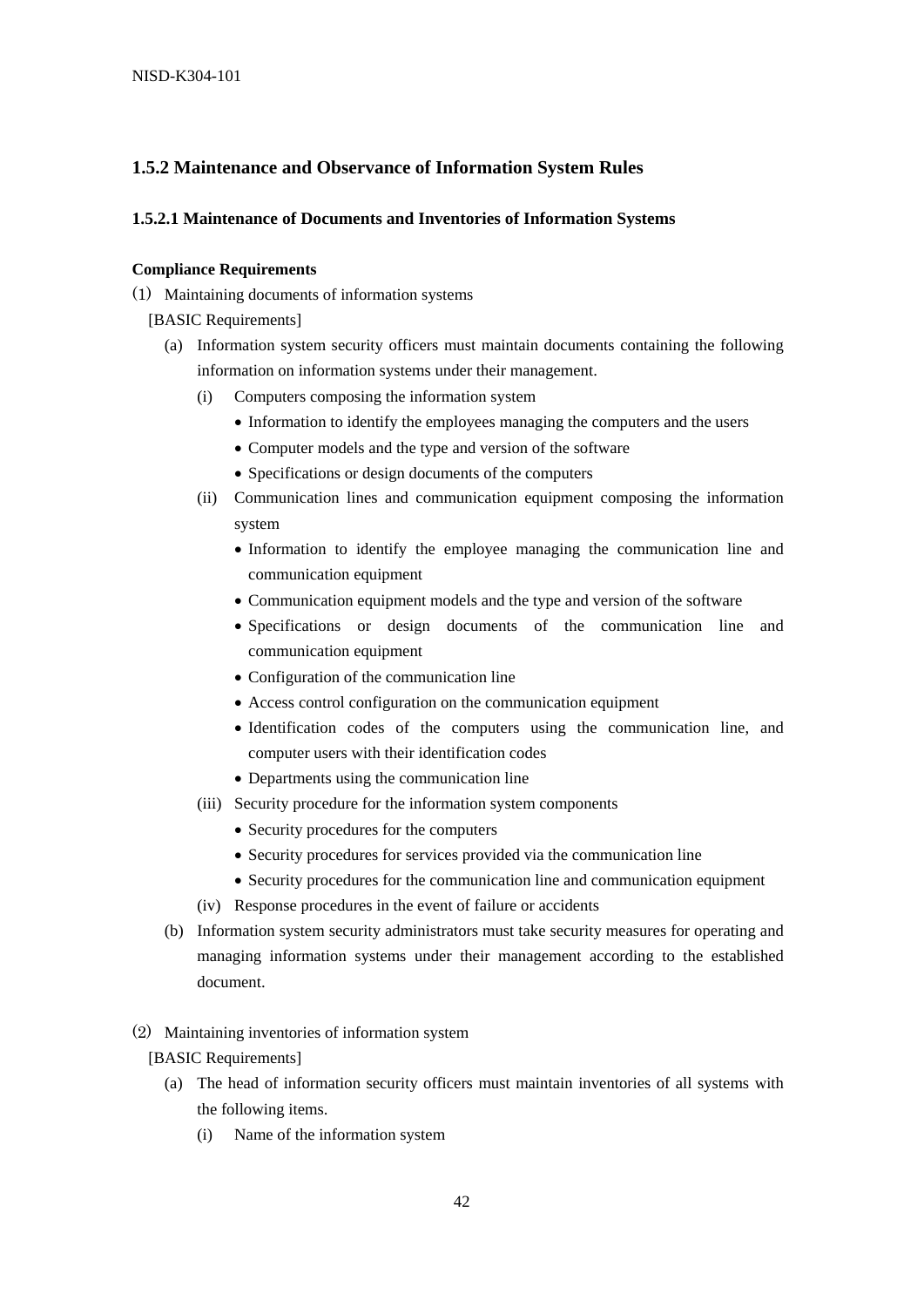- (ii) Department in charge, and the name and contact of the information system security officer in charge
- (iii) System configuration
- (iv) Type of the communication line outside the government facility
- (v) Classification and marking of the information handled
- (vi) Design, development, operations, and maintenance of the information system

An inventory with the following items must be maintained when outsourcing information processing.

- (vii) Business name
- (viii) Department in charge, and the name and contact of the information system security officer in charge
- (ix) Contractor
- (x) Contract duration
- (xi) Business purpose overview
- (xii) Domain name (when using services provided via the Internet)
- (xiii) Classification and marking of the information handled
- (b) Information system security officers must report the descriptions of the information system inventory to the head of information security officers when an information system is newly implemented or updated.

#### **1.5.2.2 Procurement of Equipment, etc.**

#### **Scope**

This section applies to procurement of equipment, etc. (including leasing; hereinafter the same).

- (1) Establishing rules concerning procurement of equipment, etc.
	- [BASIC Requirements]
		- (a) The head of information security officers must formulate the selection criteria for equipment, etc.
		- (b) The head of information security officers must specify in the selection criteria that the IT Security Evaluation and Certification Scheme certification should be taken into consideration when there are required specifications for security functions and the procurement is made through a general assessment tendering system. required specifications
		- (c) The head of information security officers must formulate the check and inspection procedure at the delivery of equipment, etc. from the viewpoint of information security.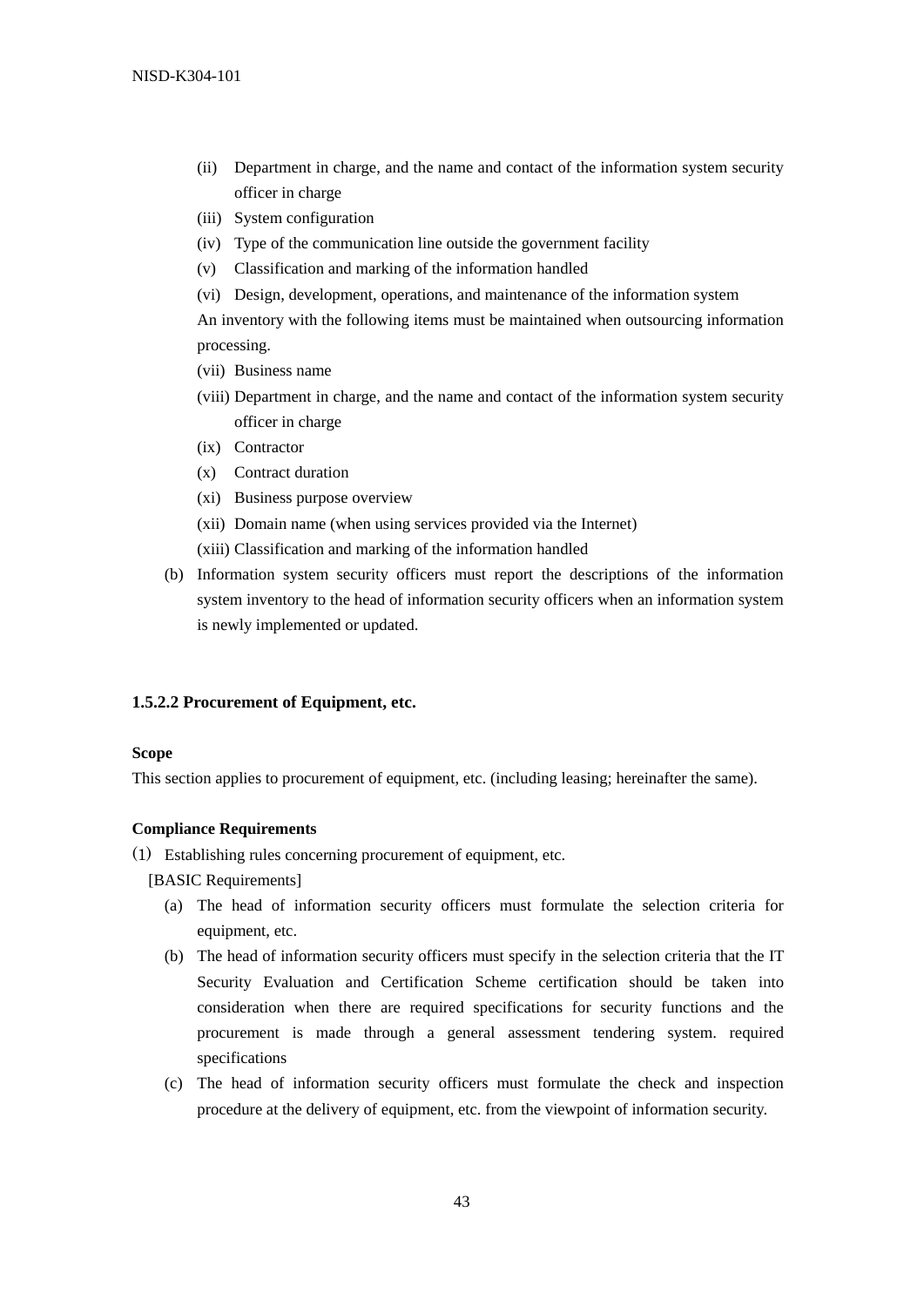(2) Observing rules concerning procurement of equipment, etc.

[BASIC Requirements]

- (a) Information system security officers must confirm equipment's applicability to the selection criteria and use the result to aid the selection.
- (b) Information system security officers must inspect the delivered equipment, etc. according to the defined check and inspection procedures.

#### **1.5.2.3 Software Development**

- (1) Establishing rules concerning software development
	- [BASIC Requirements]
		- (a) The head of information security officers must establish rules concerning security of software development that information system security officers should observe.
			- (i) Information system security officers must establish a development system to satisfy security measures (compliance requirements (1) (a) from (iii) to (xiv)).
			- (ii) When outsourcing software development, information system security officers must select the necessary items from security measures (compliance requirements (1) (a) from (iii) to (xiv)) and oblige the contractor to assure compliance on these items.
			- (iii) Information system security officers must define the development procedure and environment for software development processes in terms of information security.
			- (iv) Information system security officers must examine whether development and testing of software should be separated from the live information systems from the information security viewpoint, and separate them if it is deemed necessary.
			- (v) Information system security officers must examine the necessity of security functions in newly developing software with considerations to assumed security threats on associated information assets in operations, and classification and marking of information handled by the software. If it is deemed necessary, he/she must appropriately design the security functions and clearly describe them in the design document.
			- (vi) Information system security officers must examine the necessity of administrative functions over the security functions which will be implemented for newly developing software. If it is deemed necessary he/she must appropriately design the administrative functions and clearly describe them in the design document.
			- (vii) Information system security officers must define the scope and method of reviews to confirm adequacy of information security in software design, and carry out reviews accordingly.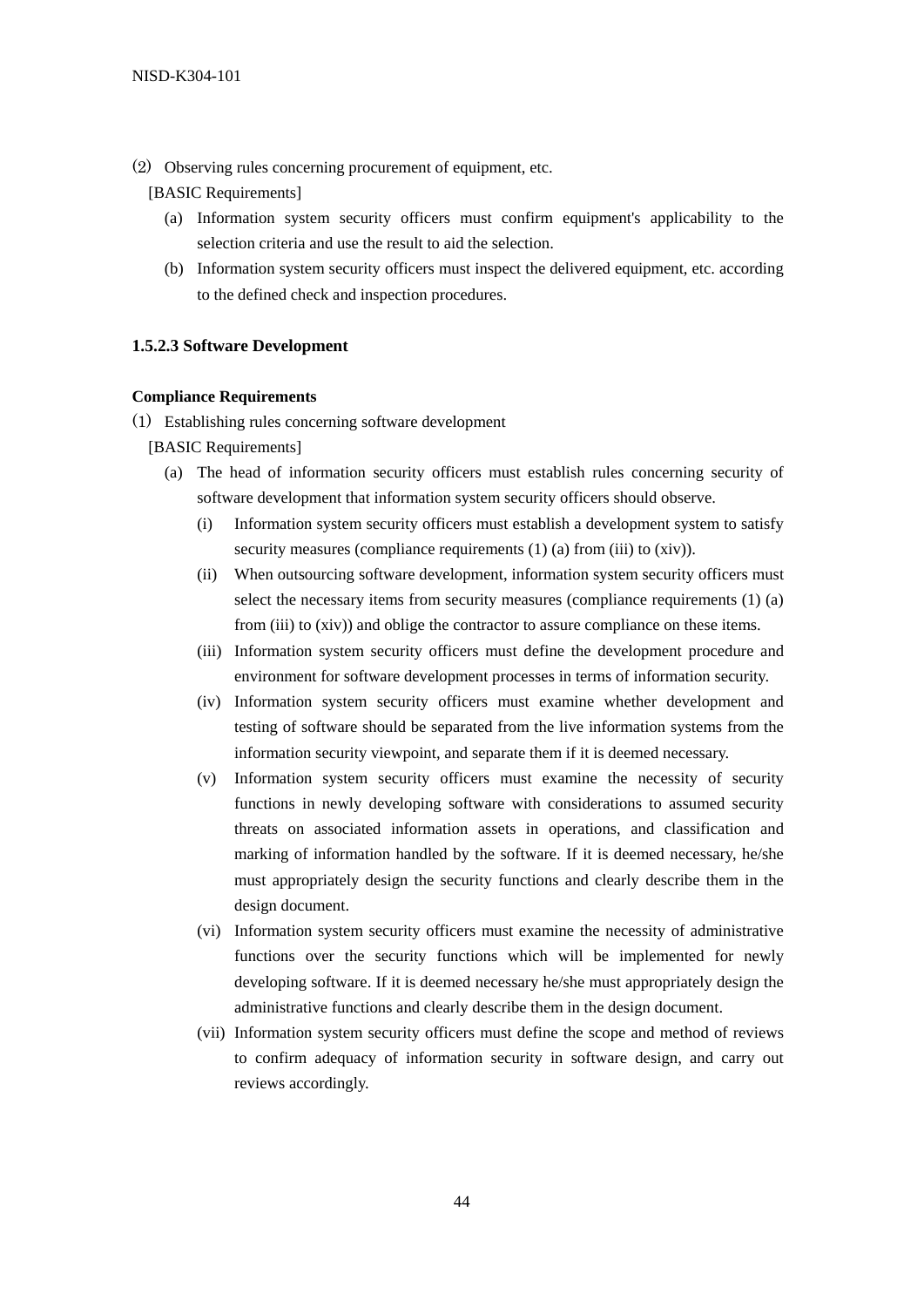- (viii) Information system security officers must examine the necessity of functions to confirm adequacy of information security in input and output data of newly developing software. If it is deemed necessary, he/she must appropriately design the method and clearly describe it in the design document.
- (ix) Information system security officers must request for ST evaluation and ST confirmation (ST: Security Target) by a third party organization on the Security Design Specifications of the system if he/she recognizes important security issues in the information system being developed. However, this is not applied if an information system which includes the given software is undergoing ST evaluation and ST confirmation, or if the software is being updated or there have been specification changes during the development, and changes in important security requirements in the revised security design specification are negligible.
- (x) Information system security officers must protect the source code created by software developers from unnecessary access and obtain a backup.
- (xi) Information system security officers must define coding rules from the information security viewpoint.
- (xii) Information system security officers must examine the necessity of reviews on the created source code to confirm adequacy of information security. If it is deemed necessary, he/she must define the scope and method of the source code review and carry out the review accordingly.
- (xiii) Information system security officers must examine the necessity of tests from the security viewpoint. If it is deemed necessary, he/she must define the test items and method, and carry out the test accordingly.
- (xiv) Information system security officers must maintain a record of tests that are conducted from the information security viewpoint.
- (2) Observing rules concerning software development
	- [BASIC Requirements]
		- (a) Information system security officers must observe software development rules.

# **1.5.2.4 Standard Procedure for Authentication, Access Control, Administration, Audit Trail Management, Assurance, etc.**

#### **Compliance Requirements**

(1) Establishing Management concerning authentication, access control, administration, audit trail Management, assurance, etc.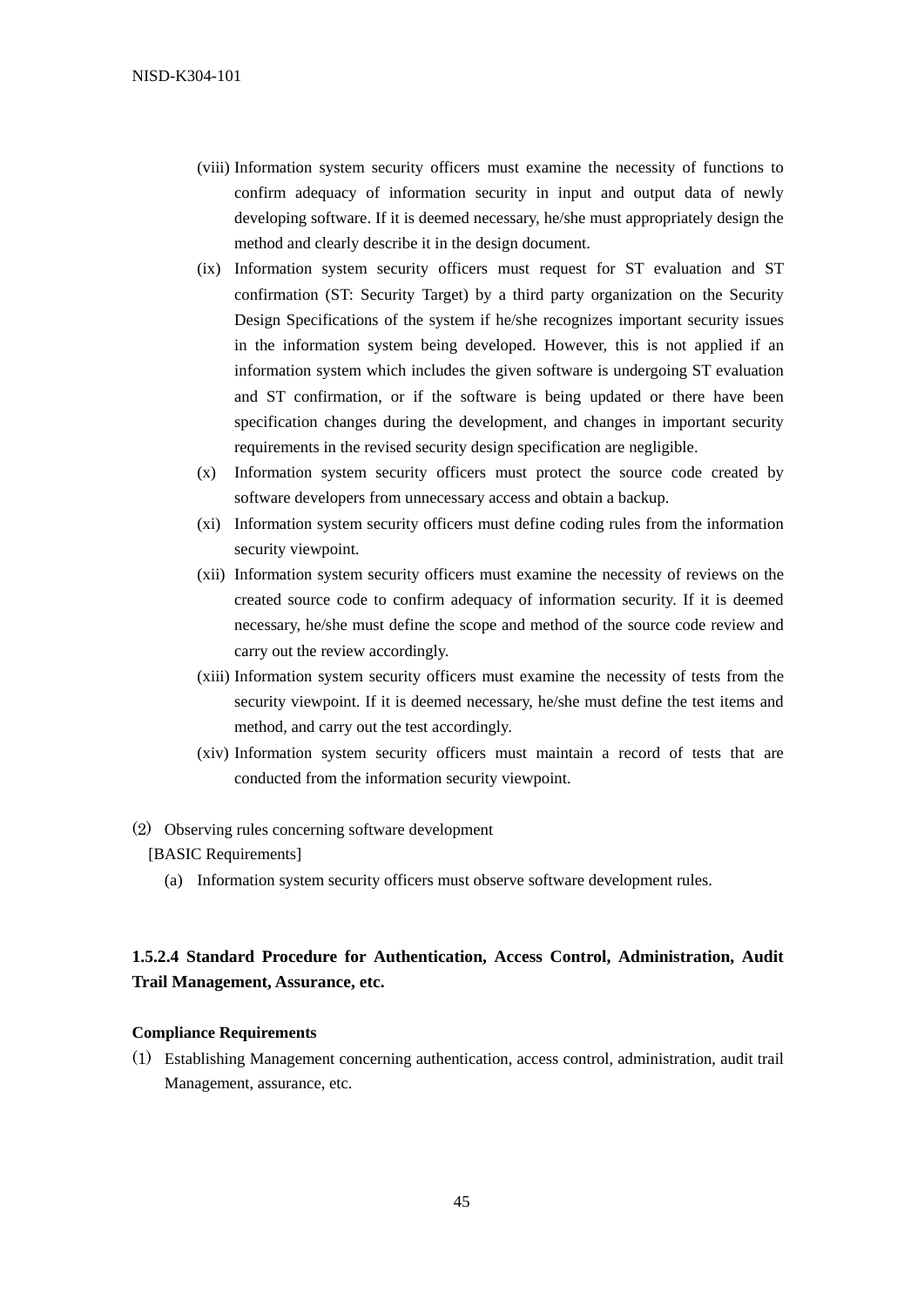- (a) The head of information security officers must formulate rules concerning how to determine the necessity of authentication, access control, administration, audit trails, assurance, etc. including the following items.
	- (i) Information system security officers must examine all information systems if the system requires authentication. He/she must consider that authentication is required for any information systems which handle classified information.
	- (ii) Information system security officers must examine all information systems to determine if the system requires access control. He/she must consider that access control is required for any information systems which handle classified information.
	- (iii) Information system security officers must examine all information systems to determine if the system requires administration. He/she must consider that administration is required for any information systems which handle classified information.
	- (iv) Information security officers must examine all information systems if the system requires audit trails.
	- (v) For information systems which require audit trails, information security officers must define information items to be obtained as the audit trail and its retention period.
	- (vi) For information systems which require audit trails, information system security officers must explain to the information system security administrator and users about recording of the audit trail, its retention, and possibility of its examination and analysis in advance.
	- (vii) For information systems which handle classified information, information system security officers must examine if assurance measures are required.
- (2) Observing rules concerning authentication, access control, administration, audit trail management, assurance, etc.
	- [BASIC Requirements]
		- (a) Information security officers and information system security officers must implement information systems based on rules concerning how to determine the necessity of authentication, access control, administration, audit trail management, assurance, etc. of their government agency.
- (3) Examining, analyzing, and reporting on obtained audit trails
	- [ENHANCED Requirements]
		- (a) For information systems which requires audit trails, information system security officers must examine and analyze the obtained audit trails periodically or as required, and take necessary information security measures or report to their information security officer according to the results.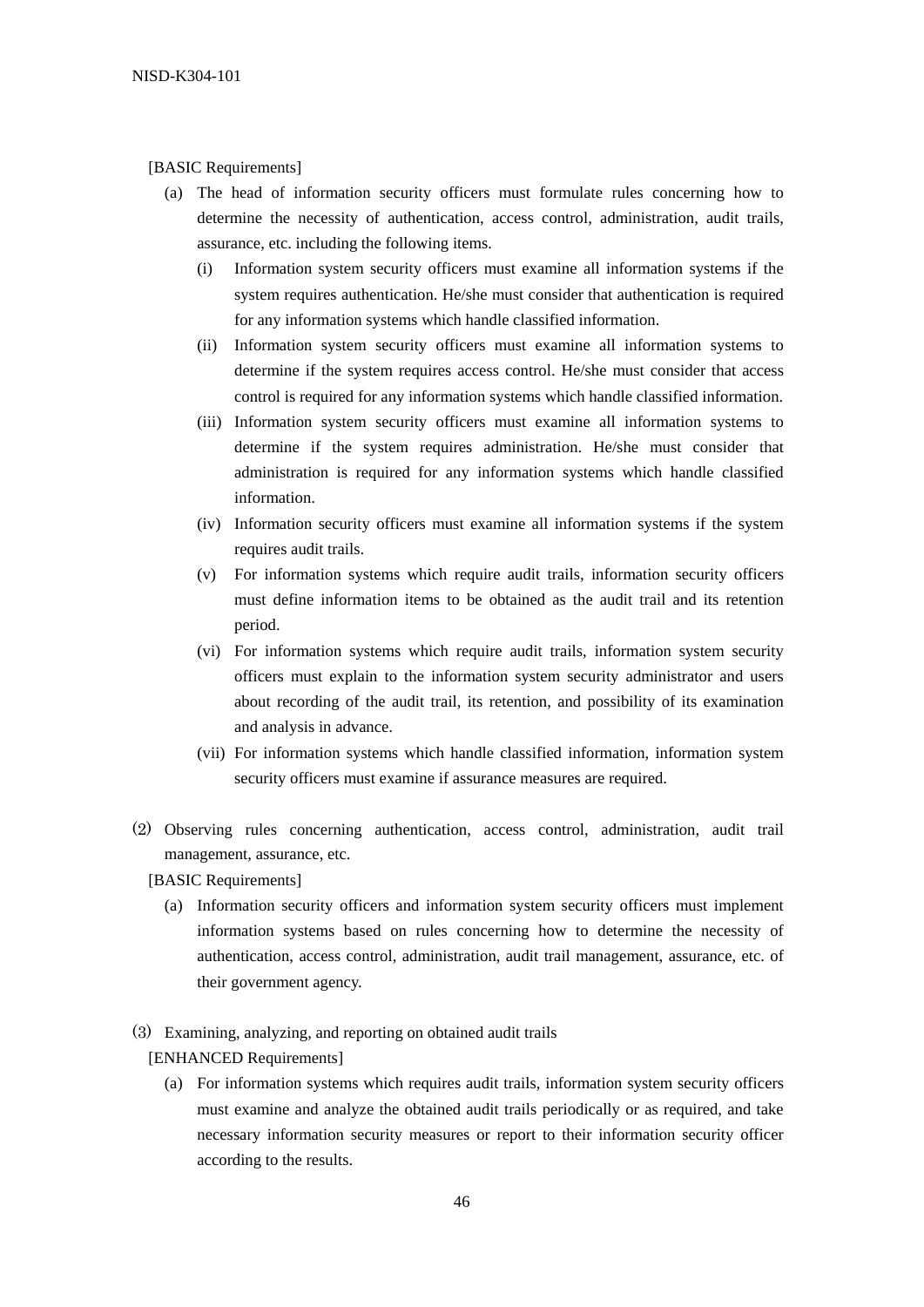# **1.5.2.5 Standard Procedure for Encryption and Electronic Signatures**

#### **Compliance Requirements**

- (1) Establishing rules concerning encryption and electronic signatures
	- [BASIC Requirements]
		- (a) The head of information security officers must define the algorithm and operational method for encryption and electronic signatures for their government agency including the following items.
			- (i) If possible, use those on the "e-Government Recommended Ciphers List"
			- (ii) Use algorithms on the "e-Government Recommended Ciphers List" when newly implementing an information system, or introducing encryption or electronic signature at an update. If enabling a selection from multiple algorithms for encryption or electronic signatures, include at least one from the "e-Government Recommended Ciphers List".
			- (iii) Examine the necessity of an emergency response plan in the case where the algorithm is compromised. Define an emergency response plan if it is deemed necessary.
		- (b) The head of information security officers must formulate the procedure of the following (i) and (ii) for the key which is used to decrypt encrypted information (excluding documents; hereinafter the same in this section) and to add electronic signature (hereinafter referred to as the "key management procedure, etc.).
			- (i) Procedure for key generation, expiry, disposition, update, and measures for disclosure, etc.
			- (ii) Procedure for key storage

#### [ENHANCED Requirements]

- (c) Information security officers must define the backup procedure and storage procedure of the key for decrypt encrypted information ("key backup procedures, etc.", hereinafter).
- (d) The head of information security officers must specify in the algorithm and operational method for encryption and electronic signatures for the government agency the use of the electronic certificate which is applicable, meets the purpose of electronic signatures, and is issued by the Government Public Key Infrastructure (GPKI), if available when deploying electronic signatures.
- (2) Observing rules concerning encryption and electronic signatures
	- [BASIC Requirements]
		- (a) Employees must follow the specified algorithm and method when encrypting information and adding electronic signatures.
		- (b) Employees must follow the formulated management procedure of the key used to decrypt encrypted information or to add electronic signatures, and manage it appropriately.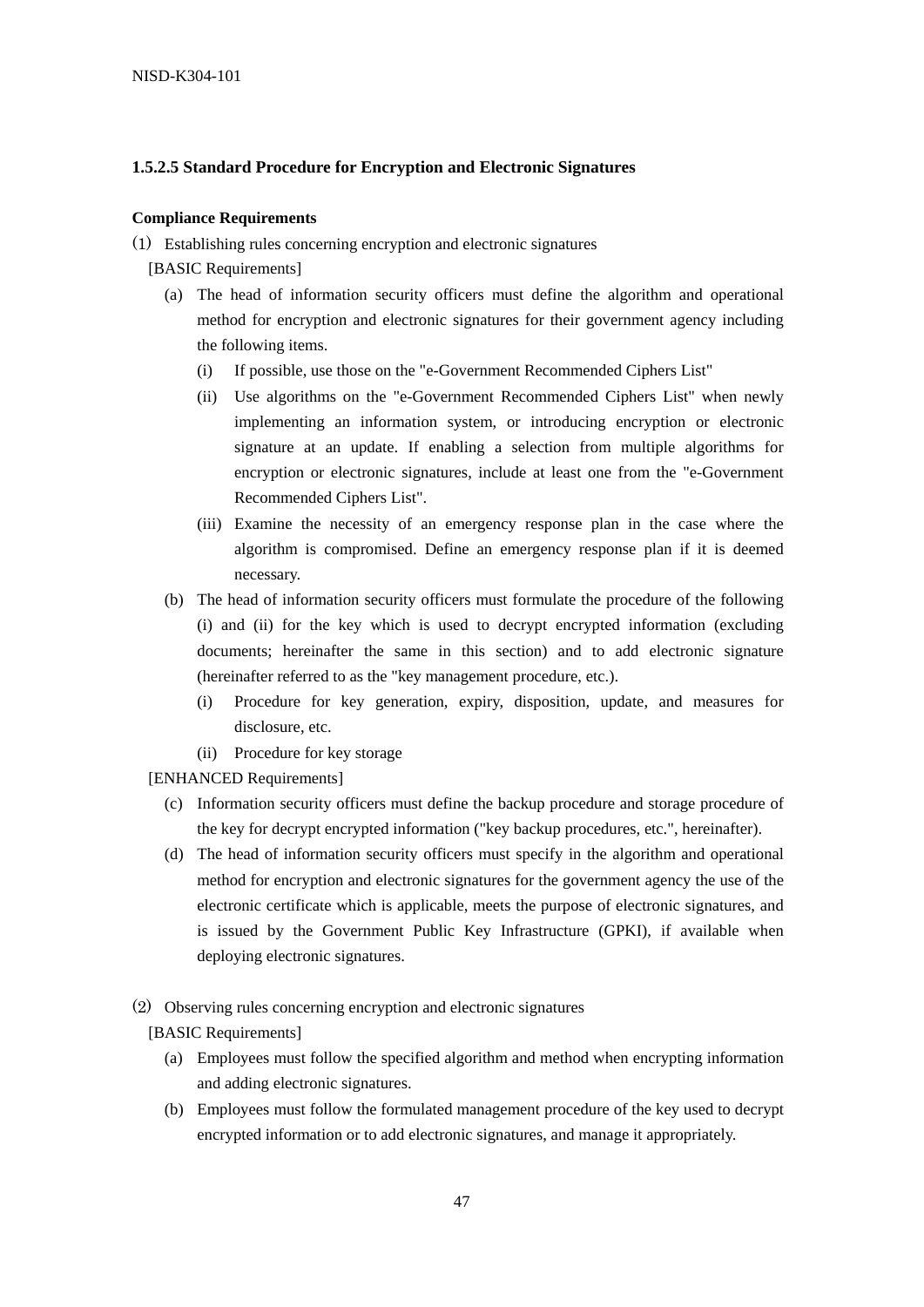#### [ENHANCED Requirements]

(c) Employees must obtain a backup of the key used to decrypt encrypted information according to the defined key backup procedure, etc.

# **1.5.2.6 Preventing Actions that Compromise the Information Security Level outside Government Agencies**

#### **Compliance Requirements**

- (1) Establishing rules for measures
	- [BASIC Requirements]
		- (a) The head of information security officers must define the procedure to prevent actions that would compromise the information security level outside the government agencies.
- (2) Observing the rules

[BASIC Requirements]

(a) Employees must take necessary measures according to the rules for preventing actions to compromise the information security level outside the government agencies.

#### **1.5.2.7 Measures for the Use of Domain Names**

#### **Compliance Requirements**

(1) Establishing rules for the use of domain names

#### [BASIC Requirements]

- (a) The head of information security officers must establish rules for employees concerning the use of domain names under the domain name system (hereinafter referred to as "domain names") including the following items.
	- (i) Employees must use domain names with the following criteria to guarantee that they are government domain names (hereinafter referred to as "government domain names") when announcing a domain name in order for persons outside government agencies (excluding overseas residents; hereinafter the same in this section) to access or transmit to.
		- Domain names which end with ".go.jp"

However, domain names other than government domain names may be used only for e-mail transmission or displayed on web pages under government domain names if the following conditions are met.

All the following conditions must be met for e-mail transmission.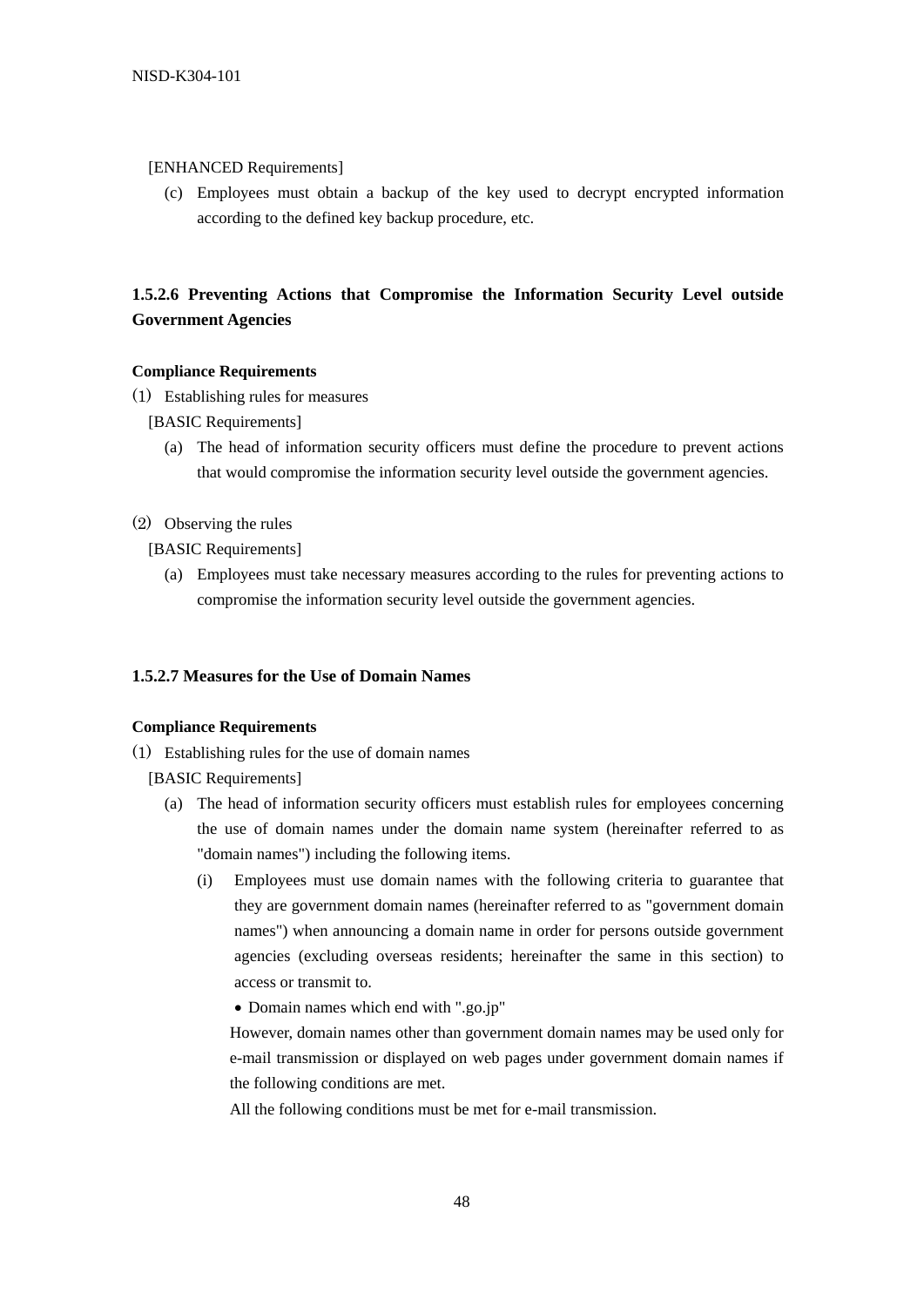- An e-mail address with a government domain name is also given as a contact address for queries, or an electronic signature by a government domain name is added.
- The name of organization which manages the displayed domain name is given.
- The date when validity of the displayed domain name was confirmed, or the guaranteed duration of validity is given.

Also, all the following conditions must be met for displaying the address on web pages under government domain names.

- The name of organization which manages the displayed domain name is given.
- The date when validity of the displayed domain name was confirmed, or the guaranteed duration of validity is given.
- (ii) Employees must use a government domain name for sending e-mails to anyone outside government agencies. Excluding the case where the employee is already known to the recipient.
- (iii) Employees must only use servers with government domain names when storing information in order to allow access to users outside government agencies.
- (2) Observing rules for the use of domain names
	- [BASIC Requirements]
		- (a) Employees must take necessary measures according to the rules for the use of domain names.

#### **1.5.2.8 Day-to-day Measures for Protection against Malware**

- (1) Establishing rules concerning measures against malware
	- [BASIC Requirements]
		- (a) The head of information security officers must define rules for employees to take the following measures in order to prevent malware infection.
			- (i) Employees must not execute any executable files which have been identified as malware by antivirus software, and must not read such data files into application programs, etc.
			- (ii) Employees must always keep application programs and malware definition files used with antivirus software up-to-date.
			- (iii) Employees must enable the automatic malware detection function provided by antivirus software, etc.
			- (iv) Employees must periodically scan all electronic files for malware using antivirus software, etc.